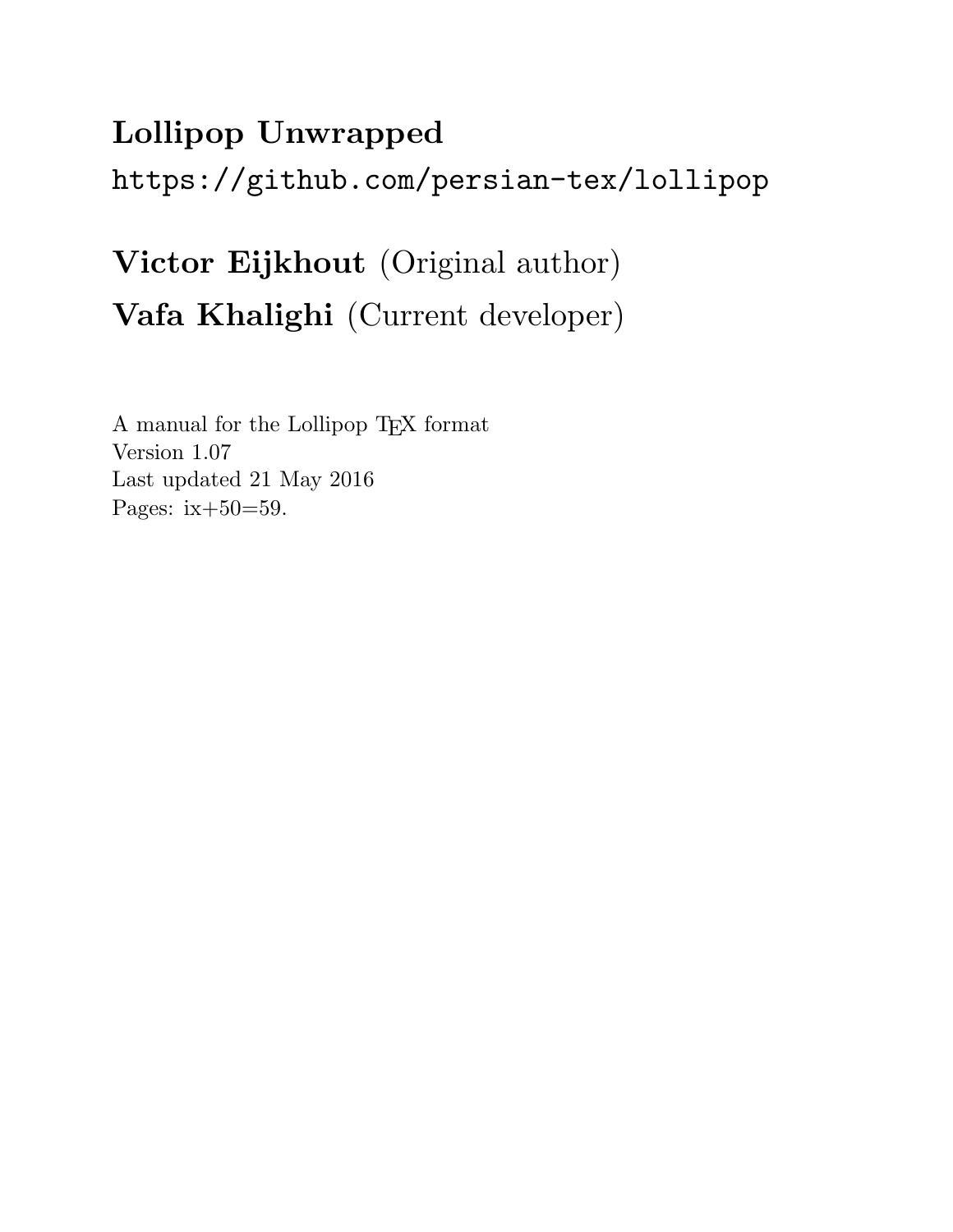1 Contents

## Chapter 1

## **Contents**

*1.1 Regular sections* 1 Contents *ii* 1.1 Regular sections *ii* 1.2 All of the options *iii* 1.3 All of the commands *iv* 1.4 Bibliography *iv* 2 Preliminaries *v* 2.1 What is Lollipop? *v* 2.2 But is it compatible? *v* 2.3 How to Use Lollipop *vi* 2.4 Processing a Lollipop file *vi* 2.5 The errors of Lollipop/ known bugs *vi* 2.6 About this manual *vii* 2.7 The most boring section in this manual *vii* 3 The structure of Lollipop *1* 3.1 Lollipop Files *1* 3.2 Generic Constructs *1* 3.3 Options *1* 3.4 Popular error messages. Not! *2* 4 Headings *3* 4.1 Examples *3* 5 Lists *5* 5.1 Label alignment *5* 5.2 List indentation *5* 5.3 Label style *6* 5.4 Label width *6* 5.5 Description lists *6* 5.6 Suspended lists *7* 5.7 Item counter manipulation *7* 5.8 List titles and list tails *7* 5.9 Between the items *8* 5.10 Indentation in lists *8* 6 Text Blocks *9* 6.1 The text option *9* 6.2 More examples *10* 7 Output *11* 7.1 Page dimensions *11* 7.2 Positioning the page on the paper *12* 7.3 Page head, foot, text *12* 7.4 The page number *14* 7.5 Page tests *14* 7.6 Running heads / footers *15* 7.7 Alternating page grids *16* 7.8 Additional User Control *17* 8 Referencing *19*

ii 8.1 What and how do you reference? *19*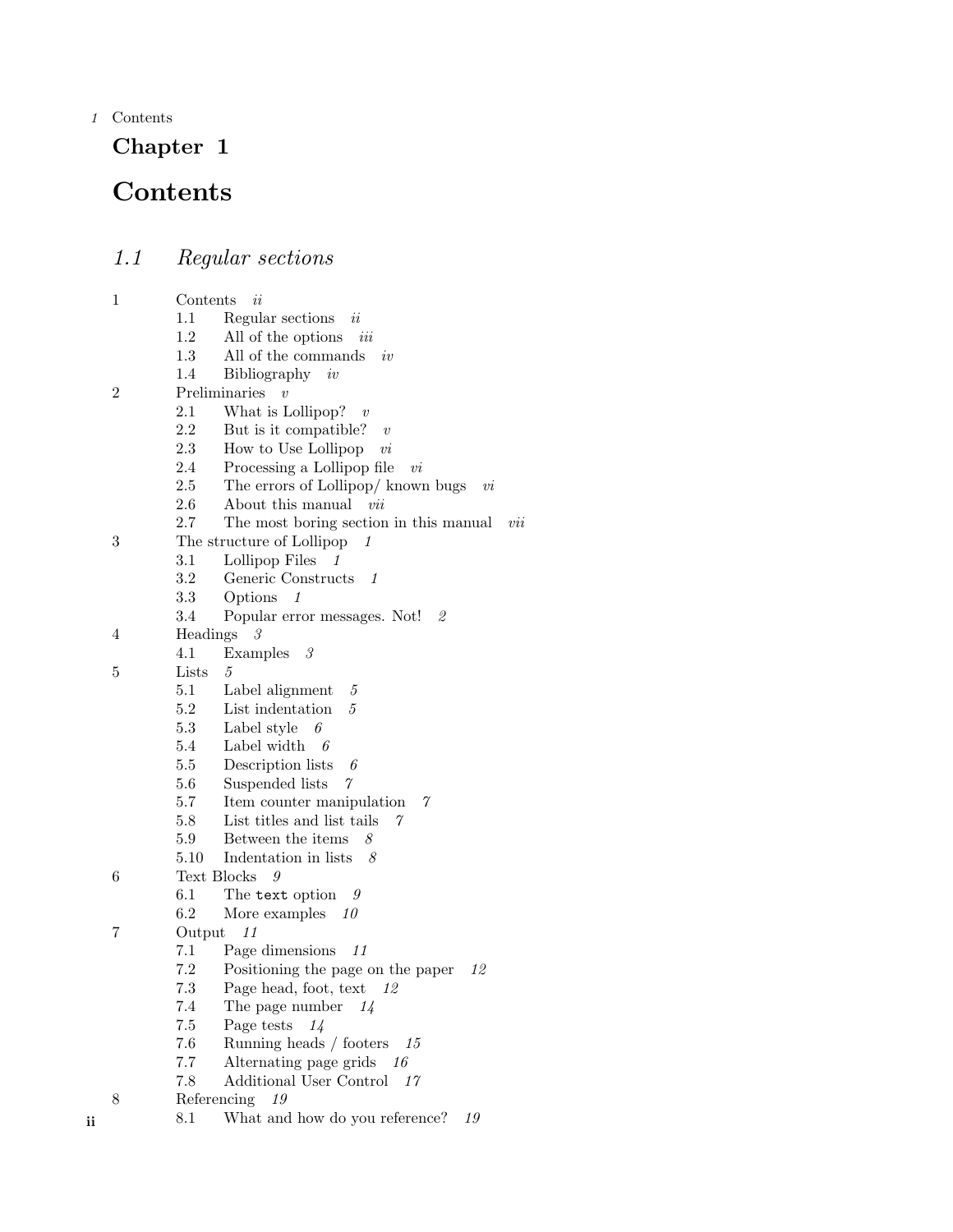- 8.2 The shape of the reference *20*
- 8.3 Local references *21*
- 8.4 Bibliography citations *22*
- 8.5 Obscure details *23*
- 9 External Files *24*
	- 9.1 Declaring and loading an external file *24*
	- 9.2 Generating external files *24*
	- 9.3 Formatting an external file *25*
	- 9.4 Example *25*
- 10 Options *26*
	- 10.1 Titles *26*
	- 10.2 Counters *26*
	- 10.3 Chunks of text *27*
	- 10.4 Labels *30*
	- 10.5 Break before / after *30*
	- 10.6 Indentation *30*
	- 10.7 Rules *30*
	- 10.8 Embedded constructs *31*
	- 10.9 Obscure options *31*
	- 10.10 Testing *32*
- 11 Commands *33*
	- 11.1 Counters *33*
	- 11.2 Font selection *35*
	- 11.3 Baselineskip *37*
	- 11.4 Indentation Control *37*
	- 11.5 Margins *39*
	- 11.6 White Space *39*
	- 11.7 Distances *39*
	- 11.8 Input Files *40*
	- 11.9 Tests *41*
	- 11.10 Goodies *41*
- 12 Tracing *43*
	- 12.1 Do you really want to see this? *43*
- 13 Example styles *44*
	- 13.1 The style definition for this book *44*
	- 13.2 Address book *47*

## *1.2 All of the options*

(You know, this section and the next look much better if you sort the manual.oix and manual.cix files before you format the document the last time. Do put lines

\Writeopindex:no

\Writecsindex:no

somewhere in the top of the manual.tex file in order to prevent overwriting of these files after you've sorted them.)

```
title 3 indentafter 3 item 5 indentation 5 itemsign 6 itemCounter 6
labeloverflow 6 description 6 text 7 breakbetween 8 whitebetween 8
indentinside 8 text 9 height 11 text 12 textband 12 band 12
pagerule 14 topskip 14 PageCounter 14 NextPageGrid 16 label 20
haslabel 23 external 24 file 25 item 25 FooLabel 25 title 26
HasTitle 26 counter 27 HasCounter 27 block 27 stickout 28
line 29 textcolumn 29 label 30 breakbefore 30 breakafter 30 iii
```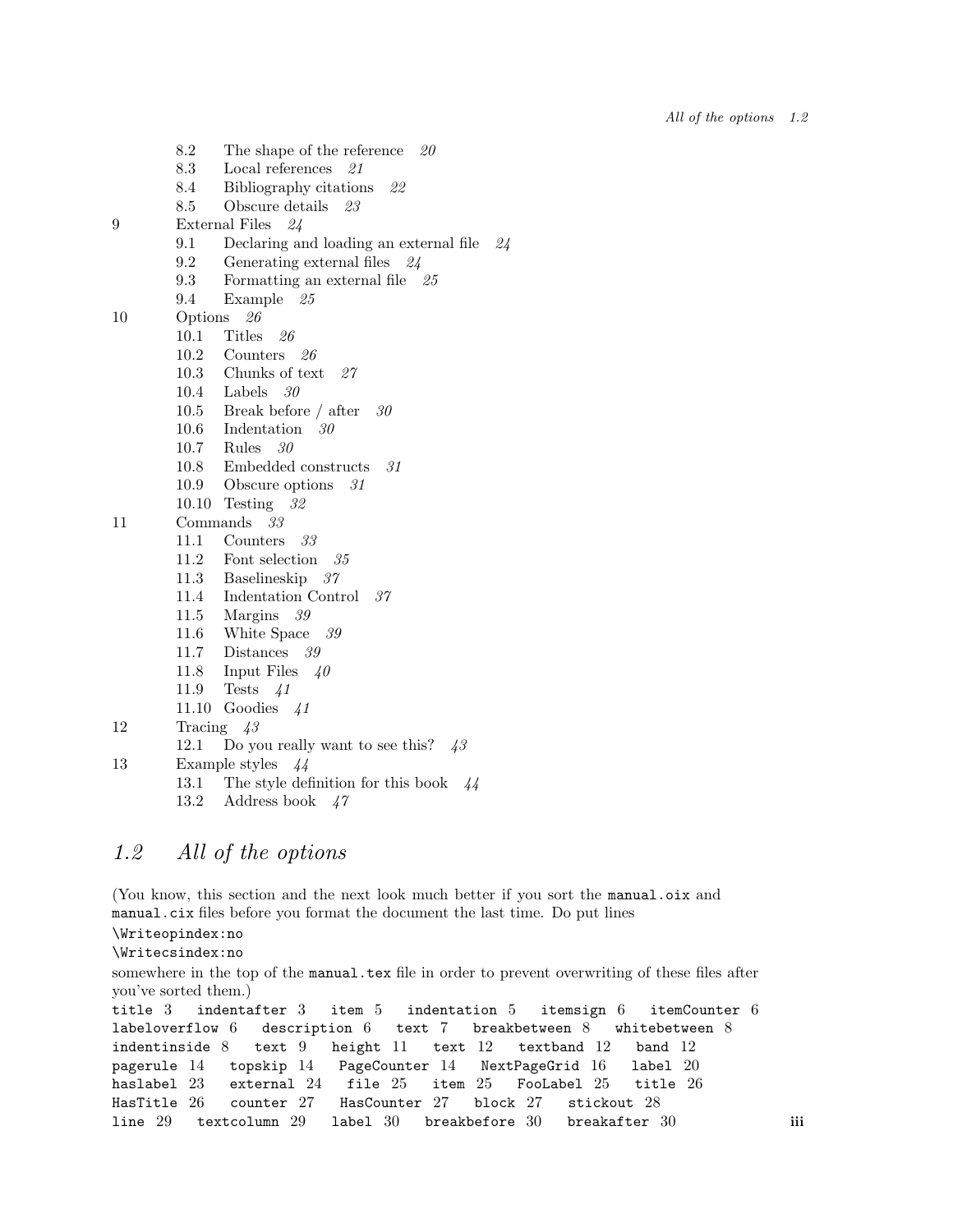#### 1 Contents

indentafter 30 indentinside 30 indentfirst 30 hrule 30 embedded 31 noimplicitclose 32

## *1.3 All of the commands*

\StartCommand 1 \OptionsMacro 2 \DefineHeading 3 \DefineList 5 \SetItemSign 6 \SetItemCounterRepresentation 6 \PopIndentLevel 7 \DefineTextBlock 9 \DefinePageGrid 11 \Height 11 \PageCounter 14 \FirstPlaced 15 \LastPlaced 15 \PreviousPlaced 15 \EjectPage 17 \ToRecto 17 \ToVerso 18 \NoPages 18 \PagesOut 18 \WholePage 18 \CurrentShipout 18 \CountSheetsno 18 \SuspendOutput 18 \ResumeOutput 18 \ref 19 \pgref 19 \label 19 \LocalReferences 22 \DefineBBL 23 \bibref 23 \RefLabel 23 \DefineExternalFile 24 \WriteFoo 24 \WriteExtern 24 \LoadExternalFile 24 \ToExternalFile 25 \DefineExternalItem 25 \FooLabel 25 \FooTitle 26 \BlockWidth 28 \arg 31 \> 32 \>] 32 \FooCounter 33 \CounterRepresentation 33 \NewCounter 33 \StartCounter 33 \StepCounter 33 \BackStepCounter 33 \SetCounter 33 \AddToCounter 34 \GoverningCounter 34 \NewCounter 34 \label 34 \AdaptiveCounter 34 \Typeface 35 \Style 35 \PointSize 35 \SetFont 35 \PointSizeLarger 35 \PointSizeSmaller 35 \script 36 \scriptscript 36 \normal 36 \DefineTypeface 36 \SaveFont 37 \RestoreFont 37 \tt 37 \AlwaysIndent 37 \Indent 37 \basicindent 37 \BasicIndentIsSet 37 \LevelIndent 38 \levelindentii 38 \PushIndentLevel 39 \PopIndentLevel 39 \FlushRight 39 \FlushLeft 39 \rightmarginstretch 39 \leftmarginstretch 39 \hwhite 39 \vwhite 39 \white 39 \fillup 39 \Distance 39 \AdaptiveDistance 40 \InputFile 40 \NewList 41 \EmptyList 41 \TheList 41 \AppendToList 41 \UndefinedCS 41 \EqualString 41 \EqualStringX 41 \StringBefore 41 \NextChar 42 \IsEmptyList 42 \loop 42 \EveryParagraph 42 \EveryMath 42 \EveryDisplay 42 \SaveAlloc 42 \RestoreAlloc 42

## *1.4 Bibliography*

- [-1-] Victor Eijkhout. TFX by topic. http://eijkhout.net/texbytopic/texbytopic.html, 1992.
- [-2-] Victor Eijkhout. Just give me a lollipop (it makes my heart go giddy-up). *TUGboat*, 13:341–346, 1992.
- [-3-] Victor Eijkhout and Andries Lenstra. The document style designer as a separate entity. *TUGboat*, 12:31–34, 1991.
- [-4-] Donald E. Knuth. *The TEX Book*. Addison-Wesley, 1984, reprinted with corrections 1989.
- [-5-] Leslie Lamport. *LATEX A Document Preparation System*. Addison-Wesley, 1986.<br>[-6-] Alan Perlis. Epigrams on programming. *ACM Sigplan Notices*, 17:7–13, 1982.
- [-6-] Alan Perlis. Epigrams on programming. *ACM Sigplan Notices*, 17:7–13, 1982.
- [-7-] Raymond Seroul and Silvio Levy. *A Beginner's Book of TEX*. Springer Verlag, 1990.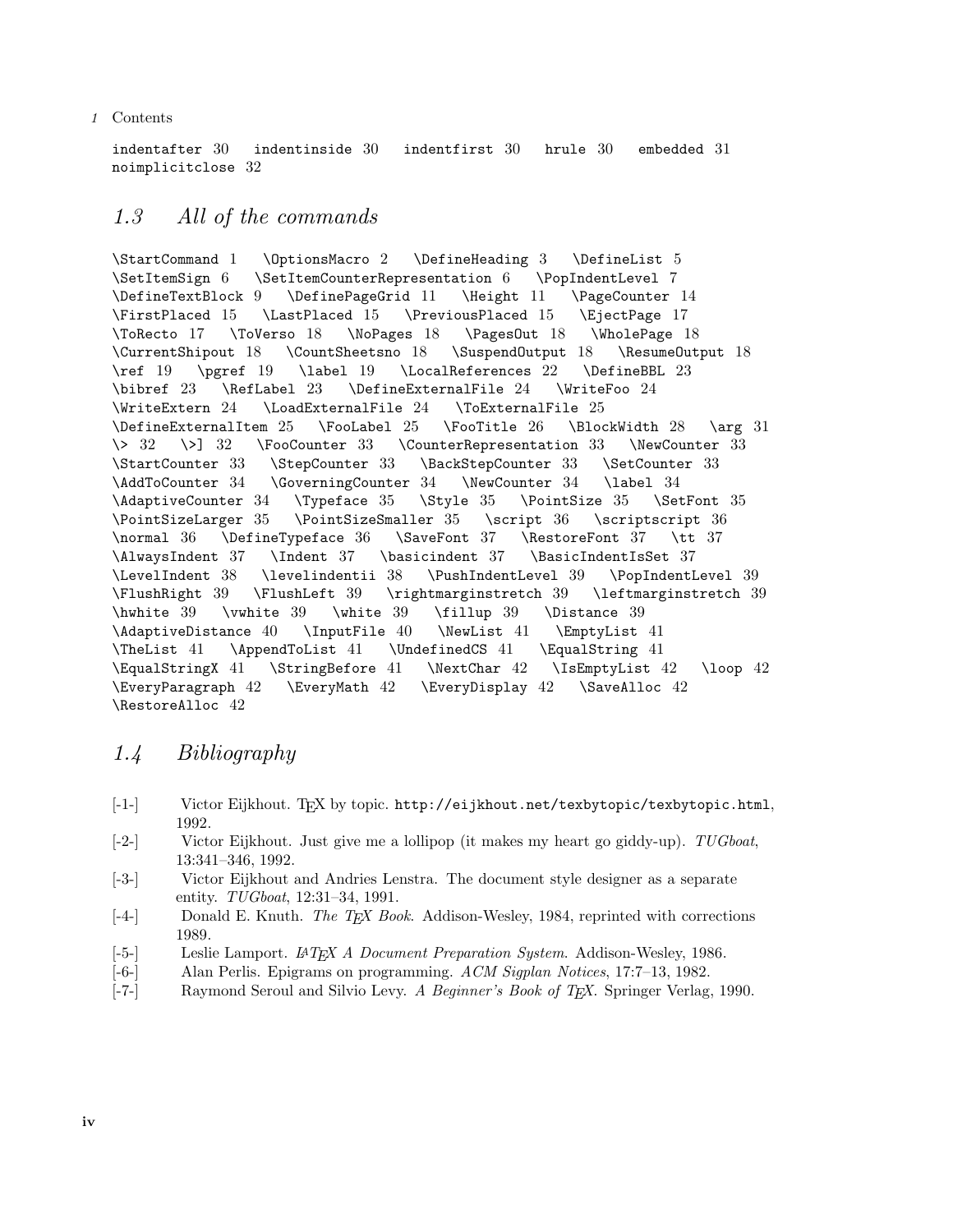## Chapter 2

## Preliminaries

## *2.1 What is Lollipop?*

Lollipop is 'T<sub>E</sub>X made easy'. Lollipop is a macro package that functions as a toolbox for writing TEX macros. It was my intention to make macro writing so easy that implementing a fully new layout in T<sub>EX</sub> would become a matter of less than an hour for an average document, and that it would be a task that could be accomplished by someone with only a very basic training in T<sub>E</sub>X programming.

Lollipop is an attempt to make structured text formatting available for environments where previously only wysiwyg packages could be used because adapting the layout is so much more easy with them than with traditional T<sub>E</sub>X macro packages.

## *2.2 But is it compatible?*

Lollipop, like LAT<sub>E</sub>X, is not compatible with plain T<sub>E</sub>X. I don't consider this a real problem. Most plain TEX commands will work in Lollipop with the exception of anything output routine related. (See also below.)

Lollipop is also not compatible with LAT<sub>EX</sub>, although it has a lot of the same functionality. There are two reasons why Lollipop still has a reason for existing, even though L<sup>A</sup>TEX is used pretty much all over the scientific world.

For one, Lollipop is targeted in part to different users than the typical plain T<sub>E</sub>X or LATEX user. For another, I have a vain hope that I can capture some of the LATEX market share. Since developing styles in Lollipop is so much more easier than in LAT<sub>EX</sub>, I may stand a fighting chance.

#### *2.2.1 Lollipop and plain TEX*

Having said the above, I'll conceded that Lollipop is more compatible with plain TEX than with L<sup>A</sup>TEX. You can use quite some plain TEX commands in Lollipop. However, stay away from the following:

- \everypar This one is heavily used by Lollipop. You may use \EveryParagraph instead, which functions pretty much like \everypar; see section 11.10.3.
- \everymath This one is heavily used by Lollipop. You may use \EveryMath instead, which functions pretty much like \everymath; see section 11.10.4.
- \everydisplay This one is heavily used by Lollipop. You may use \EveryDisplay instead, which functions pretty much like \everydisplay; see section 11.10.5.
- \output Page output is done so very differently from plain TEX that all commands pertaining to page numbers and head/footlines have been eradicated. (Well, \pageno still gives the page number.) See chapter 7.

The current version of Lollipop is based on the plain  $T_{\text{F}}X$  file that comes with  $T_{\text{F}}X$ version 3.141592653.

#### *2.2.2 Lollipop and TEX programming*

The tools in Lollipop allow you to program in a simple manner quite complicated macros. Still v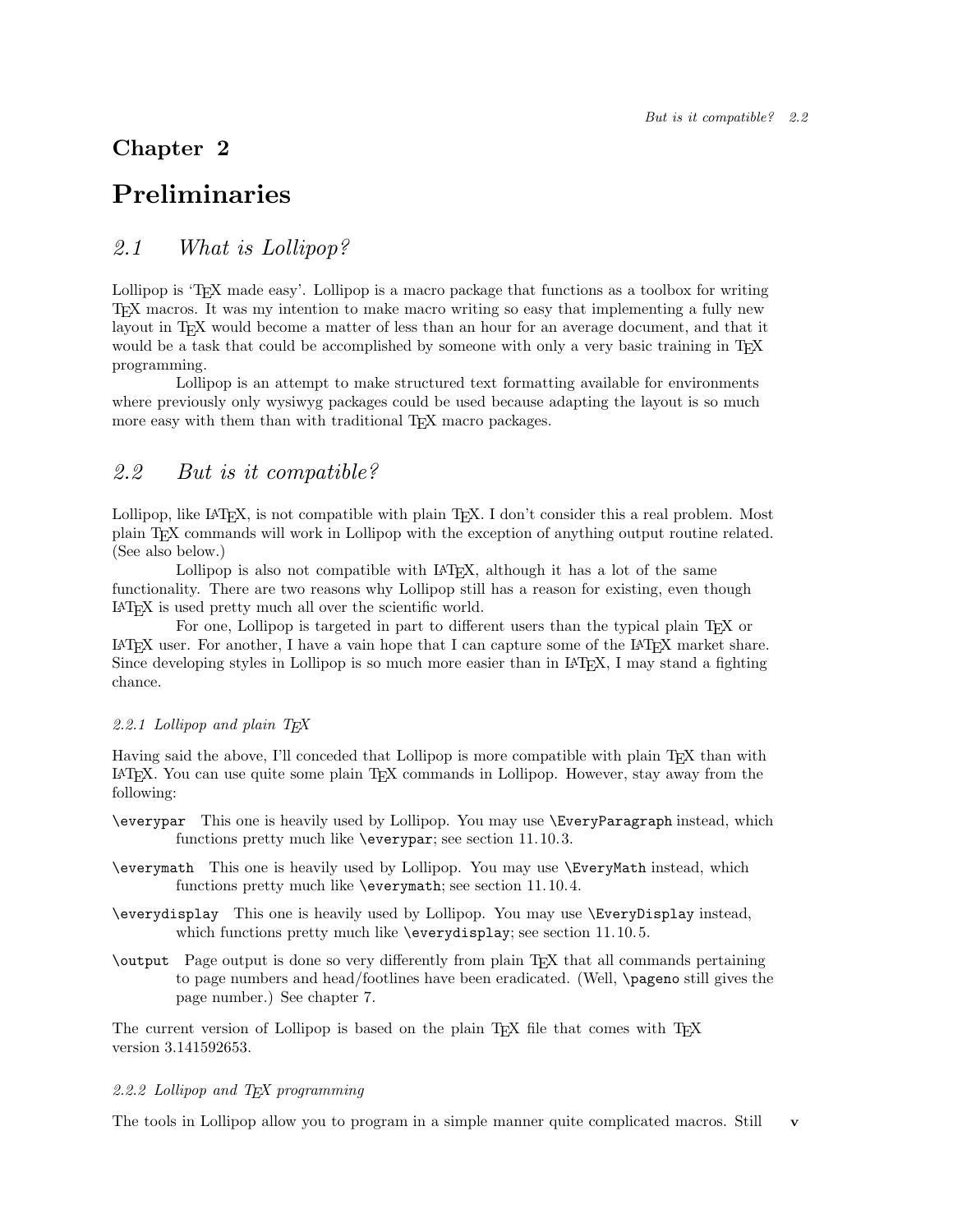2 Preliminaries

you may want to have some knowledge of ordinary TEX macro programming. If you are just starting in TEX you can pick up the basics from the book by Seroul and Levy [7], and after that there is the book by the original author of  $T_{E}X$  [4] and my own  $T_{E}X$  reference guide [1].

## *2.3 How to Use Lollipop*

The following files comprise the Lollipop format:

| lollipop-define.tex                                           | lollipop-document.tex |
|---------------------------------------------------------------|-----------------------|
| lollipop-float.tex                                            | lollipop-fontdefs.tex |
| lollipop-fonts.tex                                            | lollipop-heading.tex  |
| lollipop-lists.tex                                            | lollipop-output.tex   |
| lollipop-plain.tex                                            | lollipop-text.tex     |
| lollipop-tools.tex                                            | lollipop.tex          |
| To process a file, say test.tex, with Lollipop you then type: |                       |
| > lollipop test.tex                                           |                       |
|                                                               |                       |

to get the dvi output.

### *2.4 Processing a Lollipop file*

Files that you make to be processed with Lollipop contain of course the input text, but they also have to contain the design macros that determine the layout. There are two possibilities for these design macros:

- You can simply put them in the same file, either in the beginning or wherever they are first needed, or
- You can put the layout definition in a separate file and call this definition file in your main file. For instance, you can put the layout definition of a book in a file bookstyle.tex, and then call this definition file in your main Lollipop file by putting \InputLollipop:bookstyle.tex

somewhere in your main Lollipop file.

If you have used TEX before, you will notice that the page numbers get reported slightly differently from the usual way. See section 7.4 for the explanation.

## *2.5 The errors of Lollipop/ known bugs*

Since Lollipop is an order of magnitude more powerful (and hence complicated) than formats such as L<sup>A</sup>TEX, its error messages can also be an order of magnitude more cryptic (see section 3.4 for the possible origin of some of the more obscure error messages).

Fortunately, Lollipop is also quite a bit better than existing formats at catching potential errors. Typos in a style definition will usually lead to warning messages, and also during run time Lollipop is able to track down ommisions.

In addition, you can switch on various trace modes to get more detailed information about Lollipop's thought processes. See chapter 12.

These are the known bugs in Lollipop at the moment.

- 1 Local references have been insufficiently tested, and the code definitely is buggy.
- 2 The 'firstpage' test in the page grids does not work.
- 3 The table of contents example is slightly wrong.
- 4 Titles get written to the aux file with double spaces. This shouldn't cause any vi problem, but it has to be fixed.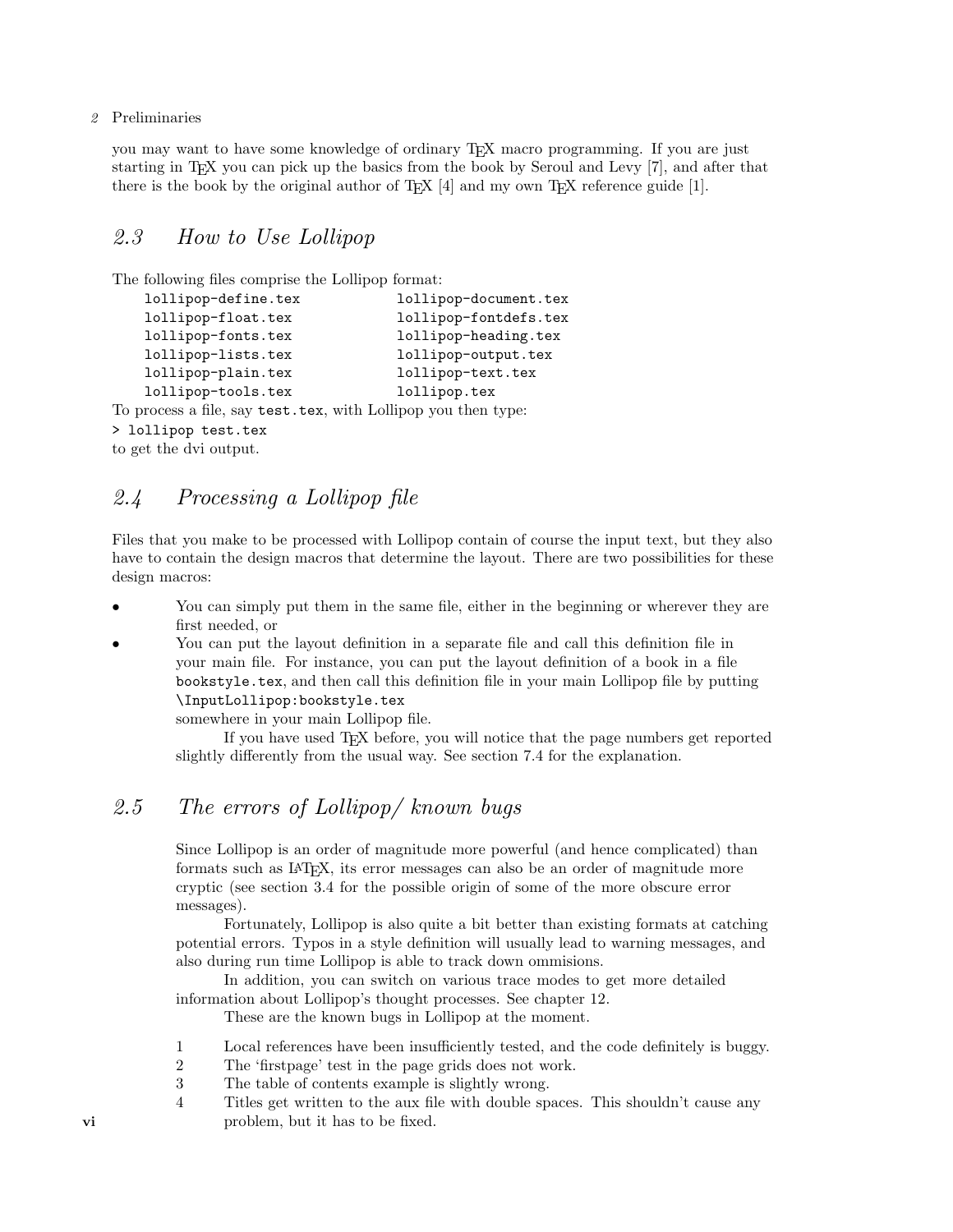- 5 Rules in page grids get white space around them.
- 6 External items shouldn't declare \FooTitle or \FooCounter.
- 7 \ToExternalFile doesn't work.

If you find any other issues, or if you have any fixes/workarounds for any existing issues, then please post them on GitHub.

### *2.6 About this manual*

This manual consists of a main file lollipop-manual.tex, and the following input files: titlepag.tex prelim.tex struct.tex head.tex list.tex out.tex extern.tex opt.tex comm.tex trace.tex appendix.tex

and the style definition file mandefs.tex.

In addition, you need comment.tex which is used to format this manual, and btxmac.tex for the BibTEX interface, but these are not really a part of Lollipop.

If you format this manual (which you'll have to do three times to get the page numbering and the table of contents straight) you'll notice something strange. The file example.tex is read in many, many times. This is because this manual formats its examples along the way, first writing them out, and then reading them in to show both their code and their output. This way it is guaranteed that the examples in the manual will always work.

As a result of formatting this manual you will wind up with, apart from the usual pdf and log file, with lollipop-manual files with extensions aux, toc, and imp; oix and cix for indexes of options and commands, and tct, filetix which are for the examples. For the bibliography there are the BibTFX input file lollipop-manual.bib and output file lollipop-manual.bbl.

This manual needs quite some resources: here's what T<sub>E</sub>X told me it needed.

Here is how much of TeX's memory you used: 1194 strings out of 496579 16173 string characters out of 6202690 72655 words of memory out of 5000000 3270 multiletter control sequences out of 15000+600000 11241 words of font info for 40 fonts, out of 8000000 for 9000 19 hyphenation exceptions out of 8191 24i,4n,24p,187b,562s stack positions out of 5000i,500n,10000p,200000b,80000s Because of all the examples this manual takes quite some time to process. A factor

of four over the time for a regular document of similar length should be expected. Ordinary Lollipop documents will proceed far faster.

## *2.7 The most boring section in this manual*

There are a few things about Lollipop that I want to be clear about.

#### *2.7.1 I am going to hurt you and I am not sorry*

In the secret handbook for the software industry it says that the final test phase of a product consists of putting it in stores and having innocent suckers pay good money for it. (You guessed it, this is the disclaimer section.) So let me just say that Lollipop is probably good for nothing, at least, I don't claim it is. And if you hurt yourself by using it, don't blame me. I warned you. vii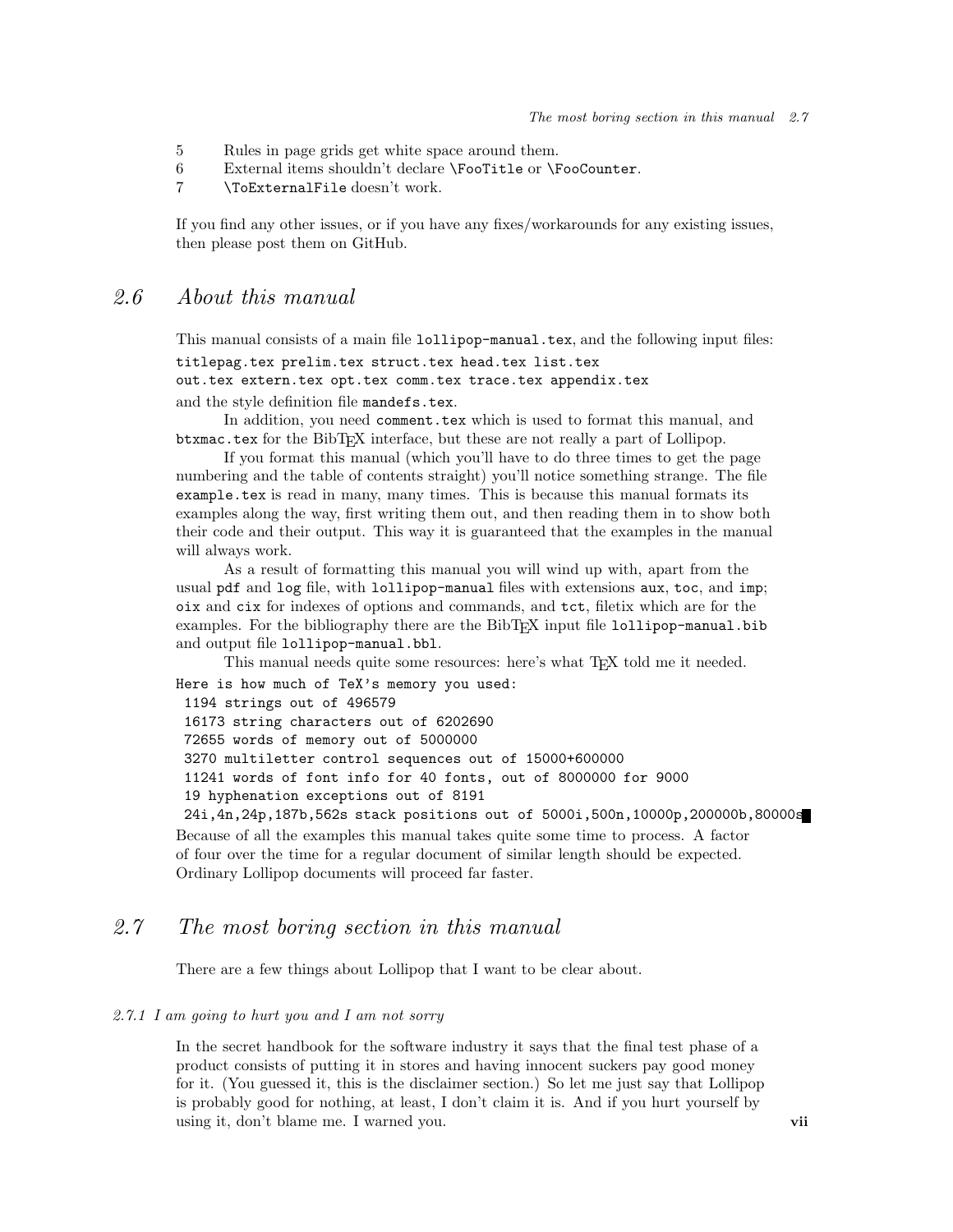#### 2 Preliminaries

#### *2.7.2 Get a Lollipop, give one away*

Lollipop is free software: you can redistribute it and/or modify it under the terms of the GNU General Public License as published by the Free Software Foundation, either version 3 of the License, or (at your option) any later version.

The easiest way to get the current copy of Lollipop is to use a more recent T<sub>E</sub>X distribution (T<sub>E</sub>XLive or MikT<sub>E</sub>X).

#### *2.7.3 The status of Lollipop*

Lollipop is still under development. Although I will try not to make any drastic changes in the user interface (this says nothing about the internals!) I really cannot guarantee anything. However, I do listen to complaints and suggestions.

If you have suggestions or complaints about the useability of Lollipop or the implementation, feel free to contact me at persian-tex@tug.org on the Internet.

#### *2.7.4 The wish list*

Lollipop is not quite perfect. Here's a list of things that I am going to be adding in the near future. If you want to add items to this list, just open a ticket on the tickets.

- 1 Raggedbottom should really, really be added. Soon!
- 2 Capitalization and initial capping of titles. If a title appears in mixed case, it should be possible to have it in all uppercase in running heads. Some code has been disabled now.
- 3 A better multi-column mode.
- 4 Interface to BibTEX seems to largely in place; what happens if you don't load btxmac?
- 5 Inserts, in particular footnotes. At the moment floating figures are entirely lacking. (As a matter of fact, the plain T<sub>EX</sub> macros are availble, but I'm not telling that.)
- 6 A 'nomarks' option to prevent wasting two token lists. Maybe other recourse saving optio for the expert designer?
- 7 More sophisticated white space right before and after page breaks. (Use at least so and so much.)
- 8 Dynamic topskip.
- 9 Support for RTL languages (such as Persian).

The following points are debatable: maybe I should just steal a few components from LATEX. Maybe this sort of stuff does not belong in Lollipop.<br>10 A tabular mode. Personally I always felt **\halign** to

- A tabular mode. Personally I always felt **\halign** to be more than sufficient, but some people seem to think otherwise.
- 11 Maths constructs. Some things in the \eqalign vein would be nice.

#### *2.7.5 A bit of history*

The Lollipop format was begun in late 1989 to typeset Victor Eijkhout's Ph.D. thesis, '*Vectorizable and Parallelizable Preconditioners for the Conjugate Gradient Method*'. At that time Victor was using TEX on an Atari 1040ST. Loading the style definition for the thesis took about two minutes. Lollipop was heavily augmented in late 1991 to typeset his book '*TEX by Topic*', for which he used Sun 3 and Sun 4 computers. Writing this manual brought Lollipop to its version 0.96; the first public release (version 0.9) was announced on the internet in October 1992.

Between 1992 and 2014, Lollipop was unmaintained and Vafa Khalighi took over viii the development of Lollipop in April 2014.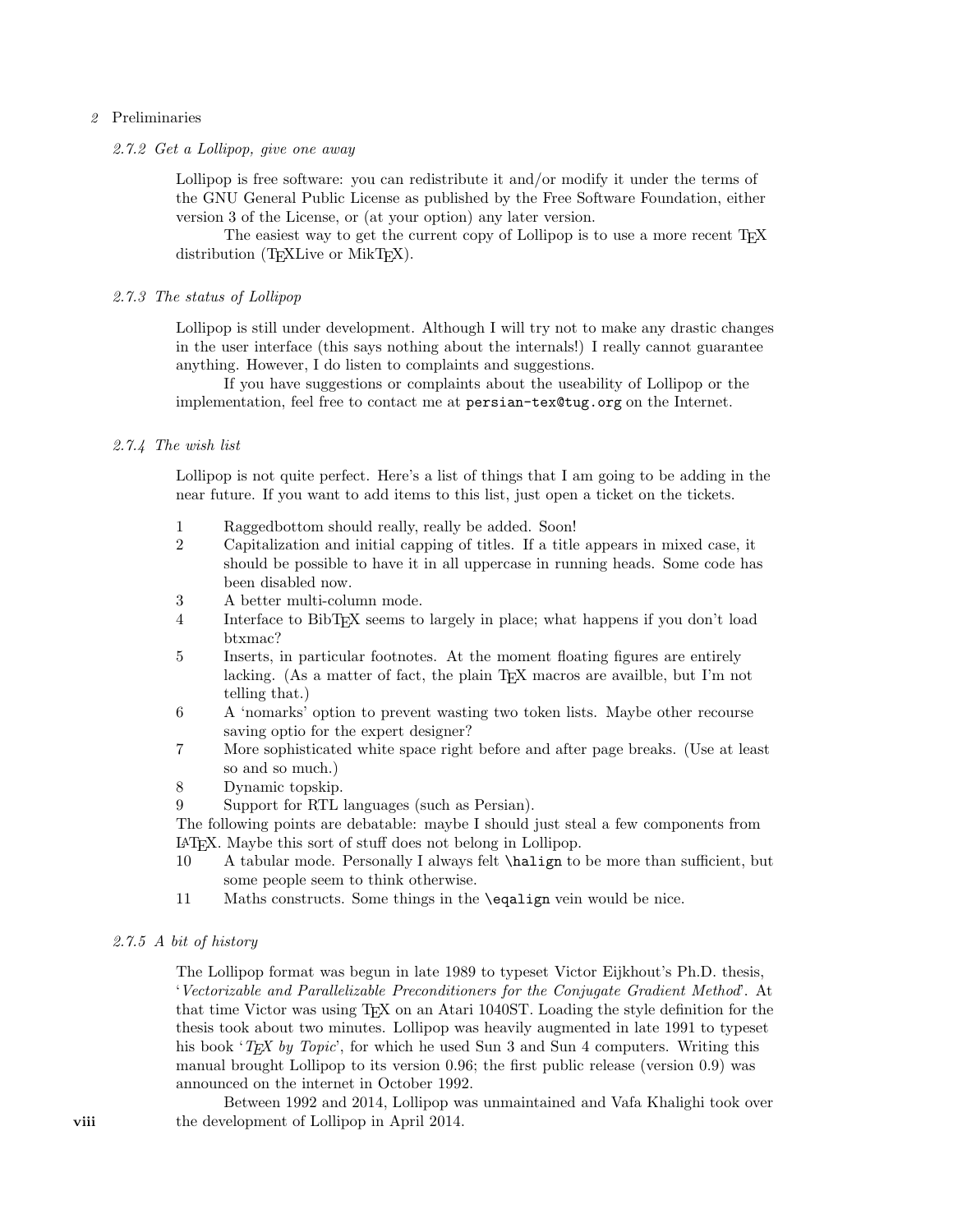#### The most boring section in this manual 2.7

The name 'Lollipop' refers to a quote by Alan Perlis [6], quoted on page 365 of the TEXbook [4]. In a way it's rather pretentious. The philosophy of the Lollipop format is described [3, 2].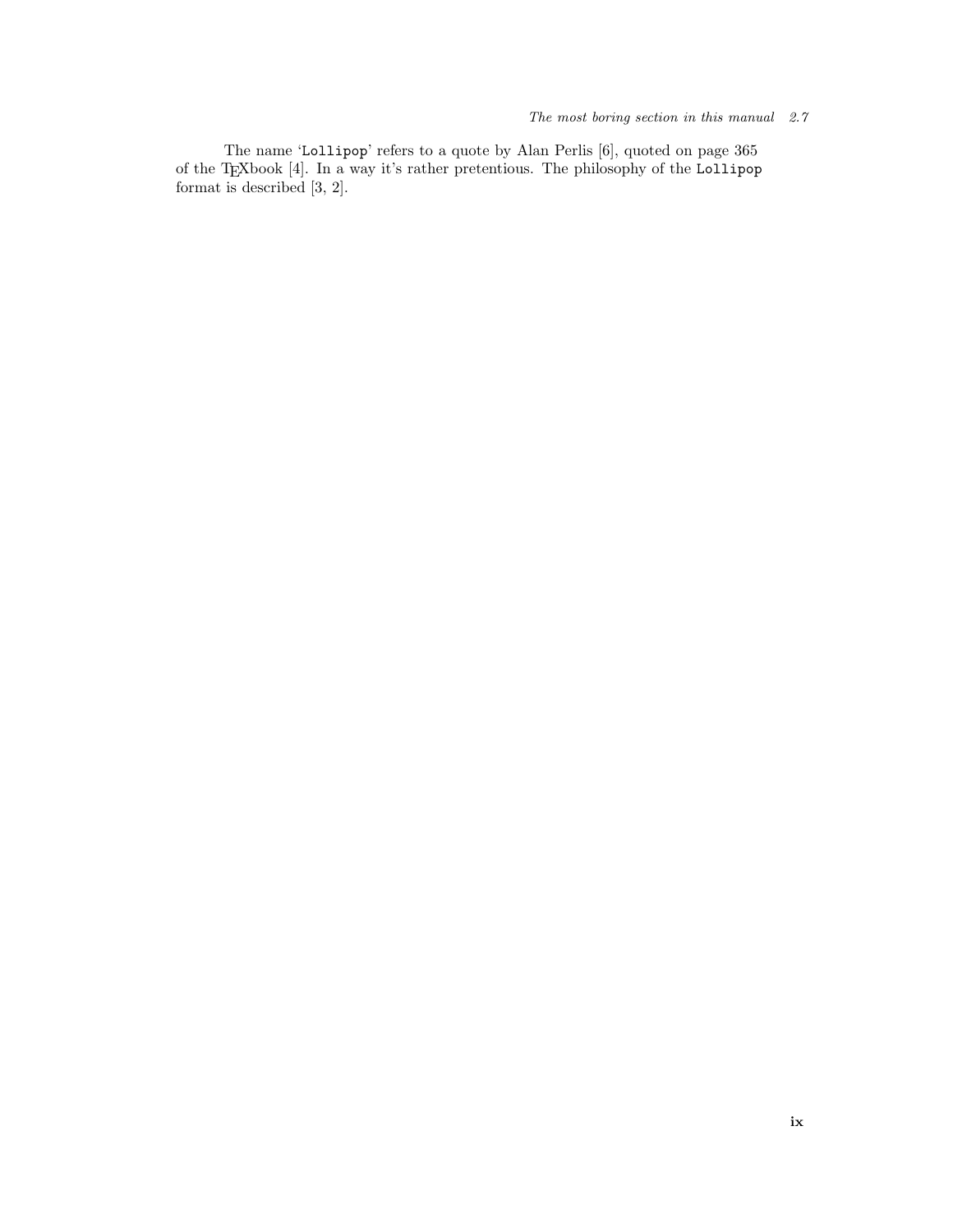## Chapter 3

## The structure of Lollipop

Lollipop provides tools for realizing the style or layout of a document. Some of these tools are macros ready to be used by the end user; they concern for instance selection of fonts. Others, the 'generic constructs', are for the style designer so that she can use them to program the macros for the user.

## *3.1 Lollipop Files*

Any Lollipop document has to have a \Start and \Stop command. Before the \Start there can be style definition commands, but no text. For a number of reasons it is advisable to put as much of the style definition before the \Start command as possible. You can do that easily by loading the style as an input file, or by first dumping it as a format (see section 2.4).

Both the start and the stop file load the . aux auxiliary file. None of this should concern you, really. Expert users who want to have certain actions performed at the start of the document may want to use \StartCommand to specify what they wish done. See section 11.7.2 for an example.

## *3.2 Generic Constructs*

There are five 'generic constructs': headings, lists, text blocks, page grids, and external items. For each construct type there is a defining command, for instance \DefineHeading which is followed a list of 'options', terminated by the word 'Stop'.

Options (possibly with values) have to be separated by a space or a line end; the keyword Stop has to be followed by a space or a line end. Options may have zero, one or two values; if there are values, then the first one is separated from the option by a colon, the second is separated from the first by an equals sign.

#### \DefineFoo:Bar optiona optionb optionc:value

#### optiond:valuea=valueb optione

optionf Stop

As a result of this definition, a command \Bar is created. If the Foo construct was a List or TextBlock, an additional command \BarStop is created.

This command can then be used in the ordinary way, for instance after \DefineHeading:Foo you can type

```
\Foo The title
and after \DefineList:Foo you can type
\Foo
\item One item
\item And another
\FooStop
```
### *3.3 Options*

Options are mostly used to specify how a construct will look. Some options, for instance title, indicate material that will appear on the page. Other options are interpreted as commands, for instance IndentAfter:yes in the definition of a heading indicates that the first paragrah after such a heading will indent. 1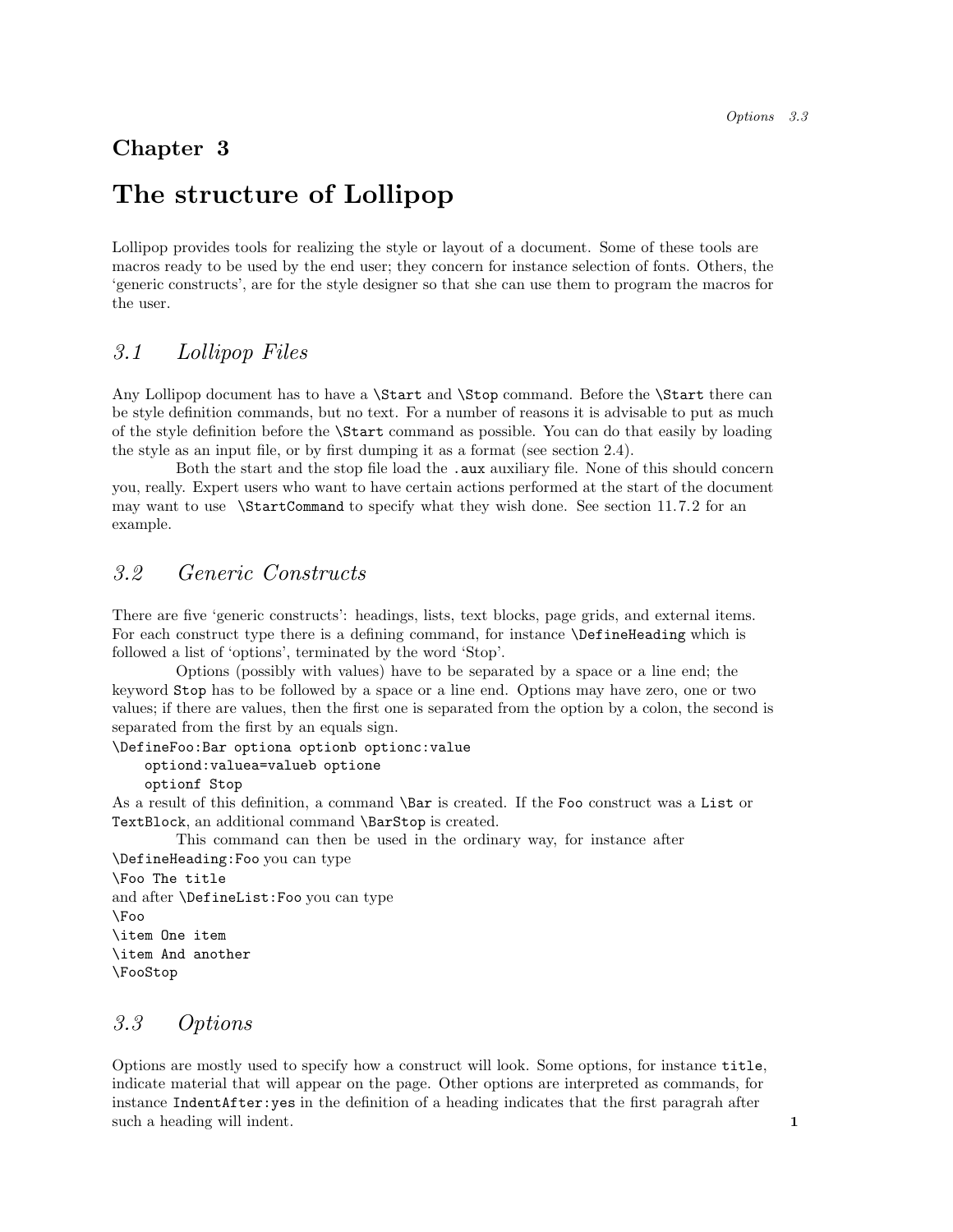#### 3 The structure of Lollipop

In addition to keywords that only exist as options, commands can be used as options. Also, single characters are accepted as options. For instance a definition of a subsection heading can contain:

\DefineHeading:SubSection

[...]

SectionCounter . SubSectionCounter

[...] Stop

(Here and later the [...] will denote arbitrary omitted text.) This definition contains the commands \SectionCounter and \SubSectionCounter and the . character.

If a number of options appears together in a number of constructs it is convenient to have an abbreviation for them. This can be done with the command \OptionsMacro as follows. The options that appear together are given a common name

\OptionsMacro:baz=optiona optionb:value optionc

Stop

(be sure to leave no spaces around the equals sign) and this name is then used as macro:baz

in the option list wherever the options are needed.

This is for instance a good way of specifying identical white space around all sorts of constructs without duplicating the typing each time. However, it is only for your convenience: it doesn't save any T<sub>F</sub>X resources or processing time.

## *3.4 Popular error messages. Not!*

Lollipop is a macro package on top of an existing program, T<sub>EX</sub>. Therefore it is inevitable that you will get TEX error messages every once in a while. Some of these may confuse you.

Here are a few of the errors that I keep making.

#### *3.4.1 Missing* \endcsname *inserted*

If you forget the second parameter in a \Distance or \SetCounter command, writing for instance \Distance:TheWidth

#### instead of

#### \Distance:TheWidth=15pt

TEX will scan forward, and it can easily bump into something that is highly unexpected given the context. If this is a \def or \Define... command, a 'missing \endcsname' results. If a blank line follows the incomplete declaration, the following section applies.

#### *3.4.2 Paragraph ended before something was complete*

TEX has found a blank line (or a \par command) where this was not expected. See for instance the previous section.

#### *3.4.3 Missing number*

You have used something that you thought was the name of a control sequence, but it wasn't. Example:

\Distance:parskip=parundent

Since \parundent is undefined, Lollipop thought you were writing something like \Distance:parskip=5pt

And yes, the message refers to 'number' even though what is missing is a distance.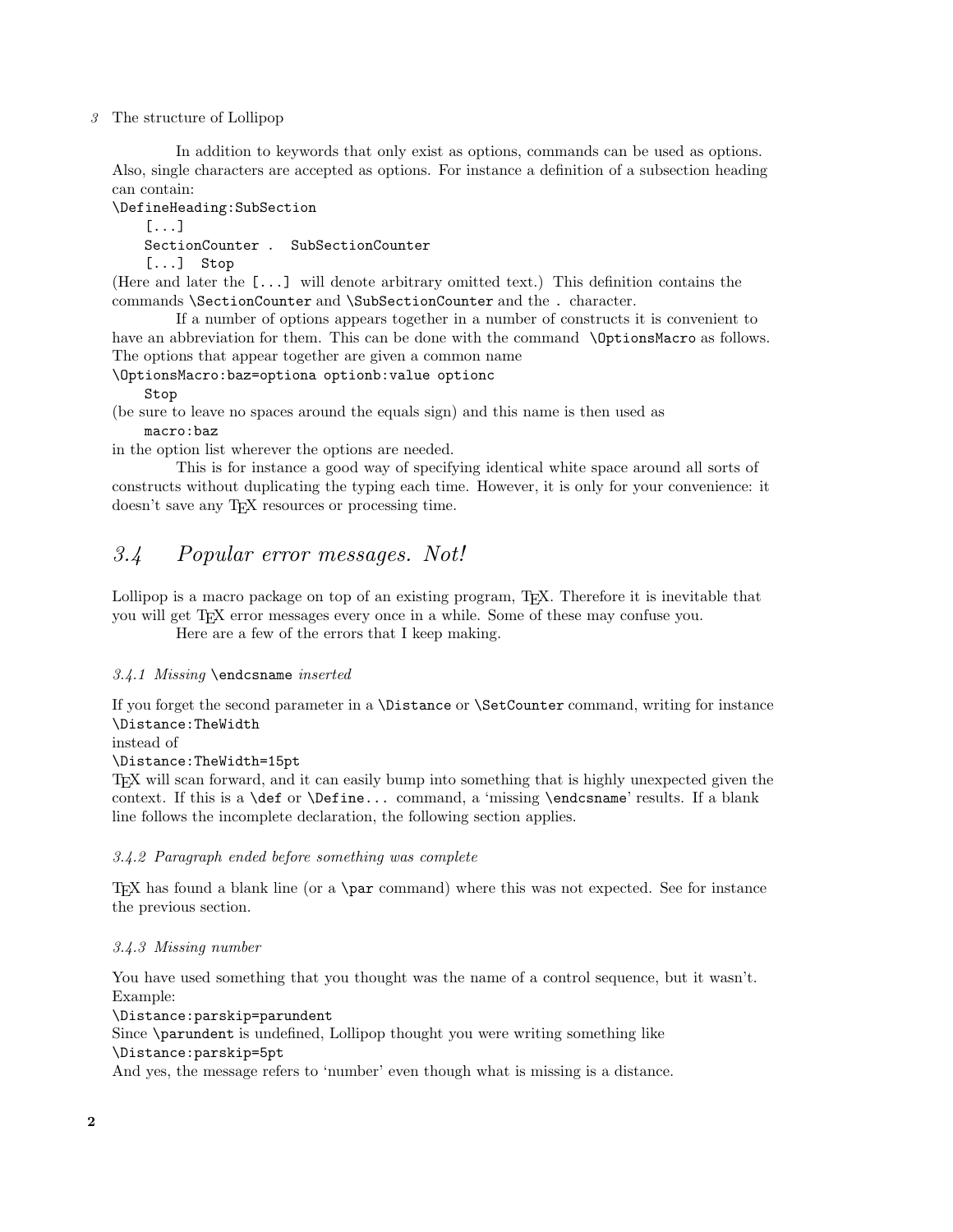## Chapter 4

## Headings

Headings for sections, chapters, and such, are an essential part of any TEX macro package. In Lollipop they are maybe a bit less special: all options for headings are general options, meaning that they also apply to text blocks and lists. There are only two things that distinguish headings:

- 1 there will be no page break after a heading;
- 2 there is no closing command for a heading.

## *4.1 Examples*

Headings are defined by \DefineHeading. The most obvious element in a heading is the title, marked by the option title. The title is anything that follows the heading command, upto the first empty line.

\SomeHeading Some title

#### And some text following it.

The title has to be included in a line or a text column for proper handling (see also section 10.3. 5). For titles that do not exceed one line, the line option suffices (section 10.3.3); if a title is possibly more than one line long, the textcolumn option has to be used (section 10.3.4.

Example 4.1

```
\DefineHeading:TestSection Style:bold
   line:start TestSectionCounter Spaces:2 title line:stop
    Stop
\TestSection The Title
```
The text after the heading.

#### 1 The Title

The text after the heading.

By default, the text after a heading is indented. Overriding this default behaviour is done with the option indentafter.

#### Example 4.2

```
\AlwaysIndent:no % as a default, don't indent paragraphs
\DefineHeading:TestSection Style:bold
    line:start TestSectionCounter Spaces:2 title line:stop
    indentafter:yes Stop
\TestSection The Title
The text after the heading.\par
The second paragraph after the heading
```
#### 1 The Title

The text after the heading. The second paragraph after the heading <sup>3</sup>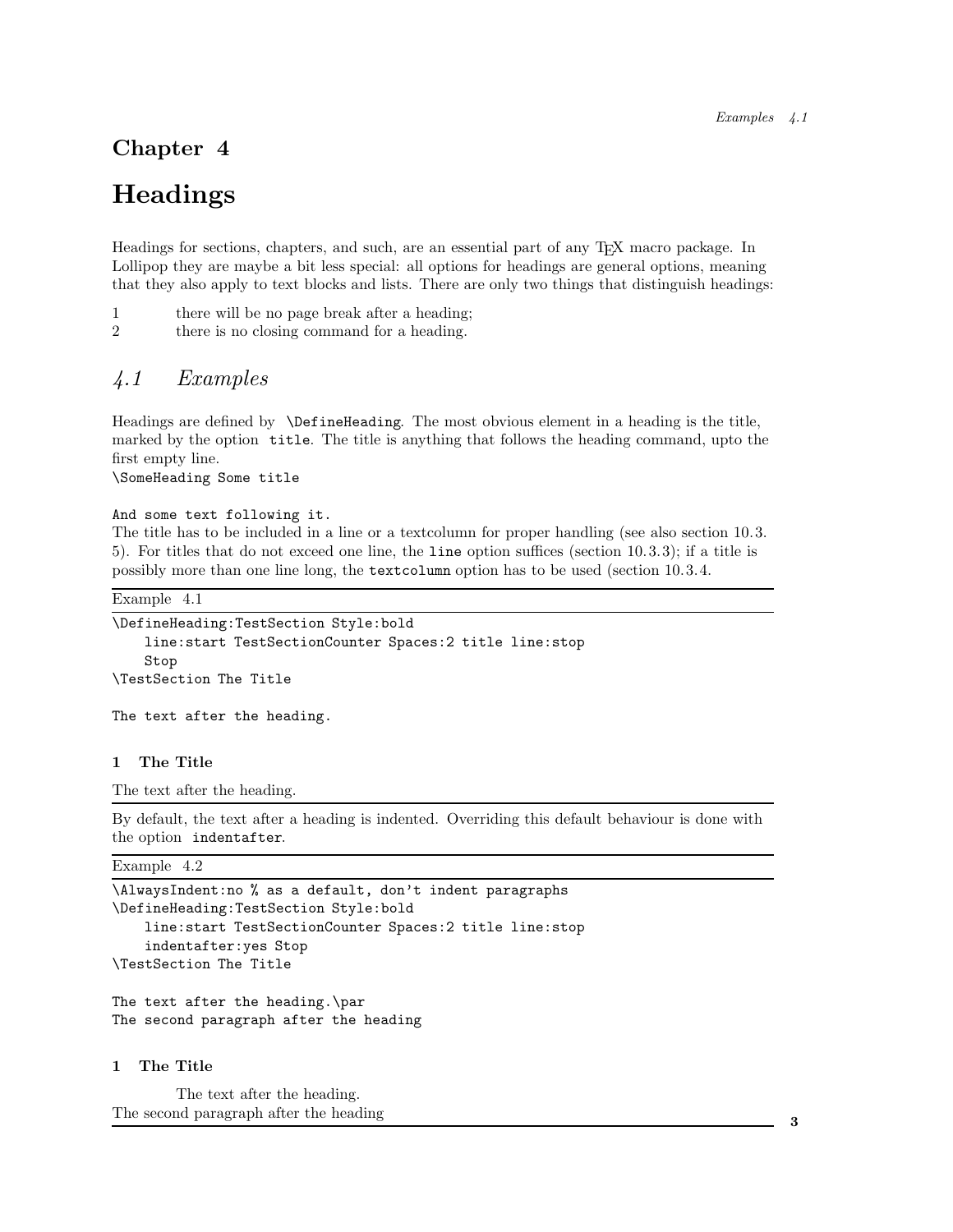#### 4 Headings

Usually headings come in a hierarchy, where the counter of one type, for instance a subsection, is reset everytime the counter of a higer level is stepped. In Lollipop, this subordinating of headings is done by declaring one counter to be governed by another (counters are explained in full detail in section 11.1).

| Example | 4.3 |
|---------|-----|
|---------|-----|

| \DefineHeading:TestChapter Style:bold                         |
|---------------------------------------------------------------|
| line:start TestChapterCounter Spaces:1 title line:stop        |
| Stop                                                          |
| \DefineHeading:TestSection Style:italic                       |
| line:start TestChapterCounter : TestSectionCounter . Spaces:1 |
| title line: stop Stop                                         |
| \GoverningCounter:TestSection=TestChapter                     |
|                                                               |
| \TestChapter Level One Heading\par                            |
| \TestSection Level Two Heading\par                            |
| Some text.                                                    |
| \TestSection Level Two again\par                              |
| More text.                                                    |

\TestChapter Level One is Stepped\par \TestSection Level Two\par Again text.

#### 1 Level One Heading

*1:1. Level Two Heading*

Some text.

*1:2. Level Two again*

More text.

#### 2 Level One is Stepped

*2:1. Level Two*

Again text.

Headings will often wind up in a table of contents. For this, the table of contents will have to be declared:

#### \DefineExternalFile:contents=toc

and its formatting will have to be specified, but also every construct that writes to this file has to be declared as such.

#### \DefineHeading:TestSection

[...] external:contents title external:stop Stop

Usually, the title is all that has to be written out (the counter value is written by default), but the possibility exists for writing out other information as well. See section 9.2.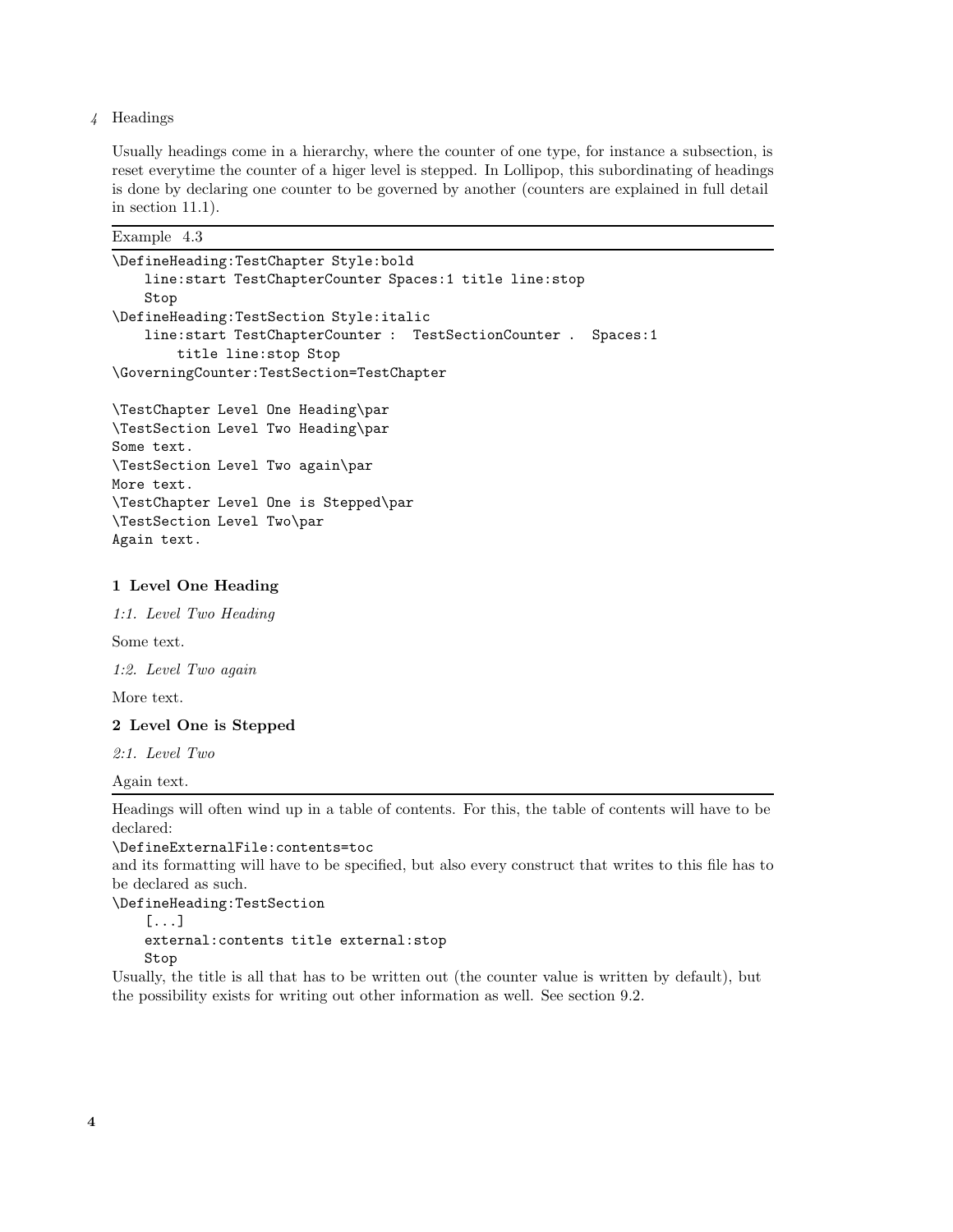## Chapter 5

## Lists

```
Lists in Lollipop are defined by \DefineList:
\DefineList:Foo [...]
    item:start [...] item:stop
    [...] Stop
and the resulting list is used as
\Foo
\item [ ..text.. ]
\item [ ... ]
\FooStop
where the closing command can be abbreviated as \&.
```
## *5.1 Label alignment*

In general there is a default position for labels; either aligning with the left or the right side of the margin over which the list is indented. The two ways are indicated with the option item:

```
item:left [...] item:stop
and
```
item:right [...] item:stop respectively. Specifying item:start gives the default left aligning position.

#### Example 5.1

```
\DefineList:enumerate
    item:start itemCounter ) item:stop Stop
\DefineList:enumerateright
   item:right ( itemCounter ) Spaces:1 item:stop Stop
\enumerate\item Some item
\item And another
\enumerateright\item First nested item
\item Next nested item\>
\item And back to the original list.\>
1) Some item
2) And another
```

```
(A) First nested item
```

```
(B) Next nested item
```
3) And back to the original list.

## *5.2 List indentation*

The amount over which the text of a list (excluding the item labels) is indented is controled by a list of indentations. This is explained in section 11.4. The indentation amount is most of the time also equal to the value of the paragraph indentation outside that list.

In the rare case where the indentation of a list has to be controlled explicitly, there is an option indentation with one value.

\DefineList:SomeList indentation=30pt [...] Stop 5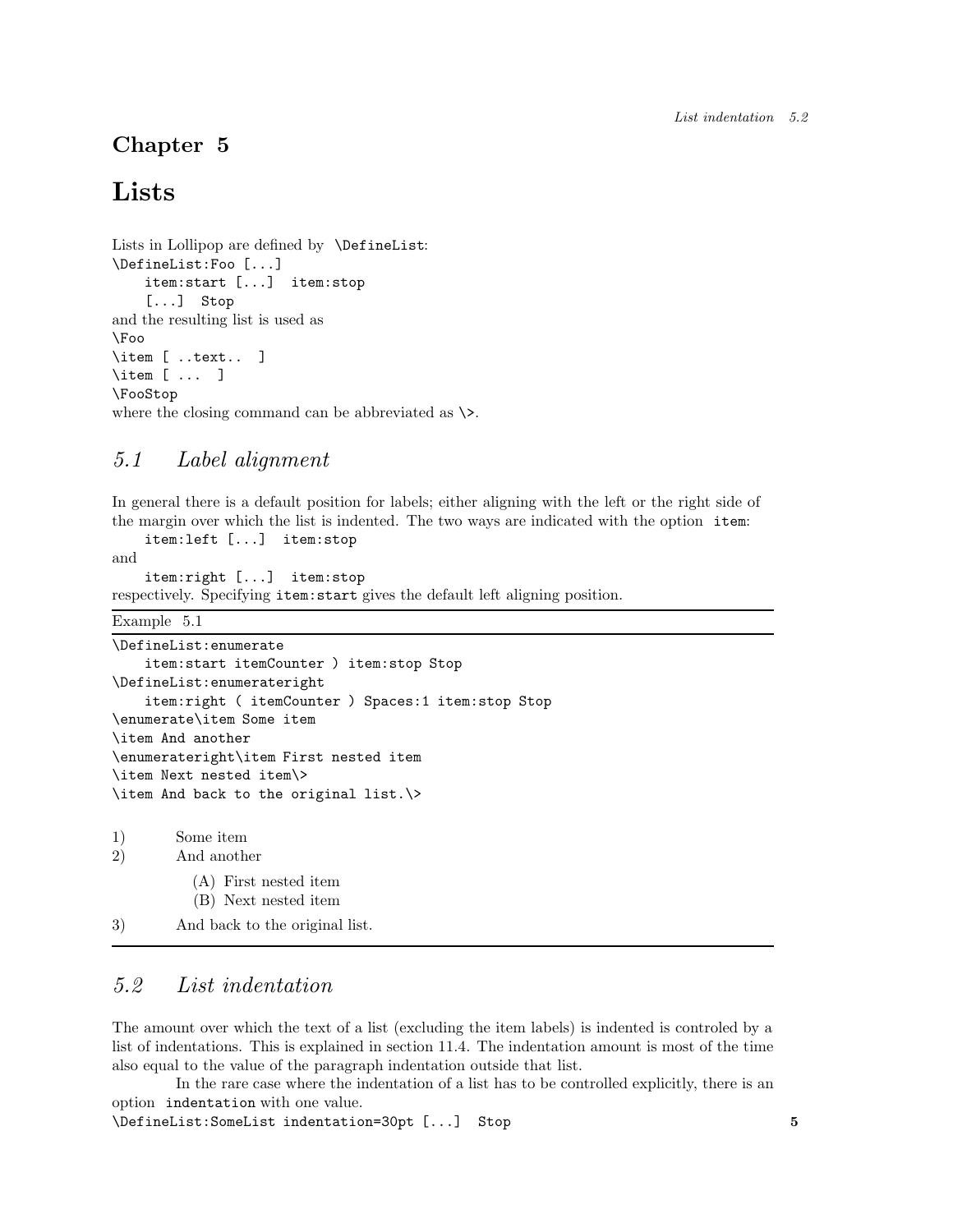#### 5 Lists

## *5.3 Label style*

Every list that uses the itemsign option is an 'itemize' list, no matter what it's name, and there is a counter in Lollipop that keeps track of how deep you are in itemize lists. Similarly, every list that uses itemCounter is an 'enumerate' lists, and these are counted too.

On every next level a new style of item sign or counter is used. For item signs this is in sequence: •,  $\circ$ , –, and  $\cdot$  for all higher levels. The style of sign can be changed by **\SetItemSign:** \SetItemSign:6=m

where the letter indicating the sign is interpreted as:  $\mathbf{b} \bullet (\text{bullet})$ ,  $\mathbf{c} \circ (\text{circle})$ ,  $\mathbf{d} \diamond (\text{diamond})$ ,  $\mathbf{d} \circ (\text{diamond})$ ,  $m$  — (em-dash),  $n$  – (en-dash),  $\ldots$ 

Similarly, the counter style can be set by \SetItemCounterRepresentation: \SetItemCounterRepresentation:2=i

where the letter representing the style is interpreted as: 1 Arabic, I uppercase roman, i lowercase roman, A uppercase characters, a lowercase characters.

## *5.4 Label width*

The default width for a label is at most the width of the margin over which the list is indented. Using item:left or item:right will have the label pushed to the left or right side of this margin respectively. Now what if the label material is wider than this margin? Usually you want the label then to expand to the right, and that is indeed what happens, unless you specify labeloverflow with value left, in which case the right boundary of the label will not budge, and the label will start protruding into the outer margin.

## *5.5 Description lists*

A common type of list is the type where each item label consists of a piece of text. Such a list is called a 'description' list in Lollipop, and it recognized by the occurrence of the option description in its definition. A description list can also use the item sign or the item counter, of course.

Using a description list, the description text is everything that follows the command \item, up to the end of the line.

```
Example 5.2
```

```
\DefineList:TestList
 item:left Style:bold itemCounter . Spaces:1 description
      Spaces:2 item:stop Stop
\TestList\item Do
A deer, a female deer.\item Re
According to mr. Fowler only a legal term.
\item Mimi Jett
The owner/founder of ETP\>
```
1. Do A deer, a female deer.

2. Re According to mr. Fowler only a legal term.

As you can see, the problem of label overflow can easily occur with description lists. Thus it is a good idea to end the item material with some white space, as in the above example.

6 Exceptional situation: if you use an empty description text, you should write \item{}.

<sup>3.</sup> Mimi Jett The owner/founder of ETP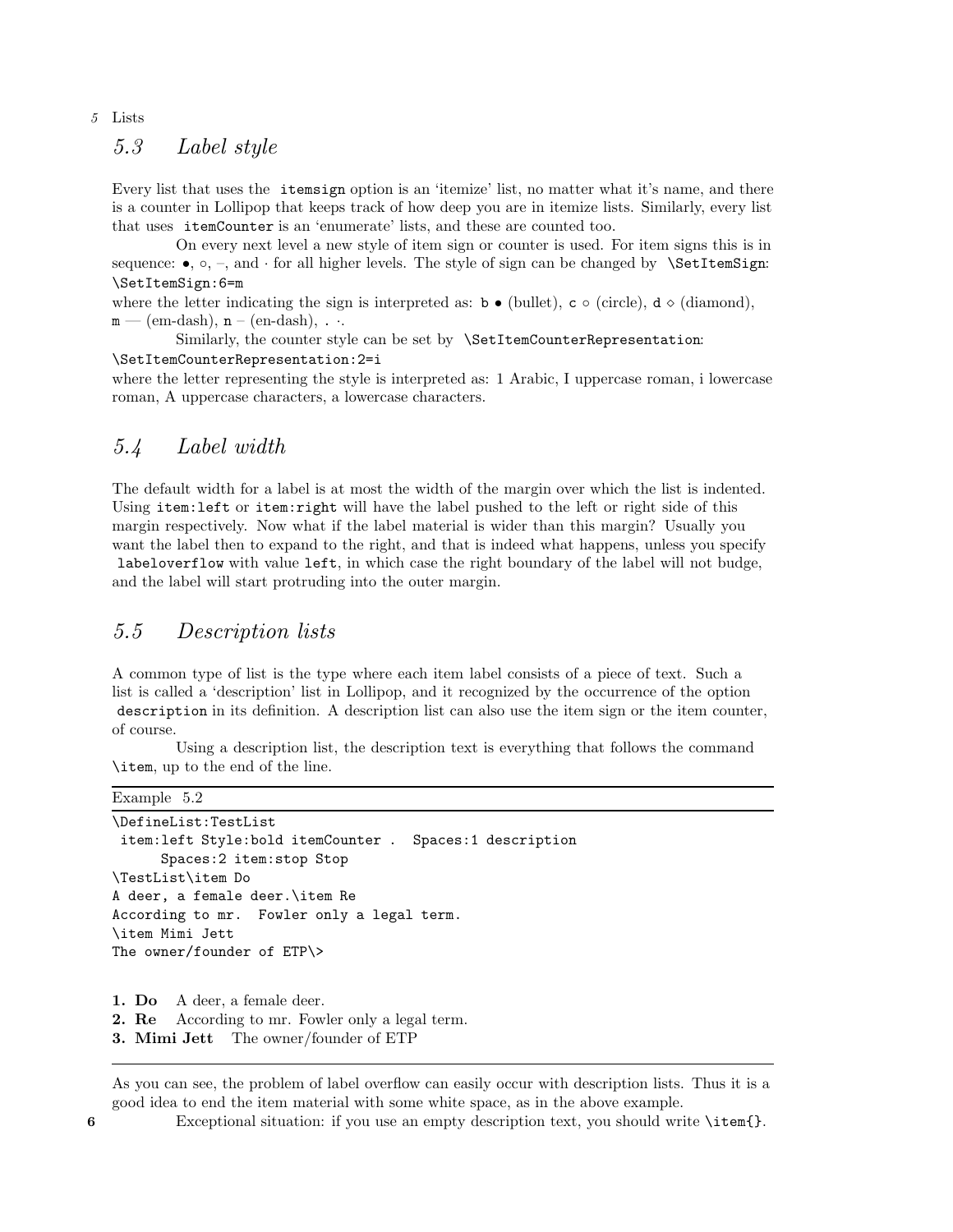## *5.6 Suspended lists*

Occasionally the is a need to resume an enumerate list, that is, after a piece of text that is not part of the list an enumerate list should start counting from the previous value on. In Lollipop this phenomenon can be realized by never ending the enumerate list, and simply moving the text one indentation level back with \PopIndentLevel.

Example 5.3

```
\DefineList:enumerate item:left itemCounter item:stop Stop
\enumerate\item First some item\par
{\PopIndentLevel \Indent:no
This text seems to be outside the list. Don't you believe it.\par}
\item And another item\>
```
1 First some item This text seems to be outside the list. Don't you believe it. 2 And another item

Note that the 'popped' text has to be in a group (otherwise the subsequent items will also be popped back), and it has to be separated from the preceding and following text by \par; the trailing \par has to be in the group.

## *5.7 Item counter manipulation*

The item counter can be manipulated explicitly. This is necessary for instance for starting a list at another value than one. What you need to realize here is that the command \item starts by incrementing the counter. Furthermore, the only way to access the item counter is through the commands for counters; see section 11.1.

| Example 5.4                                                |
|------------------------------------------------------------|
| \DefineList:enumerate item:left itemCounter item:stop Stop |
| \enumerate \SetCounter:item=-1                             |
| \item Escape: usually the backslash.                       |
| \item Begin Group.\>                                       |
|                                                            |
| Escape: usually the backslash.<br>0                        |

1 Begin Group.

## *5.8 List titles and list tails*

Lists can have titles. The title follows the command that invokes the list, in the usual manner. Material to follow the list can also be specified: anything following the option text is considered to be trailing material.

| Example | 8.S |
|---------|-----|
|---------|-----|

| \DefineList:TestList hrule line:start Style:bold title line:stop |   |
|------------------------------------------------------------------|---|
| item:left Style:italic itemCounter item:stop                     |   |
| text vwhite:3pt hrule Stop                                       |   |
| TestList In the last fiscal year, have you:\par                  |   |
| \item Eaten peanuts? \item Walked the dog?                       | 7 |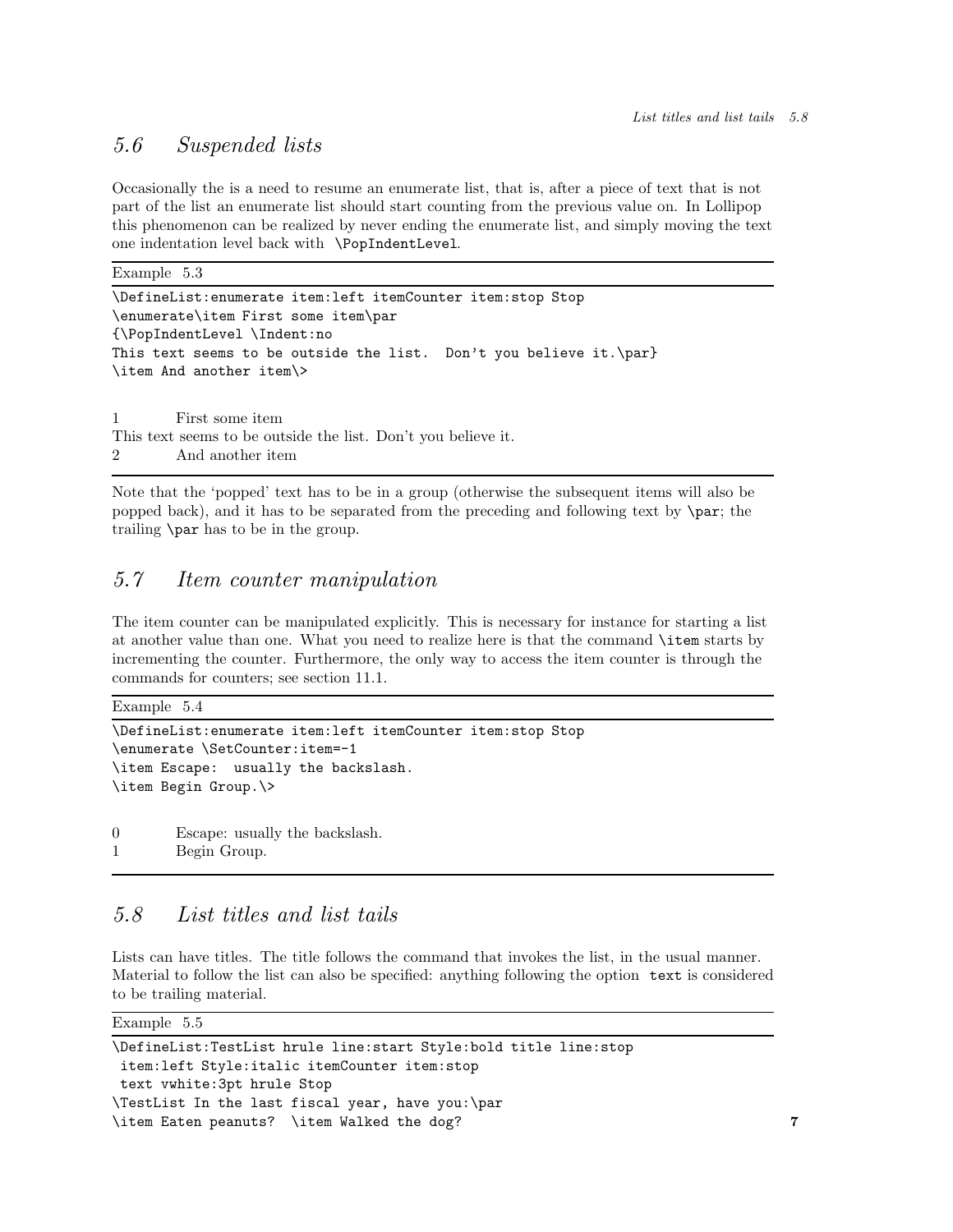#### 5 Lists

\item Bought a Frank Zappa record?\>

|    | In the last fiscal year, have you: |
|----|------------------------------------|
| -1 | Eaten peanuts?                     |
| –2 | Walked the dog?                    |
| -3 | Bought a Frank Zappa record?       |

In case you wonder what happens with textual material after item:stop and before any text, well, that is taken to be inserted immediately after each item label.

## *5.9 Between the items*

There are special list options controlling what happens in between items. Lollipop has an option breakbetween, analogous to breakbefore and breakafter; see section 10.5. This item be default has a value of −50, implying that breaks in between items should be preferred slightly over breaks in between the lines of an item.

Similarly, there is an option whitebetween controlling the amount of white space in between items that is analogous to whitebefore and whiteafter. Like these two options, it can also be set by the \Distance command (section 11.7).

## *5.10 Indentation in lists*

An item can be considered to be consisting of at least one paragraph. That paragraph is never indented. For the behaviour of any next paragraph within the same item, the option indentinside can be used. This option has values yes/no. In case paragraphs inside an item indent, the indentation amount is level-controlled; see section 11.4.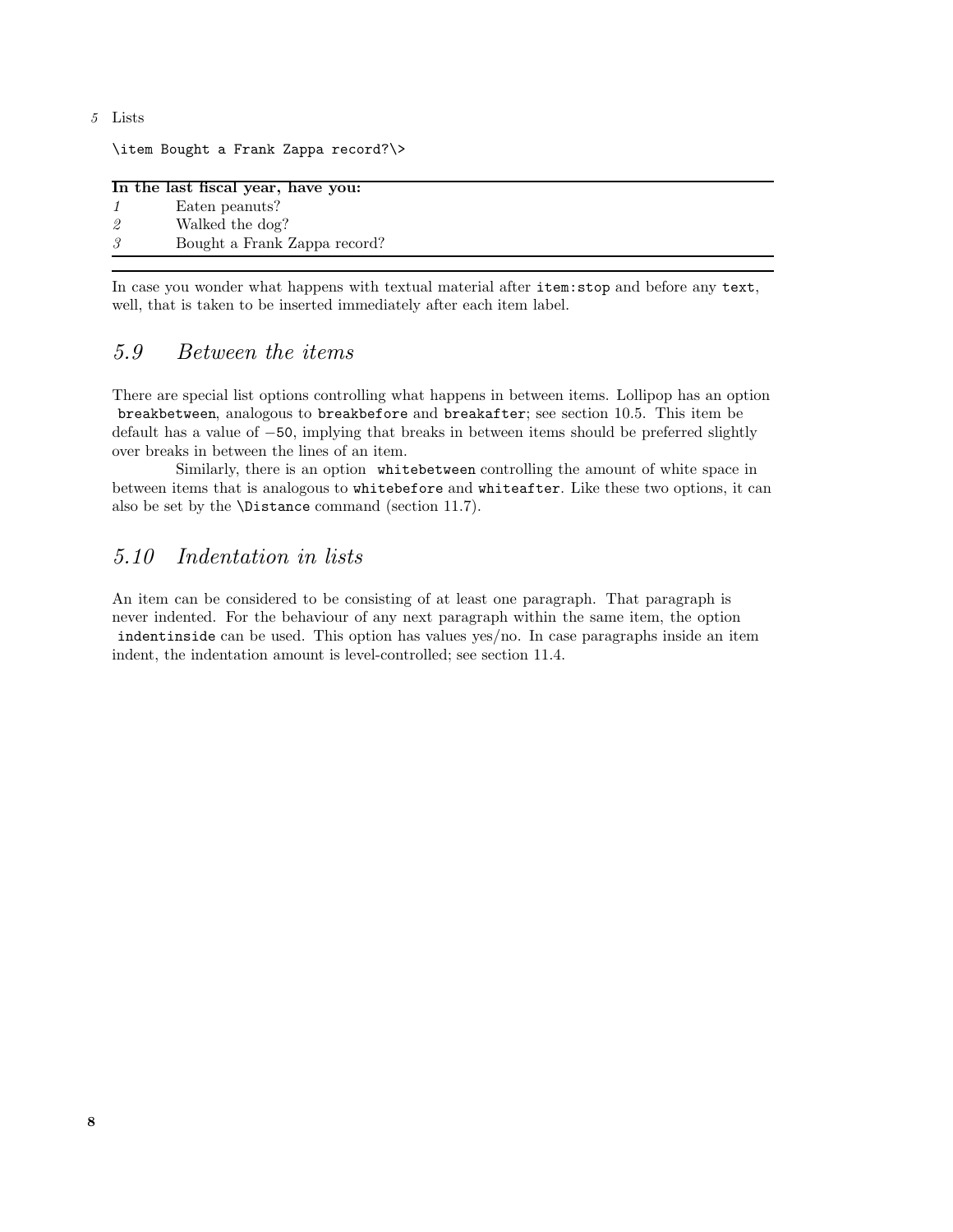## Chapter 6

## Text Blocks

The 'text block' is a way of treating a moderate sized chunk of text in a different way from the surrounding text. Text blocks are created by \DefineTextBlock. Here is a small example.

Example 6.1 \DefineTextBlock:Quote PushIndentLevel PointSize:9 SetFont text Stop \Indent:no In some context it has been written that \Quote No man is an island.\QuoteStop In another: \Quote Run don't walk to the nearest island.\> Sometimes one would wish women weren't so logical.

In some context it has been written that

No man is an island.

In another:

Run don't walk to the nearest island.

Sometimes one would wish women weren't so logical.

Note that the text block has an explicit closing command, consisting of the name of the block followed by  $\text{Stop}$ , and that implicit closing by  $\>$  is possible.

### *6.1 The* text *option*

Text blocks have only one specific option: text. This option is used to separate material heading the block from material trailing the block. Example:

Example 6.2

```
\DefineTextBlock:DisplayEq
whitebefore:abovedisplayskip whiteafter:belowdisplayskip
line:start white:parindent $ displaystyle text $ line:stop Stop
The formula
\DisplayEq e^{\pi i}+1=0\>
contains nature's five most interesting constants.
```
The formula

 $e^{\pi i} + 1 = 0$ 

contains nature's five most interesting constants.

Here one dollar comes before the text, and one after, so the first is inserted by \DisplayEq and the second by the corresponding closing command.

Material before and after the text should usually not be broken. Hence \nobreak is automatically inserted. See the \Example macro for this manual: pages should not be broken after rules, or around the text 'example xyz'. 9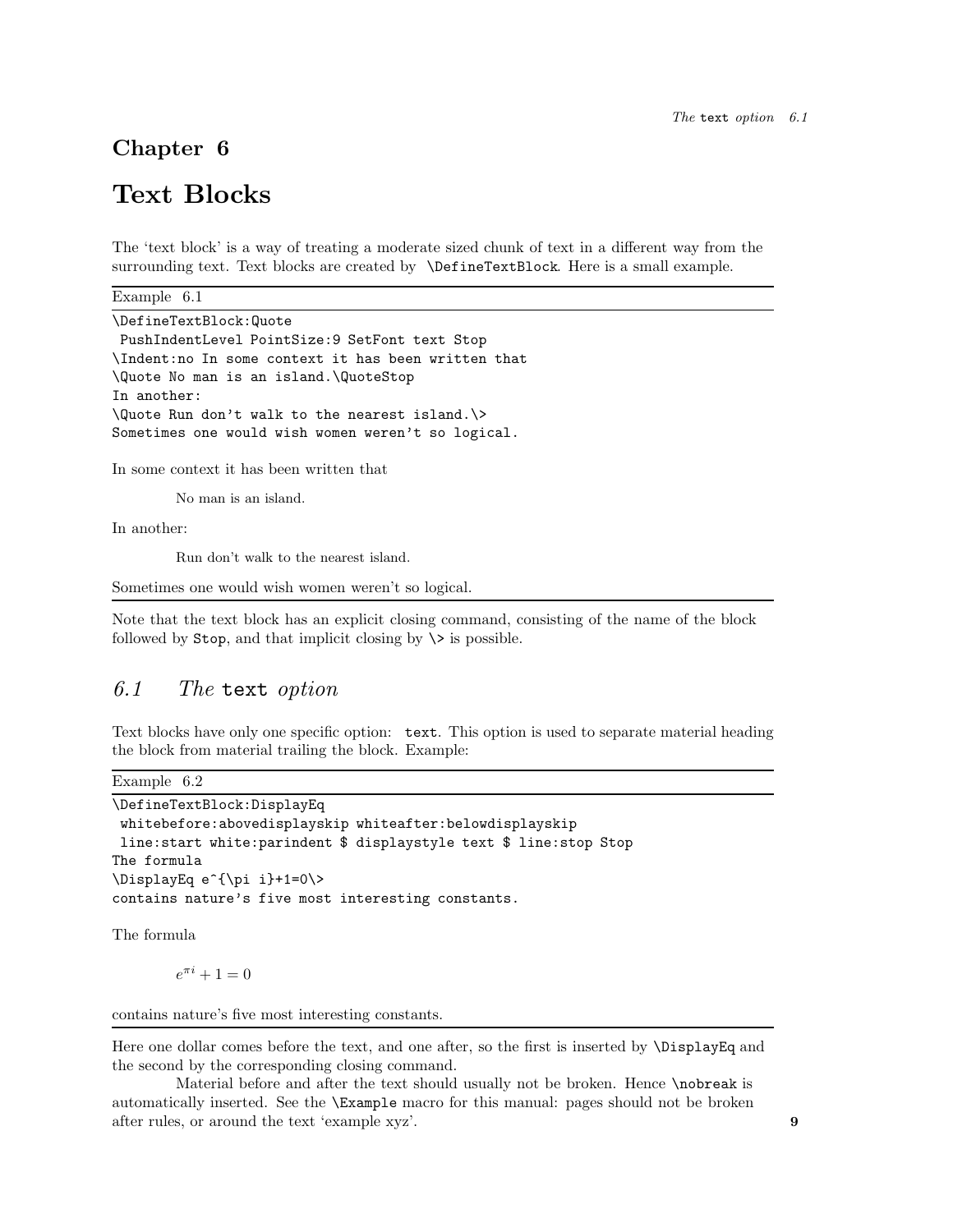#### $6$   $\,$  Text Blocks

## *6.2 More examples*

A text block can encompass more than one paragraph, so the options indentinside and indentfirst are particularly useful here.

| Example $6.3$                                                 |
|---------------------------------------------------------------|
| \AlwaysIndent:no                                              |
| \DefineTextBlock:TestBlock PushIndentLevel                    |
| indentafter: yes indentfirst: no indentinside: yes            |
| text unskip hfill \$ bullet \$ par Stop                       |
| One paragraph. \par The next paragraph                        |
| \TestBlock Inside the block one paragraph.\par                |
| Inside the block the next paragraph. \>                       |
| Outside the following paragraph. \par And the last paragraph. |
| One paragraph.                                                |
| The next paragraph                                            |
| Inside the block one paragraph.                               |
| Inside the block the next paragraph.                          |
| Outside the following paragraph.                              |
| And the last paragraph.                                       |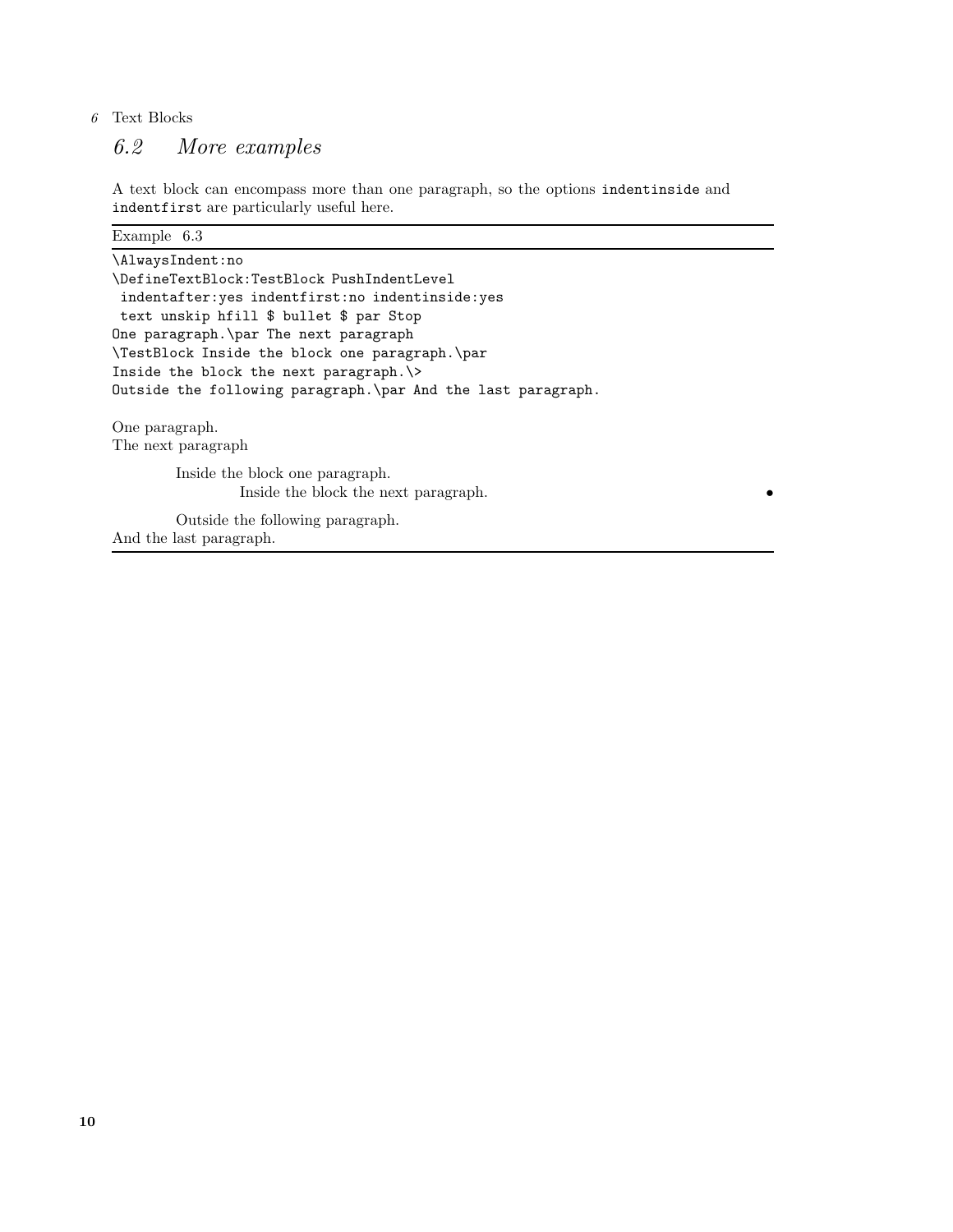## Chapter 7

## **Output**

Every page is formatted according to a 'page grid' consisting of three elements:

- 1 the page head, this is everything that's over the running text;
- 2 the page foot, this is everything that is below the running text;
- 3 the running text. T<sub>E</sub>X acts as if text is on a long scroll, and the running text part of a page is simply a portion cut off from this scroll.

Either or both of the head and foot of the page can be empty, but usually one of the two contains a page number.

Example 7.1

```
\OptionsMacro:ManPageSize=raggedbottom:10pt topskip:12pt
height:page=5cm width:page=6cm Stop
\DefinePageGrid:TestPage macro:ManPageSize
pagerule textband:start text textband:stop
pagerule band:start PageCounter band:stop Stop
\TestPage
This page does not contain much special.\EjectPage
This page is hardly better.
```
This page does not contain much special.

This page is hardly better.

 $\prod$ 

12

This example illustrates how you first define a page grid by \DefinePageGrid, and then activate it by calling its name. That last action is in fact not necessary: each definition of a page grid automatically installs that grid as the current one.

## *7.1 Page dimensions*

Most of the time it is easiest to specify the total height of a page, that is, including head and bottom, but sometimes it is more convenient to specify the height of the text, and let the head and foot simply go over and under that.

In the first case you can give the command \Height with two parameters:

```
\Height:Page=23.5cm
```

```
or inside a page grid definition the option height:page=....
```
In the second case you can give the command

#### \Height:Text=19.55cm 11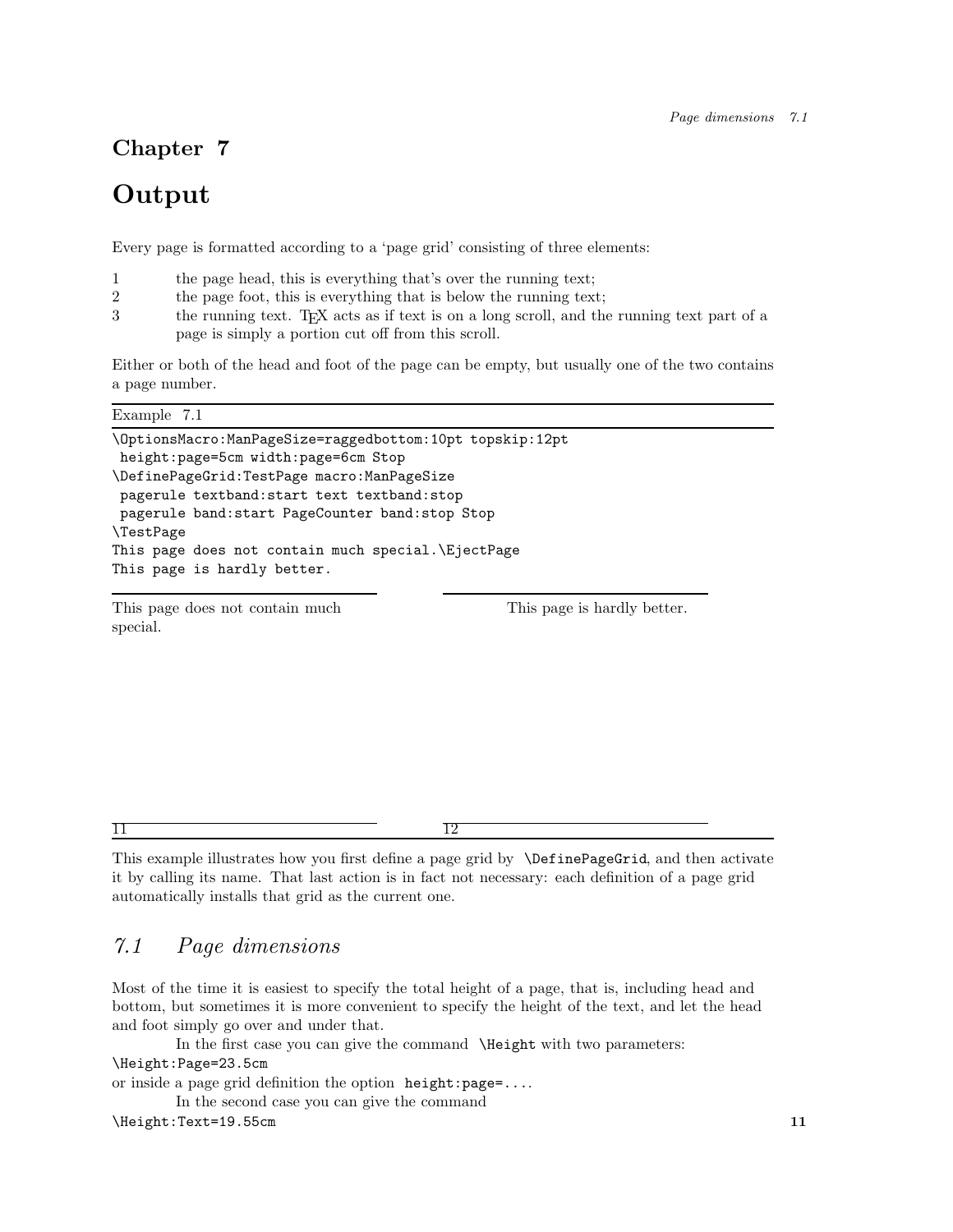#### 7 Output

or inside a page grid definition the option height:text=....

In page grid definitions there is the additional option height:lines=23.

The \Height command cannot be used in a page grid definition.

## *7.2 Positioning the page on the paper*

If your printer driver is up to specs (and you have not done any creative macro writing) it should have the upper left corner of the text landing at 2.54cm from the top and left side of the paper. If the result is not to your liking, you can shift the page by

```
\Distance:hoffset= ...
```

```
\Distance:voffset= ...
```
These offset parameters are zero ordinarily, and they indicate the extra shift added to the customary 2.54cm in horizontal and vertical direction.

## *7.3 Page head, foot, text*

Somewhere in the page grid the option text has to appear. This option has to be inside a textband:

textband:start text textband:stop

This is not a case of overspecification, because inside a textband the text option can appear more than once. In this manner a multicolumn page grid can be specified.

Example 7.2

```
\DefinePageGrid:TestPage macro:ManPageSize
pagerule textband:start text hwhite:10pt text textband:stop
pagerule band:start PageCounter band:stop Stop
\FlushRight:no \sometext
```

| Just a bit of | words, words. | Just a bit of |
|---------------|---------------|---------------|
|               |               |               |
| words, words. | Just a bit of | words, words. |
| Just a bit of | words, words. |               |
| words, words. | Just a bit of |               |
| Just a bit of | words, words. |               |
| words, words. | Just a bit of |               |
| Just a bit of | words, words. |               |
| words, words. | Just a bit of |               |
| Just a bit of | words, words. |               |
| words, words. | Just a bit of |               |
| Just a bit of | words, words. |               |
| 12            |               | 13            |

Next to the option textband there is band. Both are ways of creating a page wide band. The option band is used for all material that is not a text column, for instance footers, as in the above examples.

The option band can have one unusual parameter: invisible. This makes the band act as if it has zero height or width, depending on whether it is below or above the text, respectively.

Example 7.3

\DefinePageGrid:TestPage macro:ManPageSize pagerule textband:start text hwhite:10pt text textband:stop pagerule 12 band:invisible block:start Style:bold PageCounter Spaces:2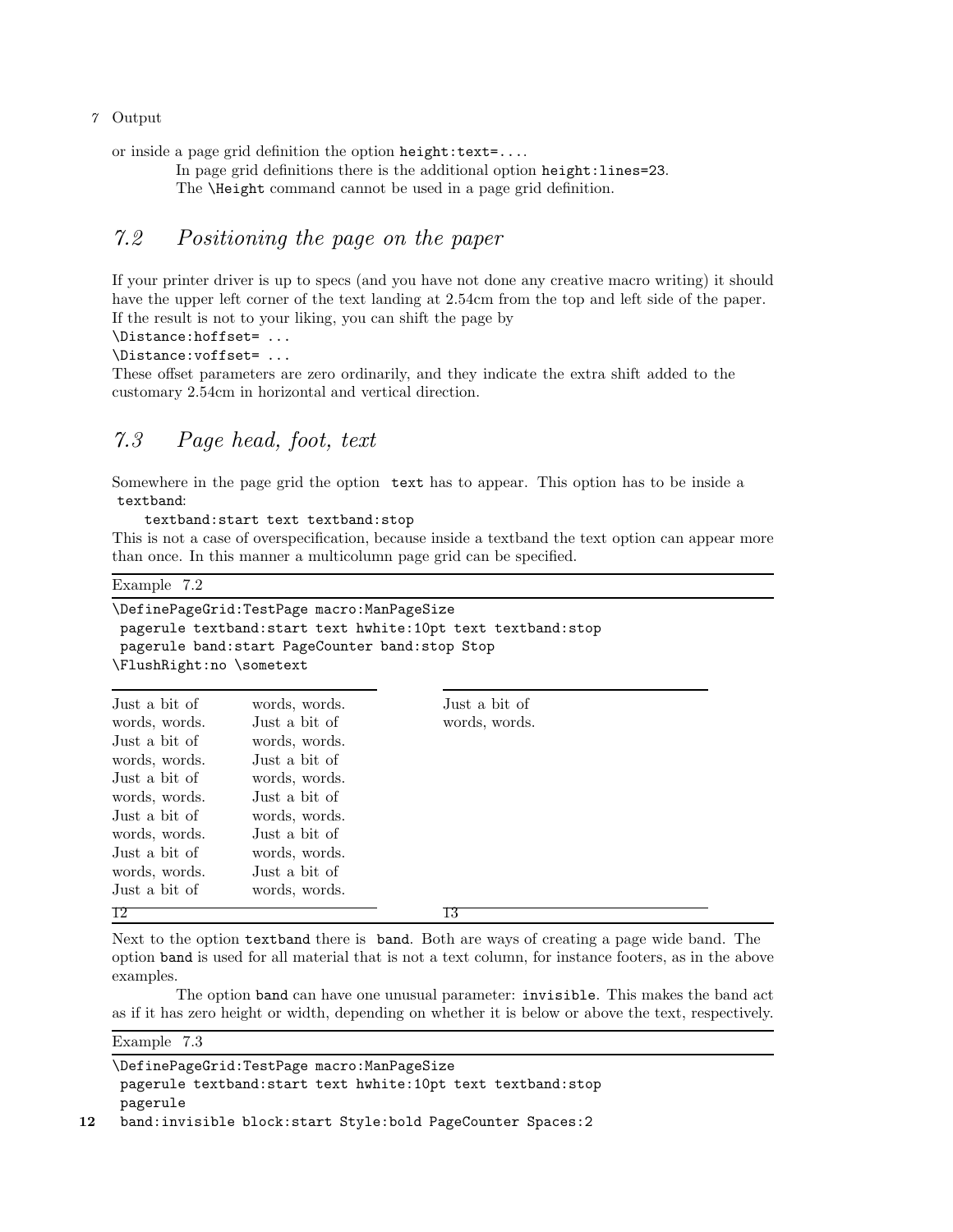#### stickout:left band:stop Stop \FlushRight:no \sometext

| Just a bit of | words, words. | Just a bit of |  |
|---------------|---------------|---------------|--|
| words, words. | Just a bit of | words, words. |  |
| Just a bit of | words, words. |               |  |
| words, words. | Just a bit of |               |  |
| Just a bit of | words, words. |               |  |
| words, words. | Just a bit of |               |  |
| Just a bit of | words, words. |               |  |
| words, words. | Just a bit of |               |  |
| Just a bit of | words, words. |               |  |
| words, words. | Just a bit of |               |  |
| Just a bit of | words, words. |               |  |
|               |               | 14            |  |

13

#### *7.3.1 More about text bands*

The text band is that part of the page that has the text in it. You can also put other material in it, such as rules or white space.

Example 7.4

\DefinePageGrid:TestPage macro:ManPageSize pagerule textband:start vrule white:3pt text white:3pt vrule textband:stop pagerule band:start white:fillup PageCounter band:stop Stop \TestPage This page contains some text, a bit more text, and even more than that. In all still just a few lines.\EjectPage This page contains more text, still more text, and still more.

| This page contains some text, a bit                                   | This page contains more                |  |
|-----------------------------------------------------------------------|----------------------------------------|--|
| more text, and even more than that.<br>In all still just a few lines. | text, still more text, and still more. |  |
|                                                                       |                                        |  |
|                                                                       |                                        |  |
|                                                                       |                                        |  |
|                                                                       |                                        |  |
|                                                                       |                                        |  |
|                                                                       |                                        |  |
| 13                                                                    |                                        |  |

In the previous example the width of the page was specified. If we only give the width of the text, the page width is calculated dynamically.

#### Example 7.5

\DefinePageGrid:TestPage macro:ManPageSize textband:start vrule white:3pt text white:3pt vrule textband:stop pagerule band:start white:fillup PageCounter band:stop Stop \noindent This page contains some text, a bit more text, and even more than that. In all still just a few lines.\EjectPage This page contains more text, still more text, and still more.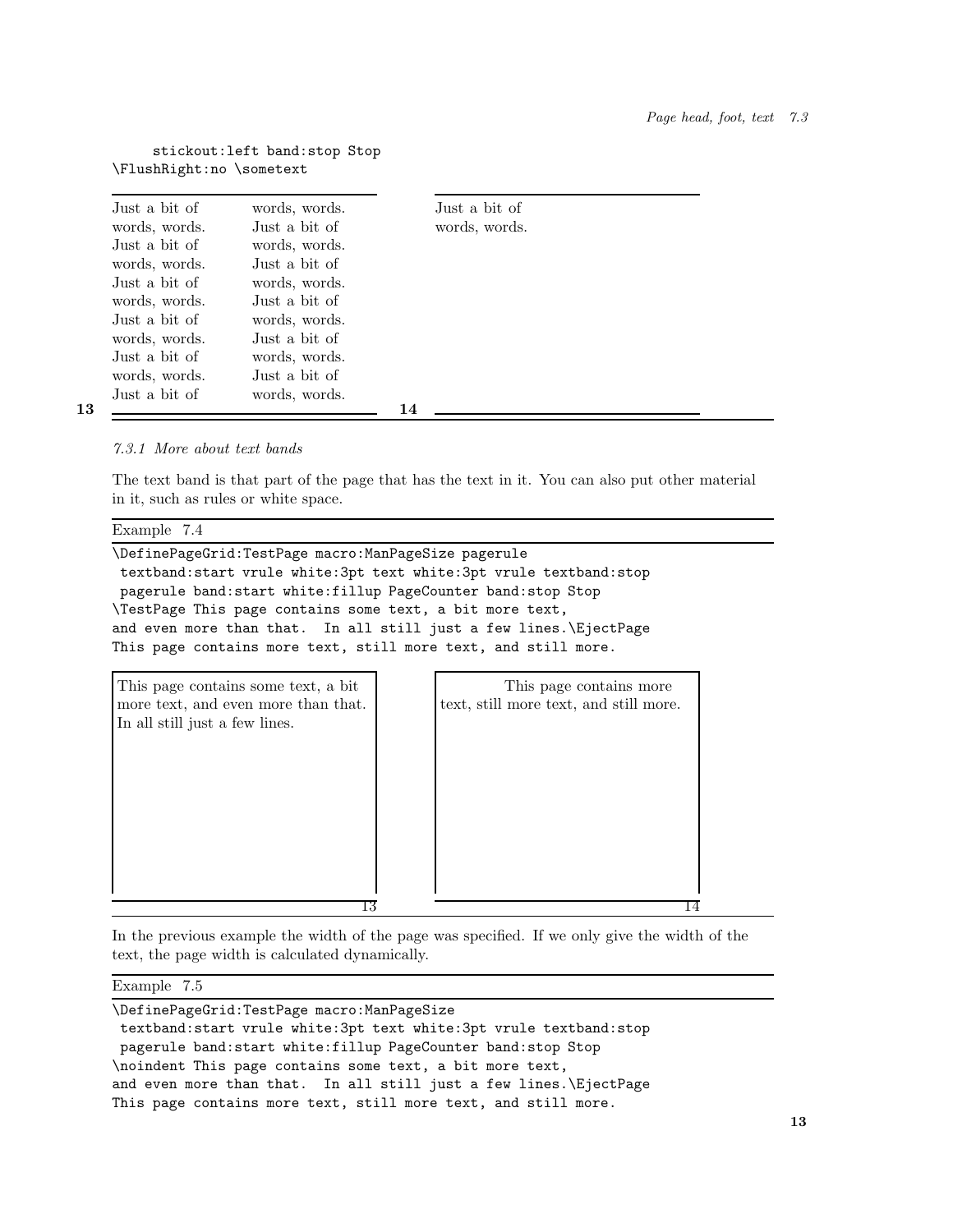7 Output



Note how the pagerule and band objects stretch with the page.

#### *7.3.2 Topskip*

In between the page head and the text is some white space, the topskip, with special properties. The topskip is defined from the bottom of the head to the bottom of the first line of the text. If the height of this first line varies from page to page the topskip acts as a buffer, keeping the bottom-to-bottom distance constant.

Topskip is set by the option topskip, for example

topskip:25pt

but if this option is left out, the page grid uses the value of \topskip that was current at the time of the definition. Unfortunately there is no way to change this value after the definition.

## *7.4 The page number*

The page number behaves as if it had been defined by

\NewCounter:Page

\CounterRepresentation:Page=1

Thus you can use any command from section 11.1 on it. For instance, you can have page numbers in roman numerals by specifying

\CounterRepresentation:Page=I

The page number is typically used as the option PageCounter, but for some applications the corresponding command \PageCounter can be used.

If you process a Lollipop document you see that everytime a page is generated, an item such as [8,7] is written on the log file or the screen. Most of the time the two numbers will be the same, as in [8,8], but they will differ if you have tinkered with the page number. The first number is the 'sheet counter': it counts how many pages you have produced so far. The second number is the value of \PageCounter for the page that was written out. Take a look at the log file for this manual for an example.

## *7.5 Page tests*

The page grid definition can set/query several properties of the page. The following tests have been provided (see section 11.9 for tests):

```
\DefineTest:IsRightPage
   \DefineTest:IsLeftPage
    \DefineTest:FirstPage
   \DefineTest:LastPage
14 \DefineTest:FlushBottom
```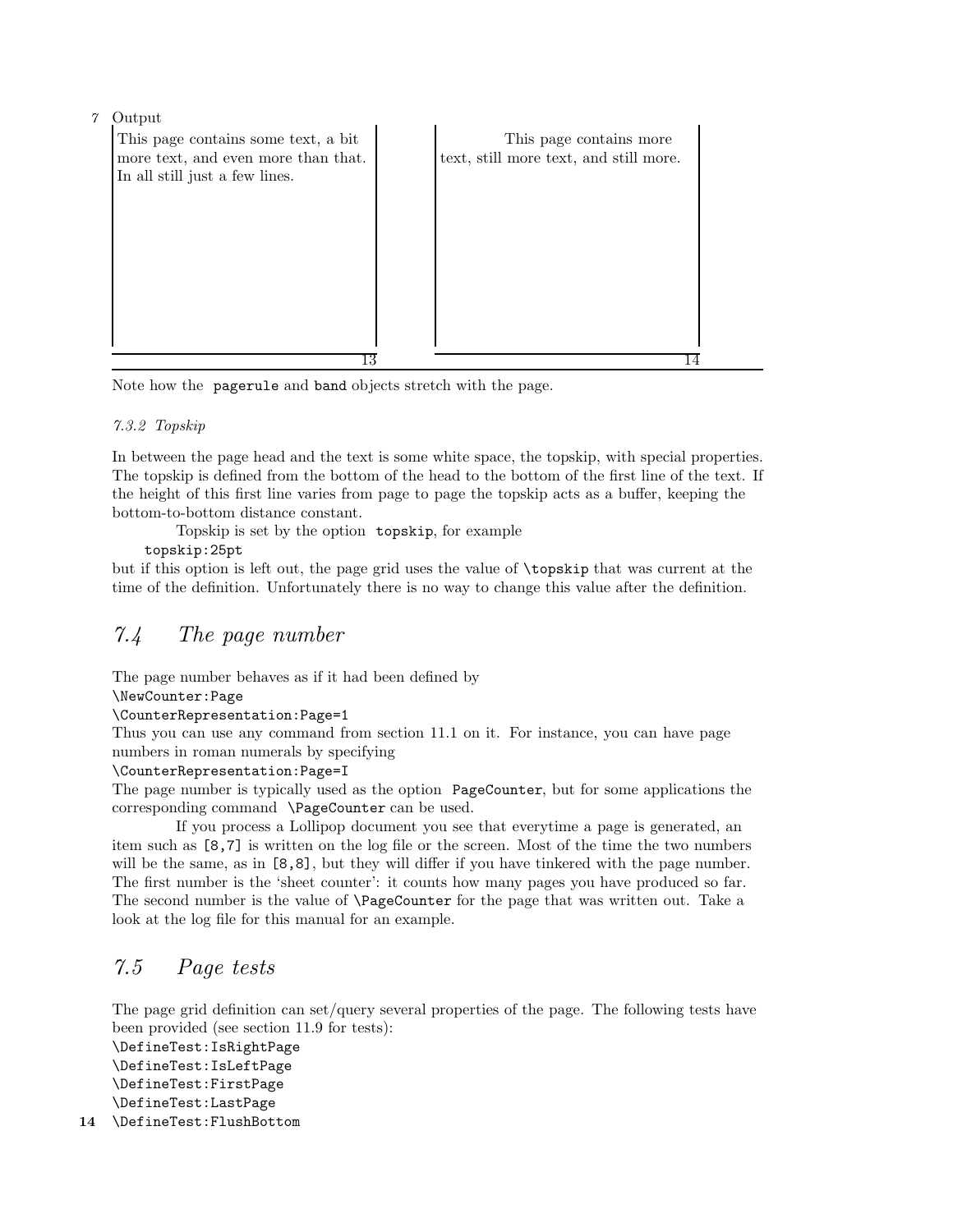13

- The tests for left/right pages are done by testing whether the page number of odd or even.
- The first/last page tests can be used either for the whole document, or for a file that's loaded as an \InputFile.
- The first page test doesn't work at present.

| Example<br>7.6 |  |
|----------------|--|
|----------------|--|

| \DefinePageGrid:TestPage macro:ManPageSize                |
|-----------------------------------------------------------|
| pagerule textband: start text textband: stop pagerule     |
| band:start ifIsLeftPage else hwhite:fillup fi PageCounter |
| band: stop Stop \SetCounter: Page=12                      |
| This is a left hand page. \EjectPage                      |
| This page is on the right side of a spread.               |

This is a left hand page.

This page is on the right side of a spread.

12

## *7.6 Running heads / footers*

Above it was explained how pages can be given a head and foot part. Quite often you want changing information in such parts, for instance the head of a left page often contains the number or title of section that was current when that page started; the head of a right page often contains the number or title of the section that was current when that page ended.

In Lollipop all constructs that have a title or a counter can have that information referenced in page grids.

- \FirstPlaced:SectionTitle Take the title of the first section that started on this page, or the last one that started before this page if no section started on this page.
- \LastPlaced:SubSectionCounter Take the title of the last subsection that started on this page, or the last one that started before this page if no subsection started on this pgae.
- \PreviousPlaced:SectionCounter Take the counter value of the last section that started before this page.

Example 7.7

| \DefinePageGrid:TestPage macro:ManPageSize                  |    |
|-------------------------------------------------------------|----|
| pagerule textband: start text textband: stop pagerule       |    |
| band:start Style:italic FirstPlaced:HeadTitle               |    |
| white:fillup PageCounter band:stop Stop                     |    |
| \DefineHeading:TestHeading Style:bold                       |    |
| line:start TestHeadingCounter Spaces:2 title line:stop Stop |    |
| \TestHeading A first section\par And some text.\EjectPage   | 15 |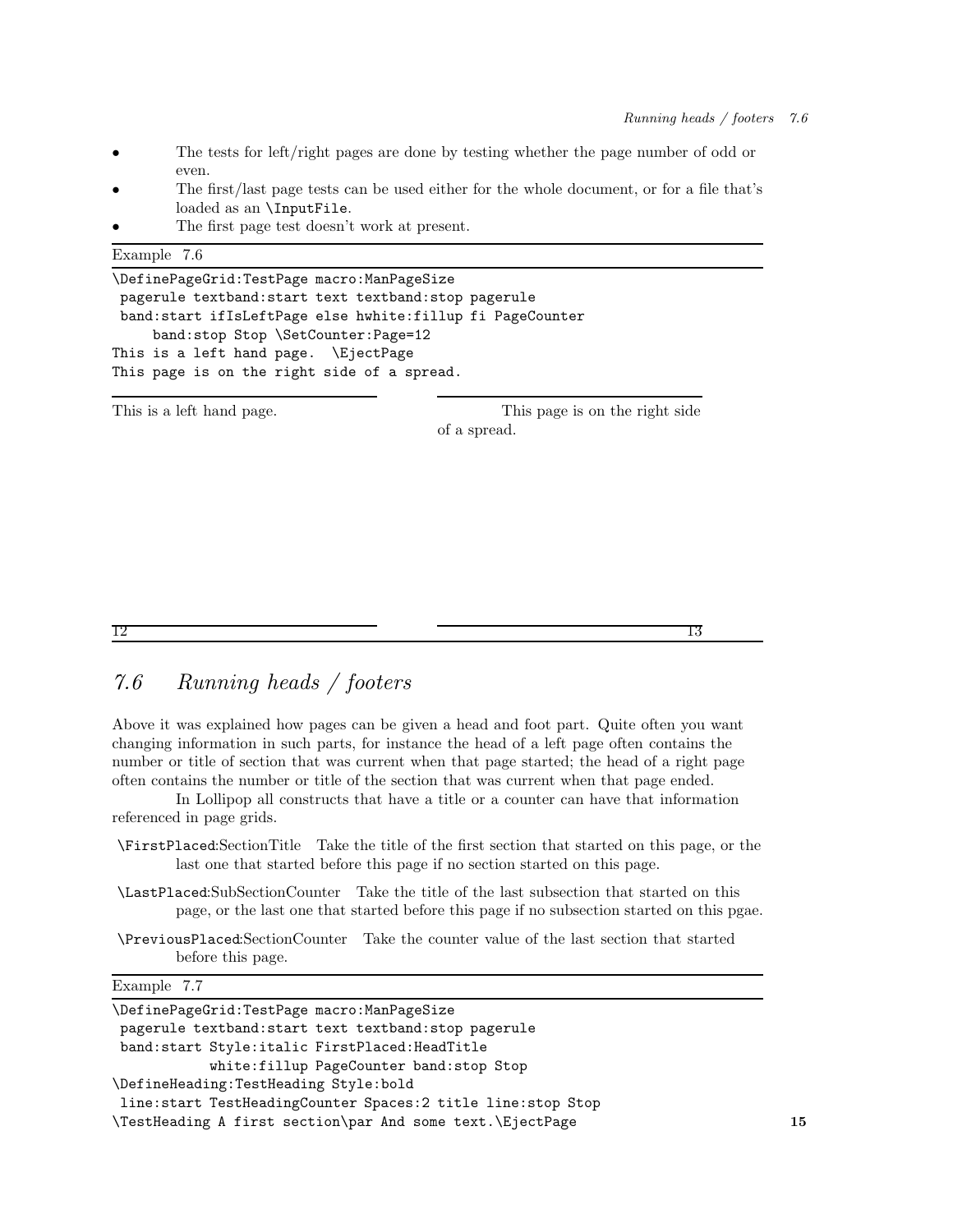#### 7 Output

This page contains text. \TestHeading A second Section\par And more text.

#### 1 A first section

And some text.

This page contains text.

#### 2 A second Section

And more text.

*16*

#### *17*

The commands \FirstPlaced and \PreviousPlaced are typically used on left pages; \LastPlaced is more common on right pages. You can test on what sort of page you are; see section 7.5.

#### Example 7.8

| \DefinePageGrid:TestPage macro:ManPageSize                     |
|----------------------------------------------------------------|
| pagerule textband: start text textband: stop pagerule          |
| band:start Style:italic                                        |
| ifIsLeftPage FirstPlaced: HeadTitle white: fillup fi           |
| PageCounter                                                    |
| ifIsRightPage white:fillup LastPlaced:HeadTitle fi             |
| band:stop Stop \SetCounter:Page=10                             |
| \DefineHeading:TestHeading Style:bold                          |
| line: start TestHeadingCounter Spaces: 2 title line: stop Stop |
| \TestHeading A first section\par And some text.                |
| \TestHeading Second section\par More text.\EjectPage           |
| \TestHeading Third section\par Is on the right page.           |
| \TestHeading Fourth section\par Concludes this page.           |
|                                                                |

| 1 A first section | 3 Third section       |
|-------------------|-----------------------|
| And some text.    | Is on the right page. |
| 2 Second section  | 4 Fourth section      |
| More text.        | Concludes this page.  |

*10*

*11*

## *7.7 Alternating page grids*

16 In Lollipop it is very easy to switch page grids with the option NextPageGrid: you simply specify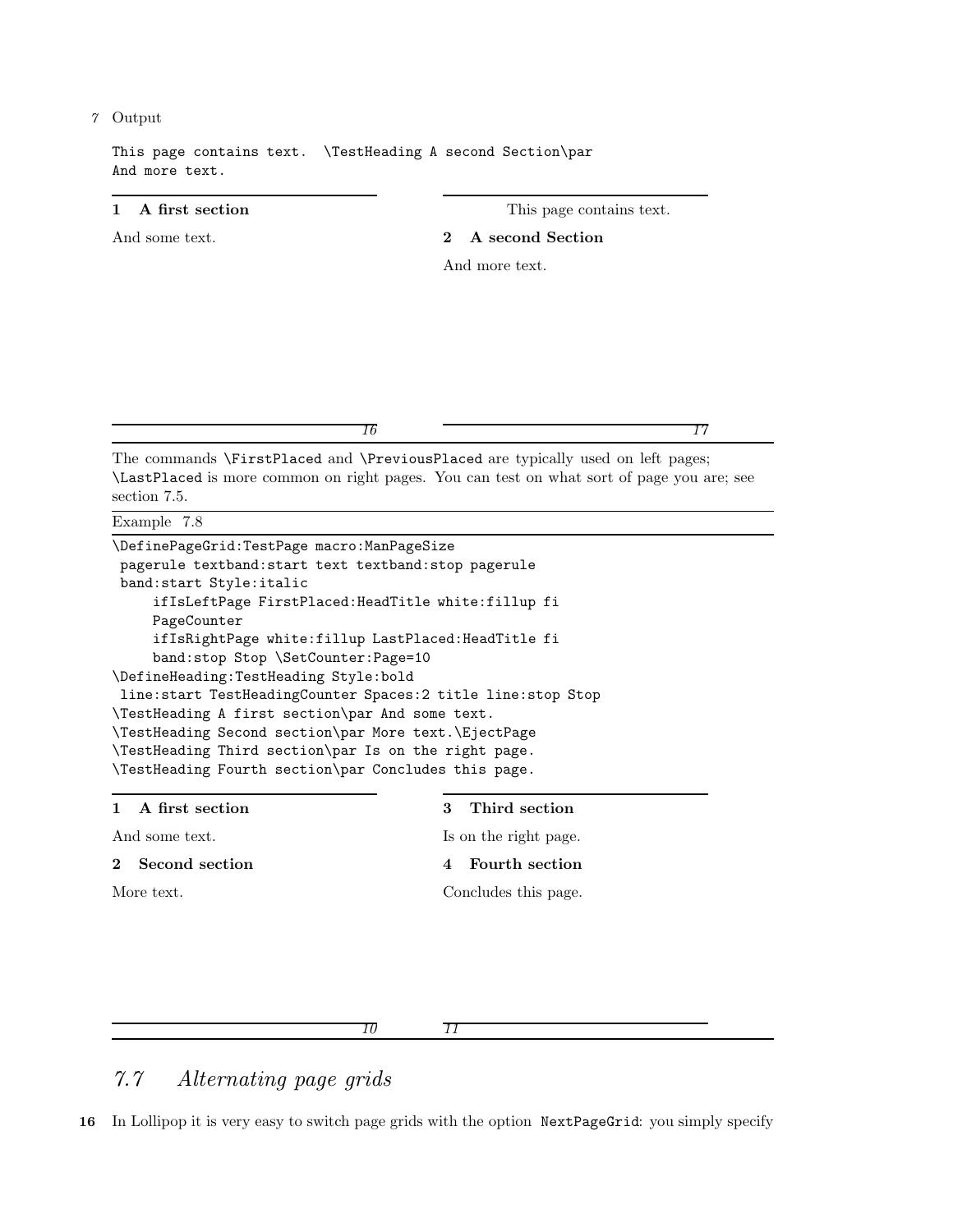#### NextPageGrid:otherpage

as one of the options in the definition. If no next grid is indicated, the same page grid keeps being used continuously until another page grid is activated explicitly.

Example 7.9

| \DefinePageGrid:LTestPage macro:ManPageSize                    |
|----------------------------------------------------------------|
| pagerule textband: start text textband: stop pagerule          |
| band: start Style: italic                                      |
| PageCounter white: fillup FirstPlaced: HeadTitle               |
| band: stop NextPageGrid: RTestPage Stop                        |
| \DefinePageGrid:RTestPage macro:ManPageSize                    |
| pagerule textband: start text textband: stop pagerule          |
| band:start Style:italic                                        |
| LastPlaced: HeadTitle white: fillup PageCounter                |
| band:stop NextPageGrid:LTestPage Stop                          |
| \SetCounter:Page=42                                            |
| \DefineHeading:TestHeading Style:bold                          |
| line: start TestHeadingCounter Spaces: 2 title line: stop Stop |
| LTestPage                                                      |
| \TestHeading A first section\par And some text.                |
| \TestHeading Second section\par More text.\EjectPage           |
| \TestHeading Third section\par Is on the right page.           |
| \TestHeading Fourth section\par Concludes this page.           |
| $1 \Delta$ $\theta$ and continue<br>$9$ Third cooffice         |

| 1 A first section | 3 Third section       |
|-------------------|-----------------------|
| And some text.    | Is on the right page. |
| 2 Second section  | 4 Fourth section      |
| More text.        | Concludes this page.  |

*43*

Another very useful application of this mechanism is to have a special definition for the opening page of a chapter. This manual uses a one-shot page grid \EmptyPage to remove the header and footer on the title page. It installs \LeftPage as the next grid.

## *7.8 Additional User Control*

#### *7.8.1 Elementary manipulation*

*42*

There are a few commands for simple page manipulation:

\EjectPage The current page is filled up with white space, and a new page is started.

\ToRecto As \EjectPage but if the next page is a left page (meaning that the page number is even) then the page number is increased by one, so that the next page is a right hand  $_{\rm page.}$  17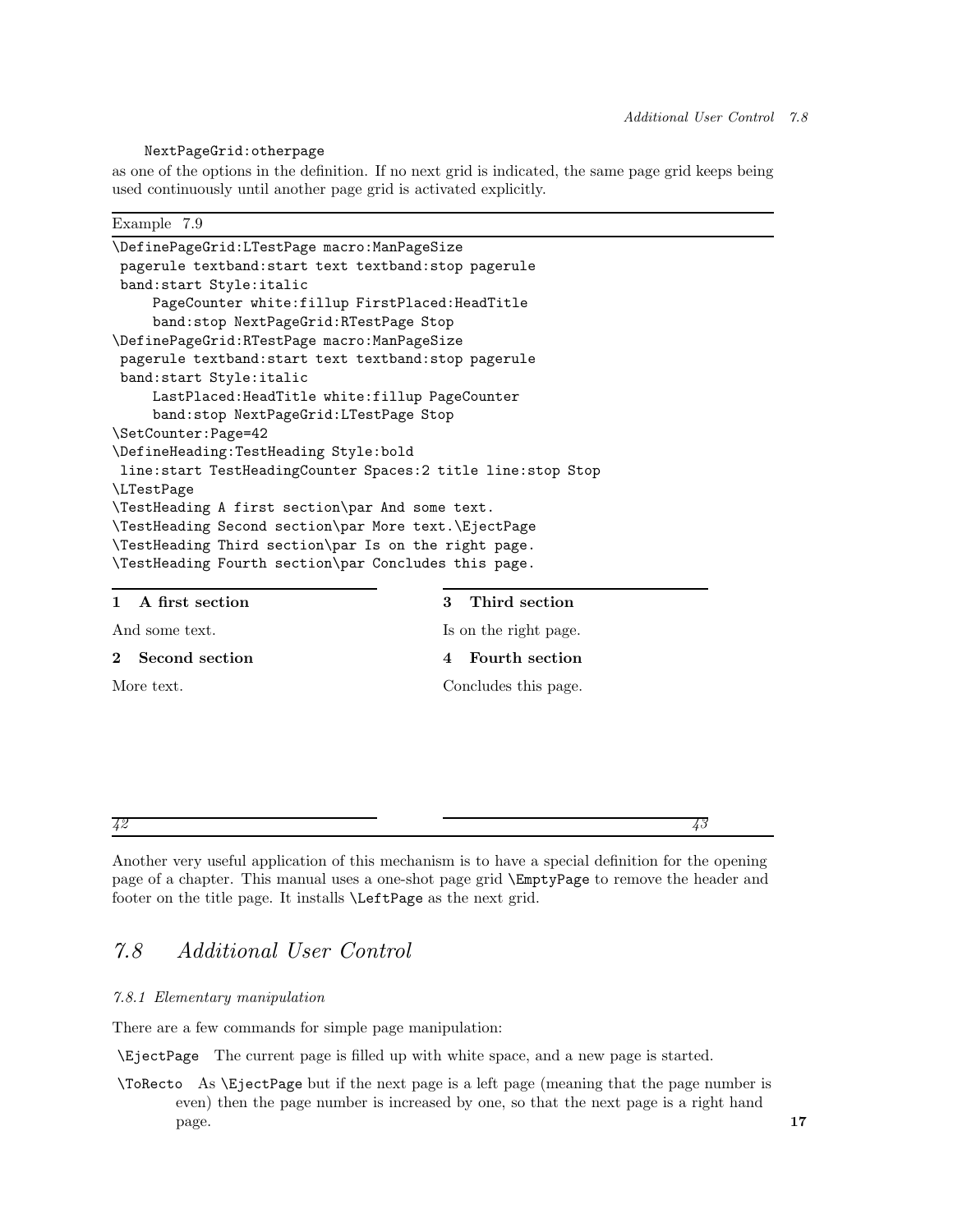#### 7 Output

\ToVerso As \ToRecto, except that the next page is a left page.

Additionally, \NoPages lets all formatting and updating of values be performed, but no pages are written to the dvi file; \Pages0ut reverts the effect of previous command. Note that \NoPages does not incur any savings in time: full processing of the document is performed.

When a page is finished it rests in box \WholePage. Then a call is made to \CurrentShipout, which is by default \shipout\box\WholePage. However, you are free to define it otherwise. If your \CurrentShipout does not actually ship out pages, you may want to set \CountSheetsno to prevent the effective page counter from being updated.

Redefining \CurrentShipout usually goes together with \SuspendOutput and \ResumeOutput. These commands temporarily save the page number and the current state of the page, including the current definition of \CurrentOutput. (This is necessary because a number of parameters concerned are changed by global assignments.) See the definition of \OutputExample in the appendix of this manual for an elaborate example.

If you want to see te output routines in action, specify

\Trace:out In addition \Trace:mark tells you what information is being saved for running head and foot lines.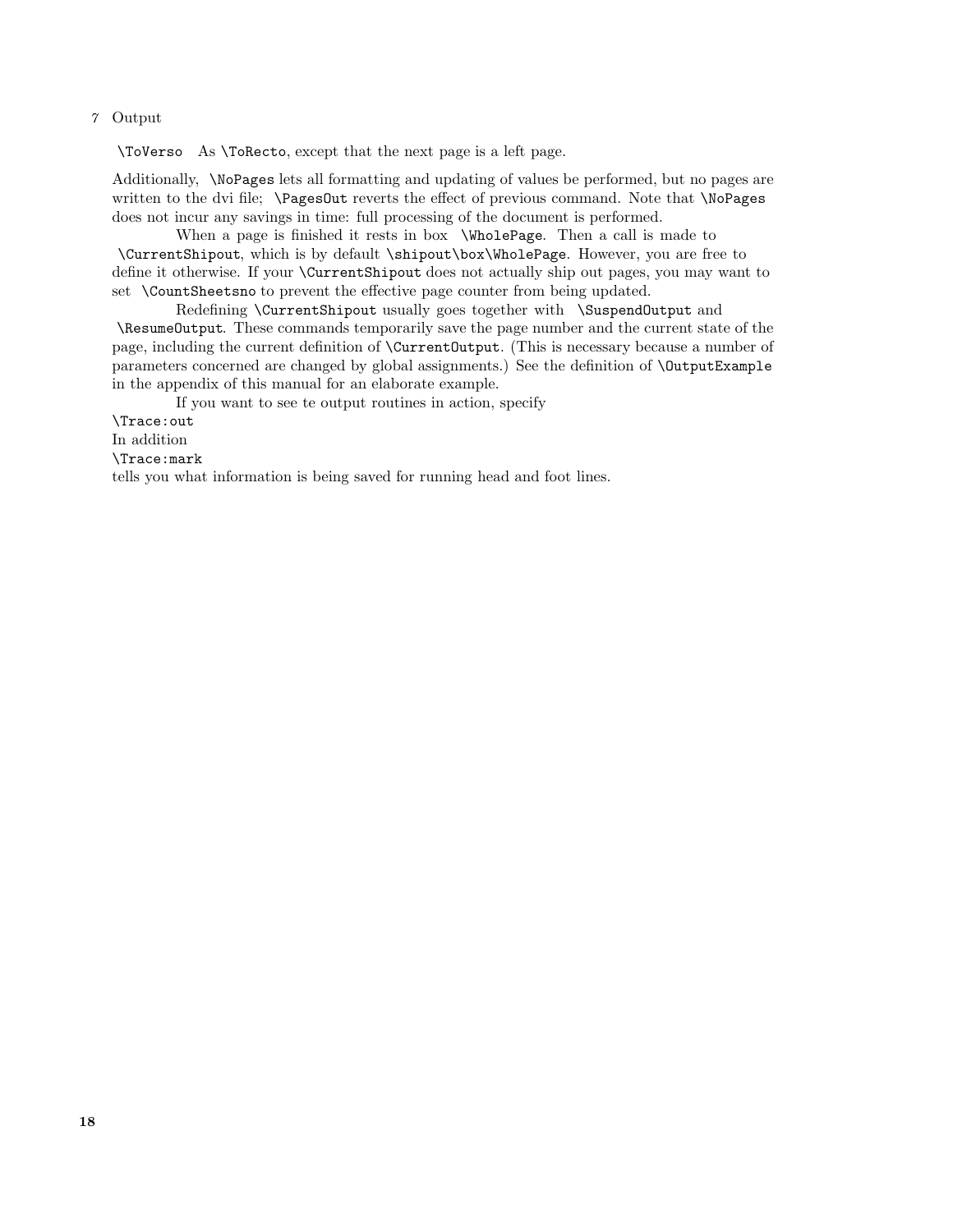## Chapter 8

## Referencing

In manuals and scientific documents you often want to write something like 'see Chapter 4'. But what if you shuffle the chapters a bit? It would be nice if the number would be updated automatically. With Lollipop, as with many other TEX macro packages, this is easily done.

Here is an example to set the mood for the rest of this chapter. The sort of thing that is referred to most is a heading. So suppose you want to refer to a section number.

Example 8.1

```
\DefineHeading:TestSection
line:start Style:italic TestSectionCounter Spaces:2 title
 line:stop Stop
\TestSection[one:section?] First section\par
After this section will come section~\ref[other:section!].
\TestSection[other:section!] Another section\par
This is the section that came after section~\ref[one:section?].
```
#### *1 First section*

After this section will come section 2.

```
2 Another section
```
This is the section that came after section 1.

## *8.1 What and how do you reference?*

You can reference not only headings but everything that has a counter. Thus all generic constructs can be referenced, and in addition you can reference item numbers in a list (there are examples of this latter possibility in section 8.4). The simplest way of referencing something is to put the key in square brackets behind it:

\Section[this:section] The title of This Section

You can then reference the key by  $\ref{$ , or the page where it appeared by  $\pe{p}$ .

Section \ref[this:section] on page \pgref[this:section]

As you may have guessed from the above examples, keys can contain all sorts of characters. Only brackets, braces, and the hash sign are excepted. You get an error message if you try to use the same key twice.

Another way of declaring a key is to use the command \label carrying the key

#### \label[the:key]

This can be useful if you want to declare two keys for a single reference. Make sure that the \label command is not part of the title. Unexplained phenomena occur if you do that. Instead put the label after the construct you want to reference:

\Section Precautions and remedies

\label[sec:precautions]\label[sec:remedies] In this section ... 19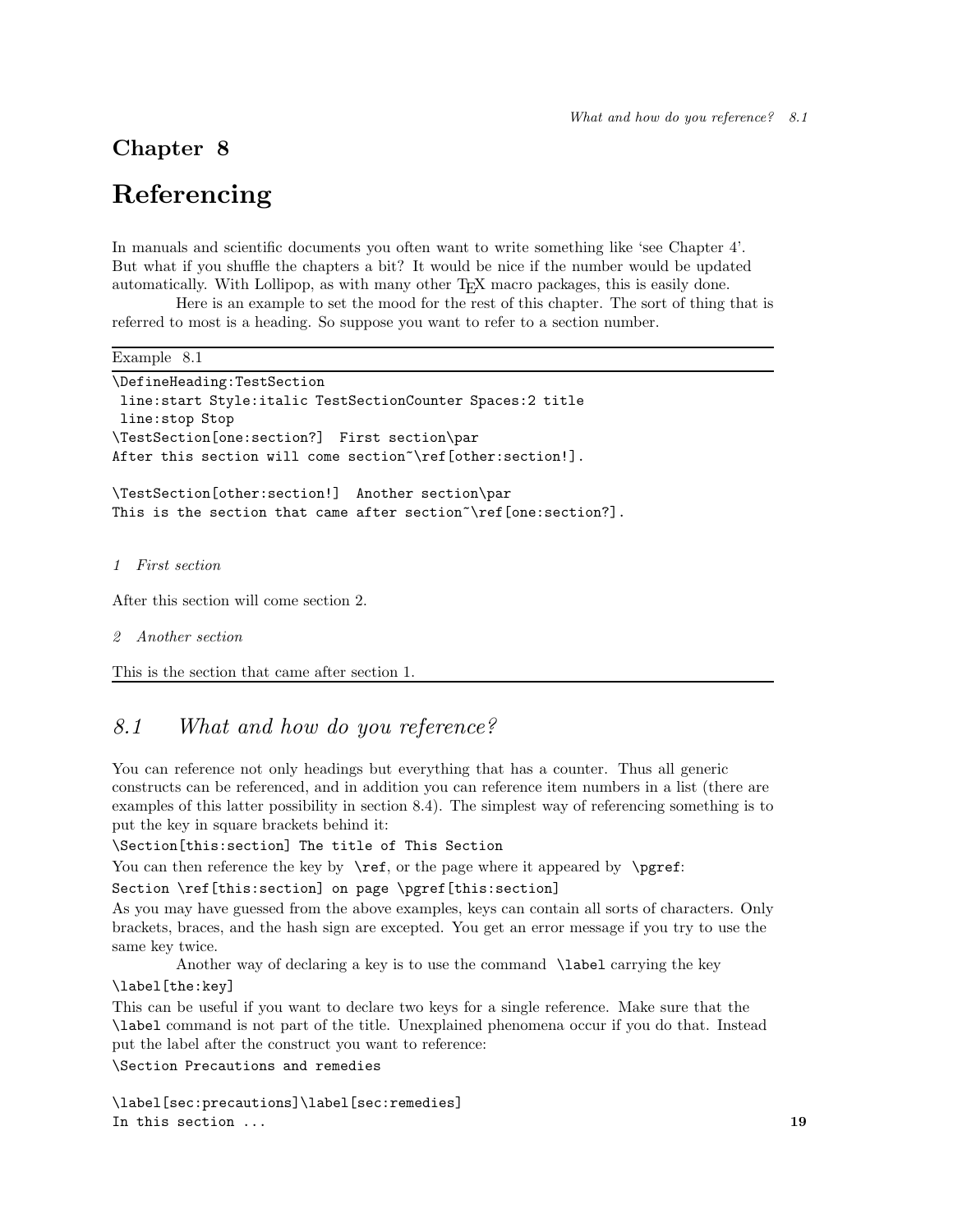#### 8 Referencing

## *8.2 The shape of the reference*

By default, a reference consists of just the number of the thing you reference. There are two ways in which you can change this, one systematic, and one on-the-fly.

#### *8.2.1 Defining the shape of the reference*

You can customize the way an object is referenced by using the option label in its definition. For instance, often you want things like parentheses around references. Putting this information in the label definition saves you a lot of work in case you change your mind later.

Example 8.2

```
\DefineHeading:TestSection
line:start Style:italic TestSectionCounter Spaces:2 title line:stop
label:start ( TestSectionCounter ) label:stop Stop
\TestSection[one:section?2] First section\par
After this section will come section~\ref[other:section!2].
```

```
\TestSection[other:section!2] Another section\par
This is the section that came after section~\ref[one:section?2].
```
*1 First section*

After this section will come section (2).

*2 Another section*

This is the section that came after section (1).

Another use of customized labels is including other counters in the reference:

Example 8.3

```
\DefineHeading:TestChapter
```

```
line:start Style:bold TestChapterCounter / title line:stop Stop
\DefineHeading:TestSection
line:start Style:italic TestSectionCounter Spaces:2 title line:stop
label:start TestChapterCounter .
             TestSectionCounter label:stop Stop
\TestChapter First chapter\par
Pretty short chapter
\TestChapter Second chapter\par
\TestSection[one:section?3] First section\par
After this section will come section~\ref[other:section!3].
```

```
\TestSection[other:section!3] Another section\par
This is the section that came after section~\ref[one:section?3].
```
1/First chapter

Pretty short chapter

2/Second chapter

- *1 First section*
- 20 After this section will come section 2.2.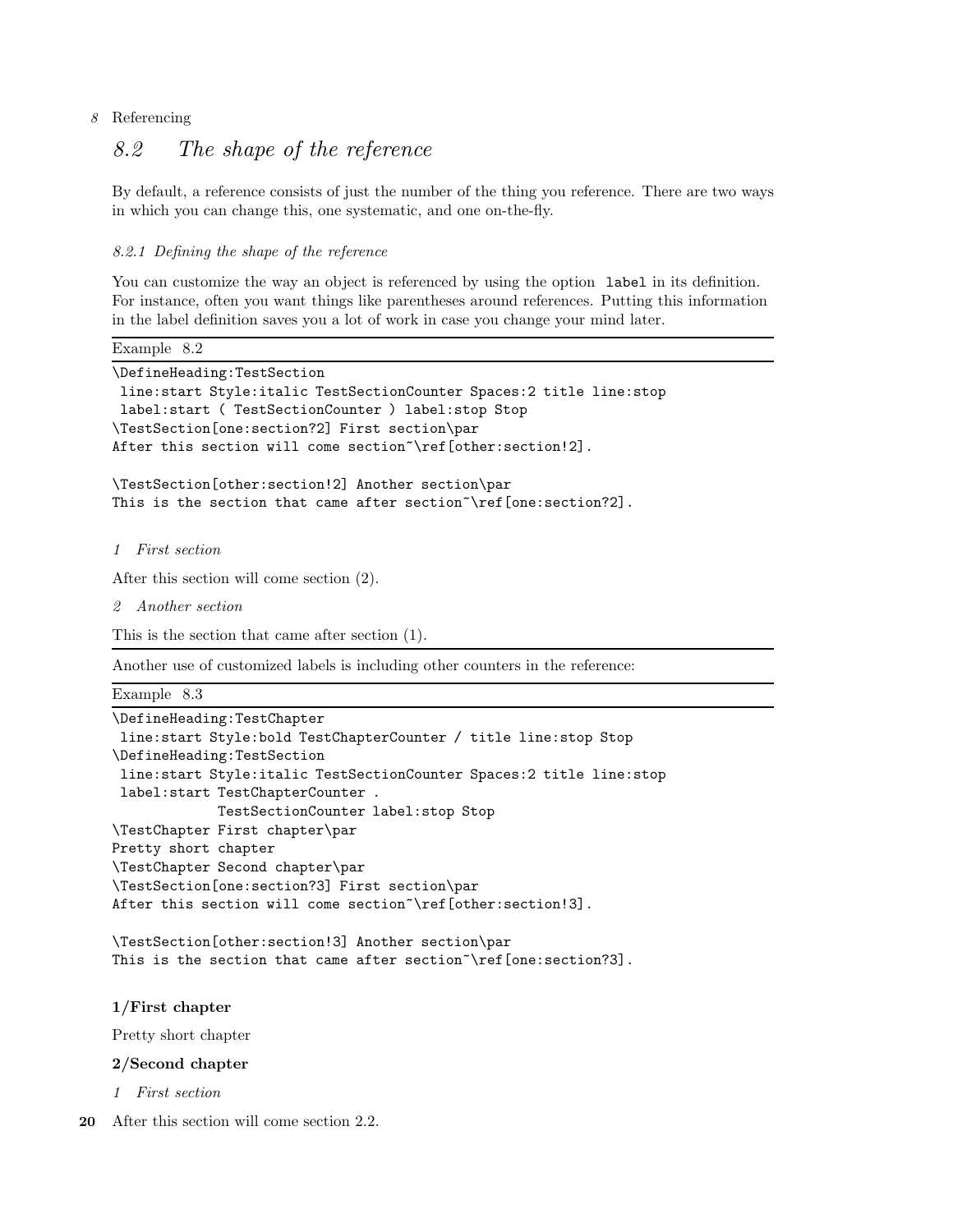#### *2 Another section*

```
This is the section that came after section 2.1.
```
A more surprising application of explicit definition of labels is inclusion of the title in the reference.

Example 8.4

```
\DefineHeading:TestSection
line:start Style:italic TestSectionCounter Spaces:2 title line:stop
label:start TestSectionCounter literal: Spaces:1
             Style:italic title label:stop Stop
\TestSection[one:section?4] First section\par
After this section will come section~\ref[other:section!4].
```
\TestSection[other:section!4] Another section\par This is the section that came after section~\ref[one:section?4].

*1 First section*

After this section will come section 2 *Another section*.

*2 Another section*

This is the section that came after section 1 *First section*.

#### *8.2.2 Explicit specification of the reference*

For every specific object referenced you can specify the reference by using an optional argument before the label key. Have a look at the next example.

Example 8.5

```
\DefineHeading:TestSection counter:A
line:start Style:bold TestSectionCounter . Spaces:2 title line:stop
Stop
\TestSection[ref:one] Lalala\par
This is before section \ref[ref:two].
\TestSection<'the Didi section'>[ref:two] Dididi\par
This is after section \ref[ref:one].
```
#### A. Lalala

This is before section 'the Didi section'.

#### B. Dididi

This is after section A.

This mechanism is also used in lists, where it's mostly useful for bibliographies generated by BibT<sub>E</sub>X; see section 8.4.2.

### *8.3 Local references*

Some documents are collated out of parts that were documents in themselves. The Lollipop command \InputFile facilitates in a number of ways working with such a segmented file (see section 11.8). One of the problems with input files is that in such a case it may happen that the  $21$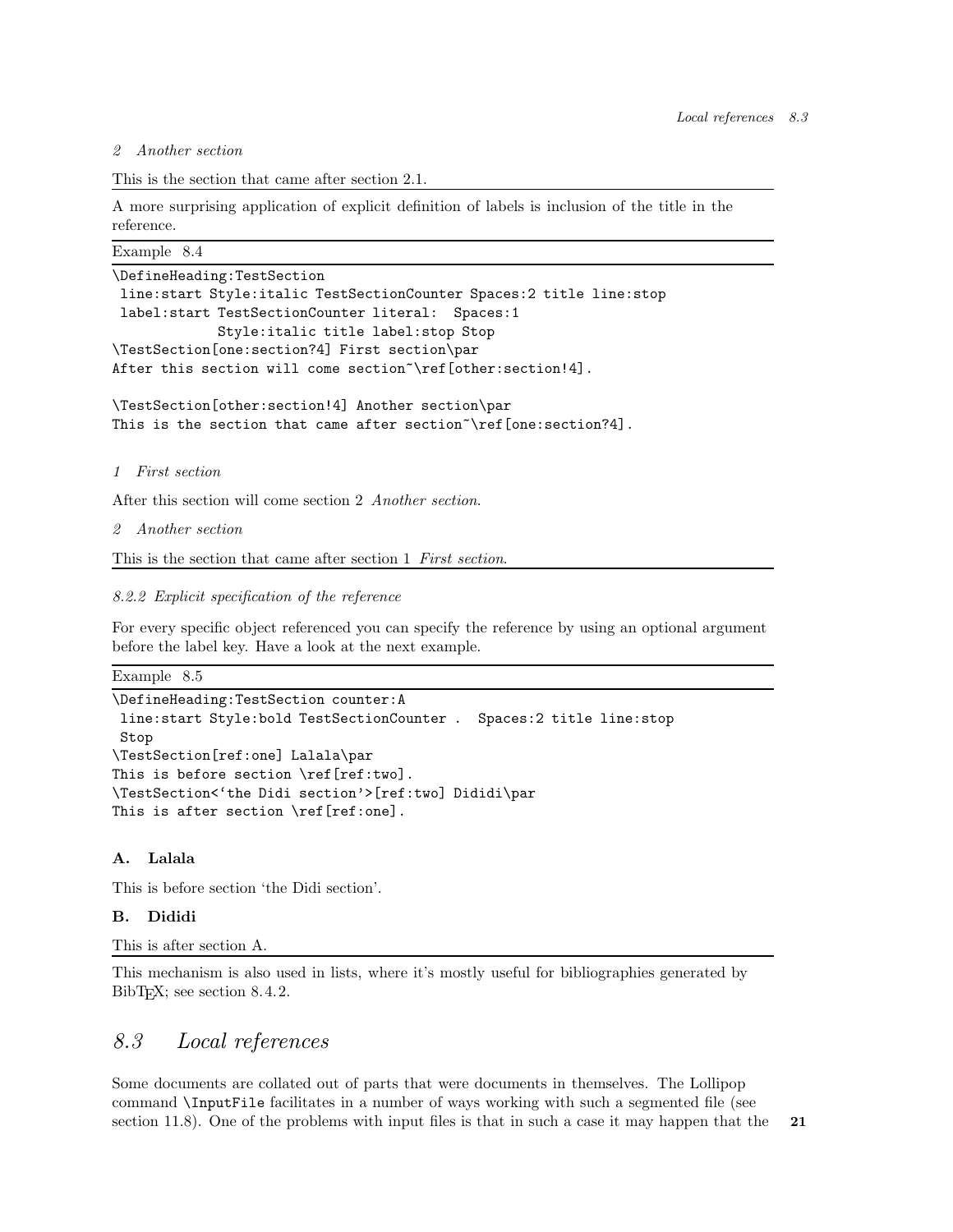8 Referencing

same reference key is used in more than one part of the document. This phenomenon is not at all unknown in multiple authored documents. Ordinarily this would result in incorrect references.

To prevent such collisions Lollipop can use local references: the command \LocalReferences has default no, and specifying

LocalReferences:yes

creates local aux files for each input file.

### *8.4 Bibliography citations*

Lollipop has an interface to BibT<sub>EX</sub>. However, since a bibliography is just a list, referencing items in it is quite easy, even if you don't use BibT<sub>E</sub>X.

*8.4.1 Bibliographies without BibTEX*

This section doesn't tell you anything that cannot be found elsewhere in this manual. The following two examples define a bibliography as just a list, and by giving labels to the items you can refer to them.

| Example | 8.6 |
|---------|-----|
|---------|-----|

```
\DefineList:BibList item:left [ itemCounter ] item:stop
label:start [ itemCounter ] label:stop Stop
In this example we shall have occasion to refer to
\ref[Abee80] and~\ref[Ceede79].\par
\Indent:no Bibliography
\BibList \item[Ace55] C.D. Ace, Inscrutible title.
\item[Abee80] E.F. Abee, Worthless drivel.
\item[Ceede79] G.H. Ceede, Contractual obligation.
\langle \rangle
```
In this example we shall have occasion to refer to [2] and [3]. Bibliography

- [1] C.D. Ace, Inscrutible title.
- [2] E.F. Abee, Worthless drivel.
- [3] G.H. Ceede, Contractual obligation.

Here is a way to customize the label (if you need to refresh your memory about description lists, see section 5.5).

Example 8.7

```
\DefineList:BibList item:left [ itemCounter ] item:stop
label:start ( description ) label:stop Stop
In this example we shall have occasion to refer to
\ref[Abe80] and~\ref[Ceedee79].\par
\Indent:no Bibliography
\BibList \item[Aace55] Aace55
C.D. Aace, Inscrutible title.
\item[Abe80] Abe80
E.F. Abe, Worthless drivel.
\item[Ceedee79] Ceedee79
G.H. Ceedee, Contractual obligation.
\>
```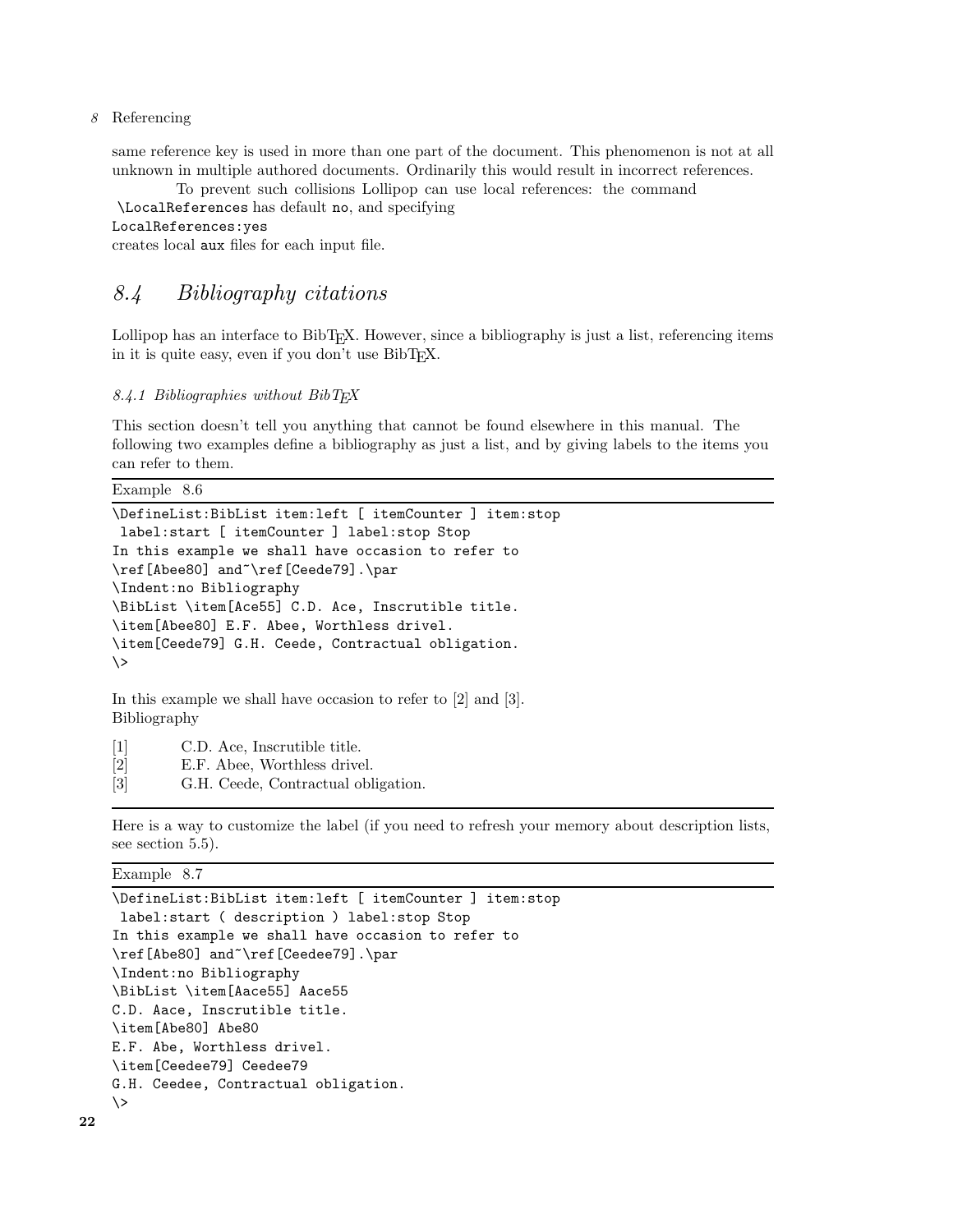In this example we shall have occasion to refer to ( Abe80) and ( Ceedee79). Bibliography

- [1] C.D. Aace, Inscrutible title.
- [2] E.F. Abe, Worthless drivel.
- [3] G.H. Ceedee, Contractual obligation.

#### *8.4.2 Bibliographies with BibTEX*

Lollipophas an interface to the popular BibTEX bibliography database program, based on the 'BtxMac' macros by Karl Berry and Oren Patashnik. Lollipop is set up for them, you only have to \input the file btxmac.tex. (The version of btxmac used to test this is 0.99h.) You can find global information about BibTEX in the L<sup>A</sup>TEX book [5], since BibTEX was originally written for L<sup>A</sup>TEX.

Since there is some redefining going on between btxmac and Lollipop you have to load the btxmac file before the \Start command (see section 3.1).

Since the btxmac file already has a default way of formatting the bibliography you can get away with just putting the lines

\bibliography{ <bfile> }

\bibliographystyle{ <bstyle> }

in your file wherever you want the bibliography.

If you want to define your own bibliography, you have to use \DefineBBL which is practically a synonym for \DefineList:BBL, so you can see in the 'lists' chapter of this manual what options apply.

For example:

\DefineBBL line:start Style:italic literal:Literature line:stop item:left [ begingroup Style:bold itemCounter endgroup ] item:stop

#### Stop

You refer to a bibliography item by \bibref, as in \bibref[Knuth80]. This command has a very simple definition

\def\bibref[#1]{[\ref[#1]]\nocite{#1}}

so you can easily redefine it. For instance

\def\supref[#1]{\$^{\rm \ref[#1]}\$\nocite{#1}}

will make your references into superscripts. Make sure that the call to **\nocite** appears, because that generates the request for BibT<sub>EX</sub>.

The Lollipop command \WriteExtern:no (see section 9.1) defines \noauxfile to prevent regeneration of the bib entries in the .aux file. You don't have to do that anymore.

## *8.5 Obscure details*

For the sake of efficiency, not all macros in Lollipop automatically accept labels for referencing, only the ones that use the label option, or that have a counter (remember, the default form of the reference is just the counter). If you want a macro that has no counter and no label specification to accept a label, use the option haslabel. One reason for doing this is that you have access to the label itself through the control sequence \RefLabel.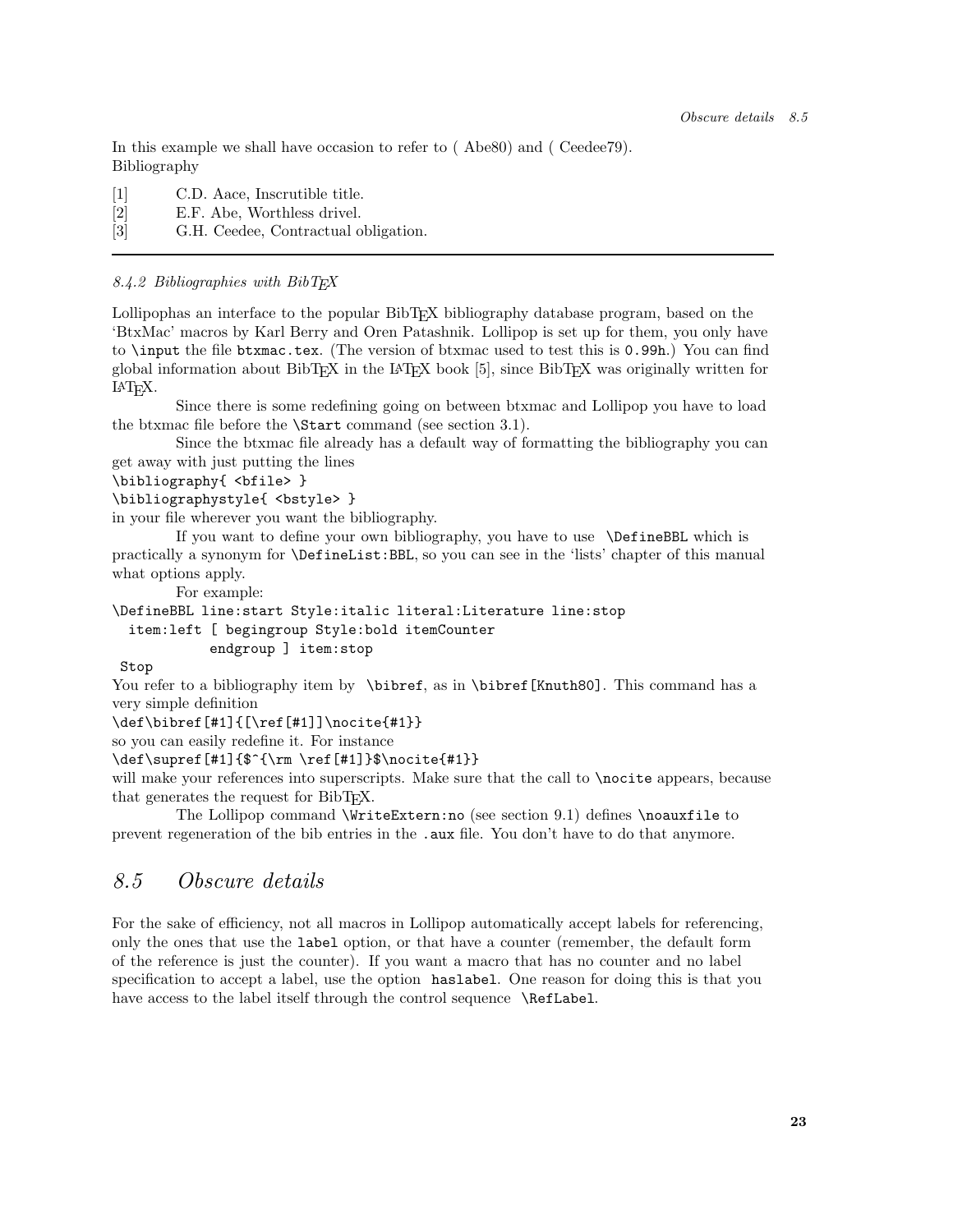#### 9 External Files

## Chapter 9

## External Files

Some document require information to be collected during a run. Such information typically is a table of contents or index, and it is gathered in an external file. (The reason for gathering such information in a file at all is that often some external manipulation, for instance sorting of an index, is needed.) Since there are many possibilities for external files (mathematical monographs may have a list of definitions, or a list of notations) Lollipop does not predefine such files, but supplies all of the tools for creating them.

External files involve four actions:

- 1 The file should be declared.
- 2 It should be specified what information is to be written to the file.
- 3 The formatting of the contents of the file has to be specified.
- 4 The file has to be loaded.

You can have at most 15 external files per document.

## *9.1 Declaring and loading an external file*

The first act, declaring the existence of the external file is very easy with the command \DefineExternalFile: an internal name and a three-character file name extension have to be given as parameters.

#### \DefineExternalFile:contents=toc

With this definition, if the document is called book.tex then the 'contents' will be gathered in a file called book.toc. (The declaration of an external file has to come before any calls to \ExternalItem or any options external that write to this file.)

For each external file Foo there is a command to determine whether that file will be regenerated in the next run of T<sub>EX</sub>: \WriteFoo with values yes/no will allow or prevent the file being regenerated. The value yes is default. The command \WriteExtern (values yes/no) can be used to prevent writing out any external files (including the .aux file that keeps track of references).

The final act, loading an external file, is as easy as declaring it: use \LoadExternalFile as in

#### \LoadExternalFile:contents

This does not cause any page breaks or headings to be set over the loaded material, so you have to do that explicitly.

## *9.2 Generating external files*

Next, macros that write to the table of contents have to declare this information. The external option is used for this. Any counter that the construct has will be written out automatically, and the style designer usually has to specify only that the title will be written out. \DefineHeading:Section

[...]

#### external:contents title external:stop

There is no objection to a construct writing information to more than one external file.

If you write more than just title to an external file, know that any control sequence

24 you specify is automatically protected from expansion. See section ?? for an exception to this.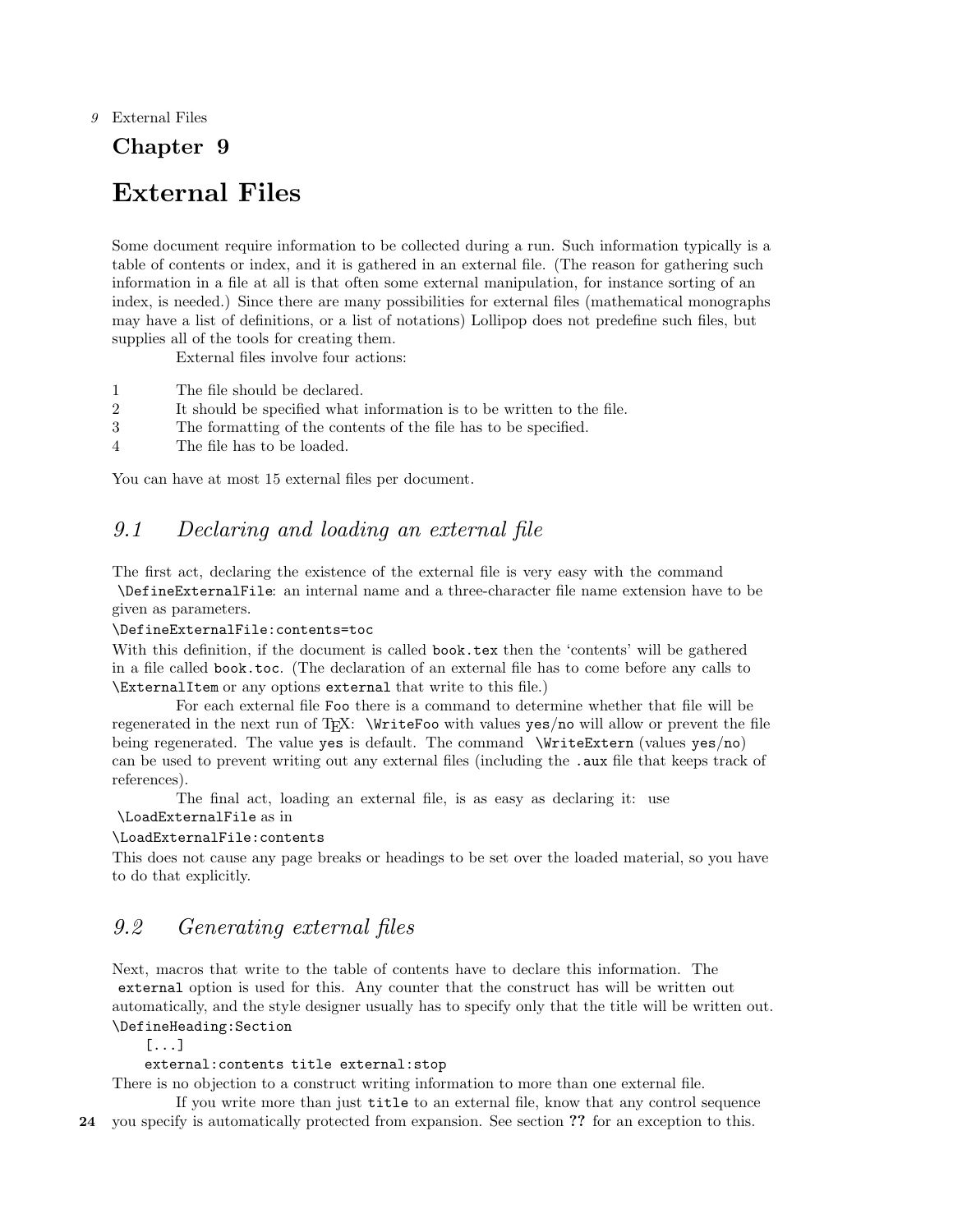Other titles can be included by specifying title:OtherThing. Using OtherThingTitle would not work, because of the protection of control sequences mentioned above.

You can write arbitrary information to an external file, if you see a reason to do so, by \ToExternalFile, which takes a file name and an text argument. The example below has an instance of this command. In order to format this information you have to define an external construct of type \anon.

## *9.3 Formatting an external file*

The hardest part is declaring the formatting of an external file. For this a separate generic construct exists: the 'external item' with defining command \DefineExternalItem. For example, if \Section writes to contents, than an external item Section corresponding to this file has to be declared. The option file is use to declare to which file the external item belongs. This way the same name can be reused for more than one file.

\DefineExternalItem:Section file:contents

[...] Stop

An external item is basically a list with just one item. Thus, the option item is available. The elements of an external item are the label (the counter value), the page number where the information was generated, and the title. For the label (say for a construct  $\Gamma$ oo) an option FooLabel is created. Thus the typical formating looks like

\DefineExternalItem:Chapter file:contents

```
item:left ChapterLabel item:stop
```

```
title begingroup Spaces:2 Style:italic Page endgroup
Stop
```
In fact, a control sequence \FooLabel is created, which can be used in other external items. Since an external item is a list in itself, you have to pull a certain trick to get

items for subsections to indent further than those for sections. This is what the command \PushIndentLevel was designed for.

A typical indented item looks like:

\DefineExternalItem:SubSection file:contents

PushIndentLevel PushIndentLevel

item:left SectionLabel . SubSectionLabel item:stop title begingroup Spaces:2 Style:italic Page endgroup Stop

### *9.4 Example*

The following example is for a typical table of contents that records sections and subsections. In good old-fashioned style, the subsections are indented with respect to the sections.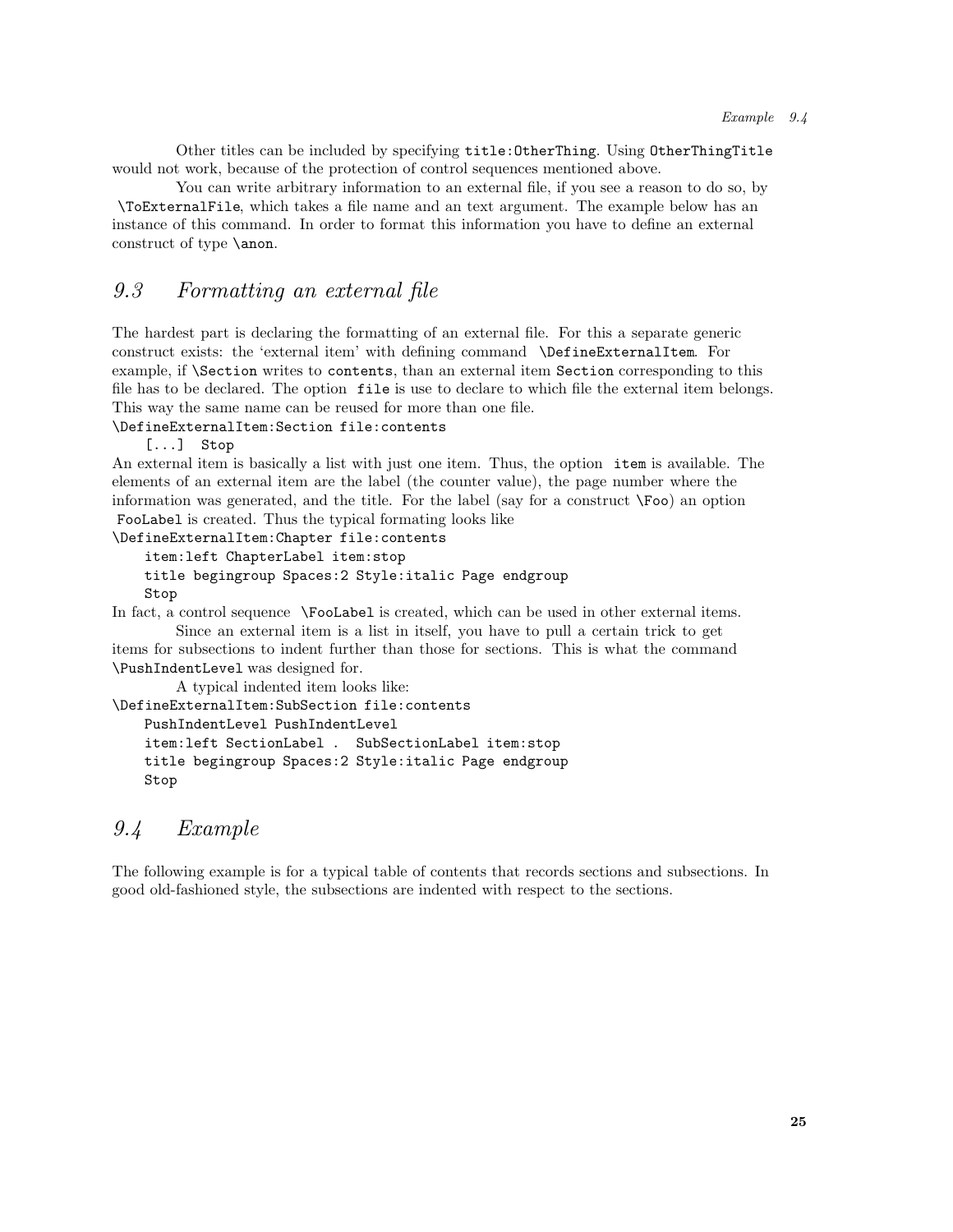10 Options

## Chapter 10

## **Options**

This chapter discusses the various options that are common to all Lollipop constructs.

## *10.1 Titles*

Any construct can have a title, although of course it is most useful for headings. A construct has a title if the option title appears. Example:

\DefineHeading:Section [...] Style:bold title [...] Stop will define a \Section macro that has a title. The macro is then used as \Section The title of this section

```
Some text in this section.
```
that is, the title is delimited by an empty line.

The title is actually available as a macro \FooTitle, so that you can write a macro, for instance

```
\def\ComplicatedTitle{ .. \hrule ...
    \vrule ... \vbox \bgroup ...
   \FooTitle ...
   }
```
and use this macro instead of the title option

```
\DefineBar:Foo ...
   ComplicatedTitle
    ... Stop
```
However, since the option title now doesn't appear anymore, it becomes necessary to specify explicitly that there is a title. This can be done with the HasTitle option. For instance, you define

```
\DefineBar:Foo ...
   HasTitle
   ComplicatedTitle
    ... Stop
```
where \ComplicatedTitle is a macro that formats the title.

#### *10.1.1 Short titles*

The option HasTitle can have a parameter short, denoting that the title is not delimited by an empty line (or \par) but by the line end. For an example see section 13.2.

## *10.2 Counters*

There are three ways for Lollipop to figure out that a generic construct has a counter. First of all, in

```
\DefineFoo:Bar [...]
    BarCounter [...]
```
26 the **\BarCounter** will be defined automatically.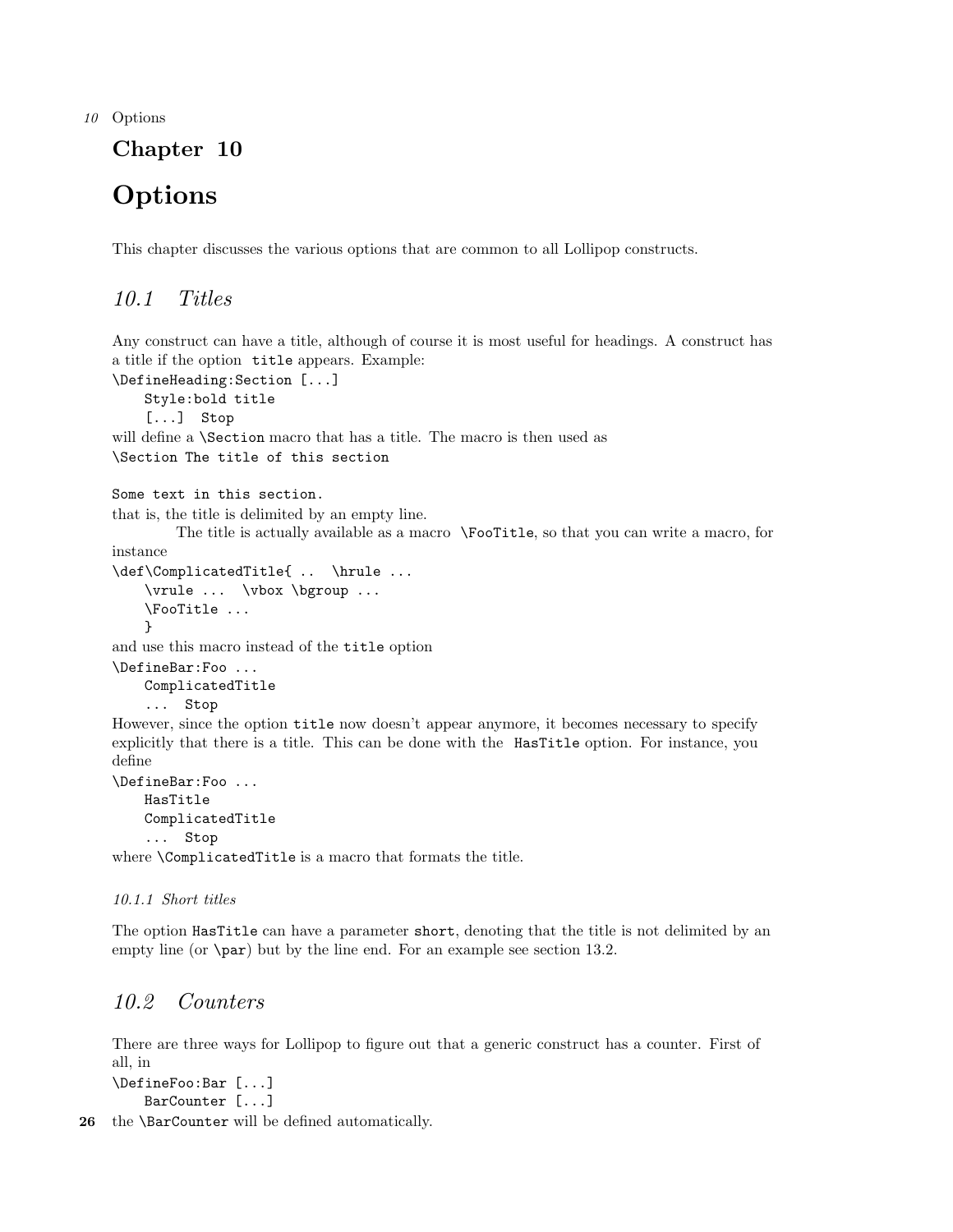Additionally there is the option counter, which can be used to declare the representation of the option, for instance counter:i allocated a counter that is printed in lowercase roman numerals. For the available representations, see 11.1.1.

Finally, if the counter is only used in a macro, the option HasCounter will cause the counter to be created anyhow. This is analogous to the HasTitle option.

#### *10.2.1 Counter synonyms*

Every once in a while you may want different constructs to use the same counter. For instance, if your book has definitions, theorems, lemmas, corollaries and notations, it may confuse the reader if they all have their own counter. The numbering would seem to jump all over the place.

A 'counter synonym' can be declared in Lollipop by a slight abuse of the counter option.

| Example 10.1                                                                     |
|----------------------------------------------------------------------------------|
| \DefineTextBlock:Theorem counter:1 begingroup Style:bold                         |
| literal: Theorem Spaces: 1 TheoremCounter Spaces: 2 endgroup<br>text Stop        |
| \DefineTextBlock:Corollary counter:Theorem begingroup Style:italic               |
| literal: Corollary Spaces: 1 Corollary Counter Spaces: 2 endgroup<br>text Stop   |
| \DefineTextBlock:Definition counter:Theorem begingroup Style:roman               |
| literal: Definition Spaces: 1 Definition Counter Spaces: 2 endgroup<br>text Stop |
| $\Delta \$ to be inition We define a {\it Foo} to be an arbitrary object\>       |
| \Theorem Foos have arbitrary properties\>                                        |
| \Corollary Foos are extremely valuable\>                                         |
| \Corollary Foos are extremely worthless\>                                        |
| \Theorem Foos don't exist\>                                                      |
|                                                                                  |
| Definition 1 We define a $Foo$ to be an arbitrary object                         |
| <b>Theorem 2</b> Foos have arbitrary properties                                  |
| <i>Corollary 3</i> Foos are extremely valuable                                   |
| <i>Corollary 4</i> Foos are extremely worthless                                  |

Theorem 5 Foos don't exist

You can only declare a counter to be synonym for something that has already been created. In the above example you cannot define the \Theorem after the \Corollary.

### *10.3 Chunks of text*

Especially in headings, short chunks of text may need a special treatment. For instance, the number may have to be filled to a certain width, or a line may have to be drawn of the exact length of the title. Lollipop have various general options (so they can also be used in other contexts than headings) for handling pieces of text.

*10.3.1 The* block *option*

The block option takes up a piece of text and fits it on one line. It can measure the text, or set the size. Also there are a number of ways of placing a block. 27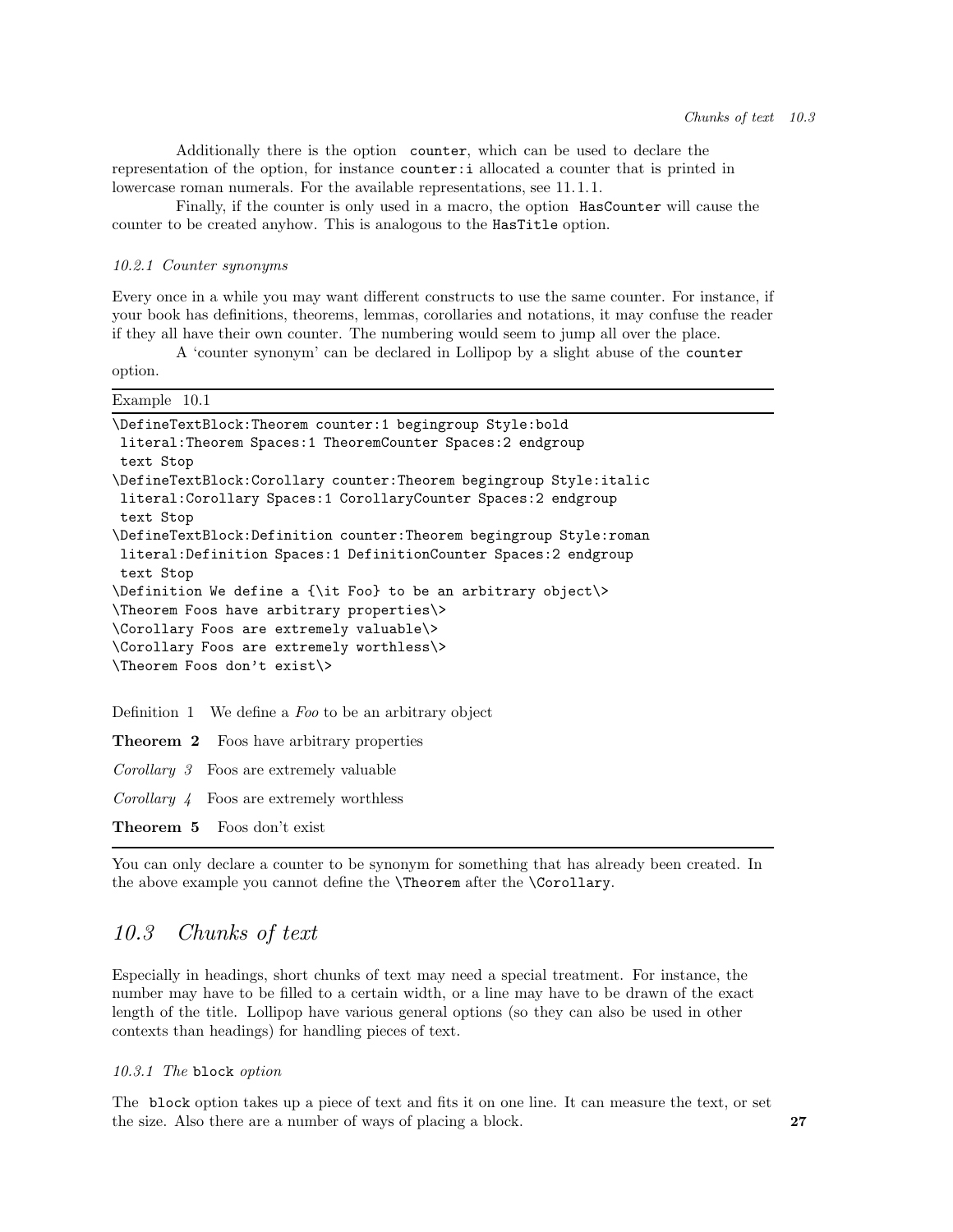10 Options

Basic usage: block:start [...] block:stop This takes the enclosed text, and reproduces it. This is mostly interesting in combination with textcolumn, see 10.3.4. block:hang [...] block:stop The resulting block is dropped until its top touches the baseline. For uniformity of appearance, the resulting width of the block can be specified: block:start [...] fillupto:20pt The name of a \Distance parameter can be used here. Example 10.2 \DefineHeading:TestHeading line:start block:hang PointSize:8 SetFont TestHeadingCounter fillupto:20pt

block:hang PointSize:14 SetFont title block:stop line:stop Stop \TestHeading Top Aligning the Title

## <sup>1</sup> Top Aligning the Title

The block is usually in between the margins of the text, but it can be made to stick out into the margin, by closing it with the option stickout. For the left margin this done as

- block:start [...] stickout:left
- and for the right margin

block:start [...] stickout:right

The size of the box can be specified, for instance as

```
block:start [...] stickout:left=20pt
```
For a left box the material in it is pushed to the left edge, for a right sticking box it is shifted to the right.

#### *10.3.2 Block Measuring*

All blocks are immediately measured when they are placed. This makes it possible for instance to underline a title exactly. After a block has been placed, its width is available as \BlockWidth.

```
Example 10.3
```

```
\def\rulespecs{height 1pt width \BlockWidth\relax}
\DefineHeading:TestHeading Style:bold
line:start block:start TestHeadingCounter . Spaces:2 stickout:left
            block:start title block:stop line:stop
 vwhite:2pt hrule rulespecs vwhite:10pt Stop
\TestHeading The Title Is Underlined
```
The text follows.

#### 1. The Title Is Underlined

The text follows.

Observe how a control sequence \rulespecs is used to sneak the height and width of the rule into the definition. This is necessary because control sequences are not allowed in a construct 28 definition.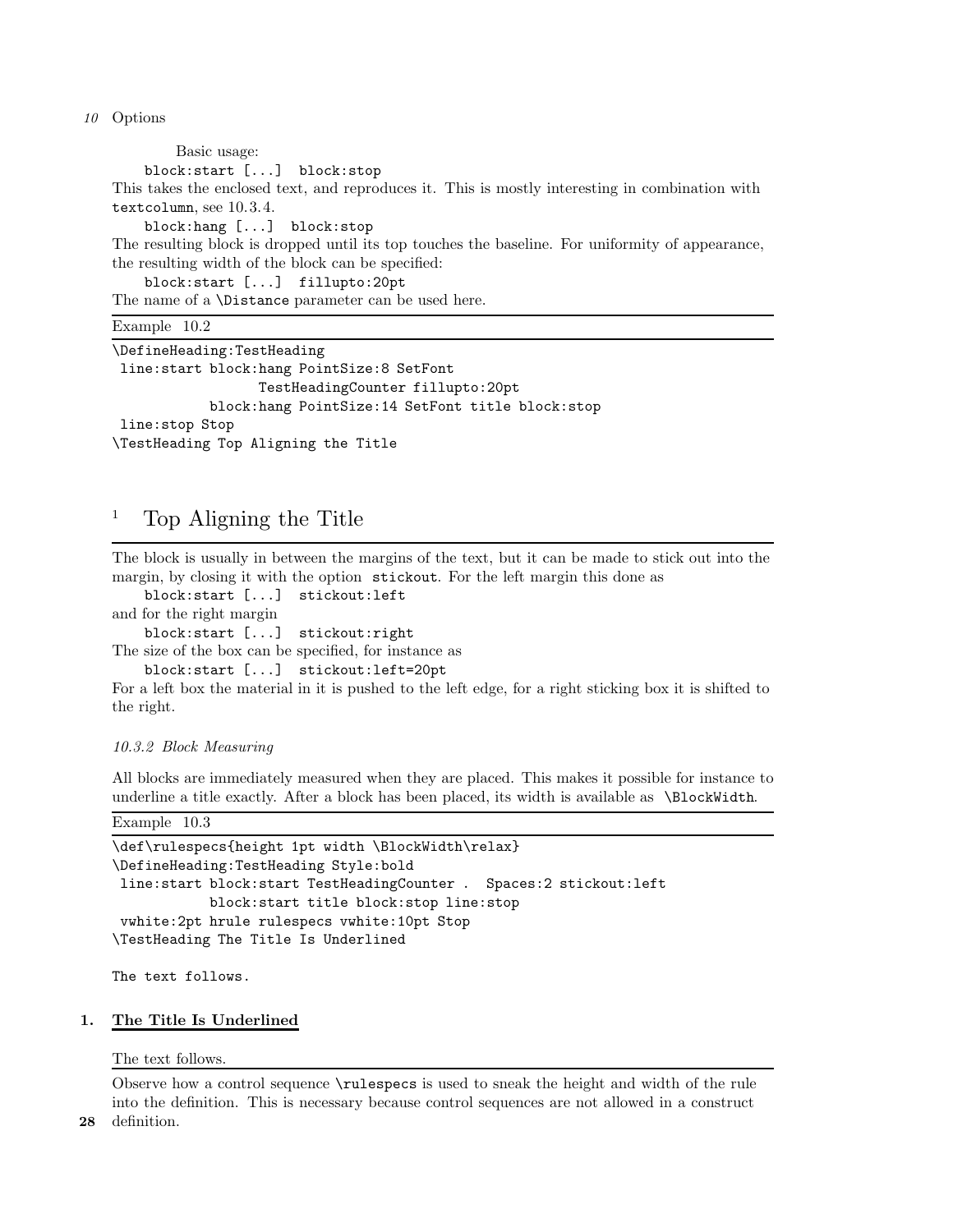#### *10.3.3 The* line *option*

The option line is used to create a single strip of text that fits exactly in between the margins of the page. Most of the time, titles will be in a line.

| Example 10.4                                                           |
|------------------------------------------------------------------------|
| \DefineHeading:TestHeading                                             |
| line: start block: start TestHeadingCounter Spaces: 1.5 stickout: left |
| title line: stop Stop                                                  |
| \TestHeading A Title                                                   |

#### 1 A Title

Another example was above. Here is another use of a line:

| Example $10.5$                                            |  |
|-----------------------------------------------------------|--|
| \DefineHeading:TestHeading                                |  |
| line:start TestHeadingCounter fillup title line:stop Stop |  |
| \TestHeading The title                                    |  |

1 The title contract of the title contract of the title contract of the title contract of the title contract of the title contract of the title contract of the title contract of the title contract of the title contract of

#### *10.3.4 The* textcolumn *option*

In the examples above all titles fit on one line comfortably. If this is not the case, the title can be put in a textcolumn which can span several lines.

Example 10.6

```
\DefineHeading:TestHeading
   line:start block:start TestHeadingCounter Spaces:2 block:stop
               textcolumn:topline title textcolumn:stop
   line:stop Stop
\TestHeading A very very very very very very very very very very very
very very very very very very very very very very very very very
very very very very very very very very long title
```
1 A very very very very very very very very very very very very very very very very very very very very very very very very very very very very very very very very long title

This option is mostly interesting in combination with others such as block and line. As is apparent from the above example: a block placed in the same line as a text column will detract from the latter's width.

(In fact it is the other way around: Lollipop sets the line with a text column of width zero to determine the remaining space. Then the line is set again. This may give problems if you manipulate parameters inside the line, because the line is in effect typeset twice. Also make sure not to have other \vbox-es in the line than the text column.)

#### *10.3.5 Traps*

It is a bad idea to have material in headings and such that is not inside a block, textcolumn, or line. For instance: 29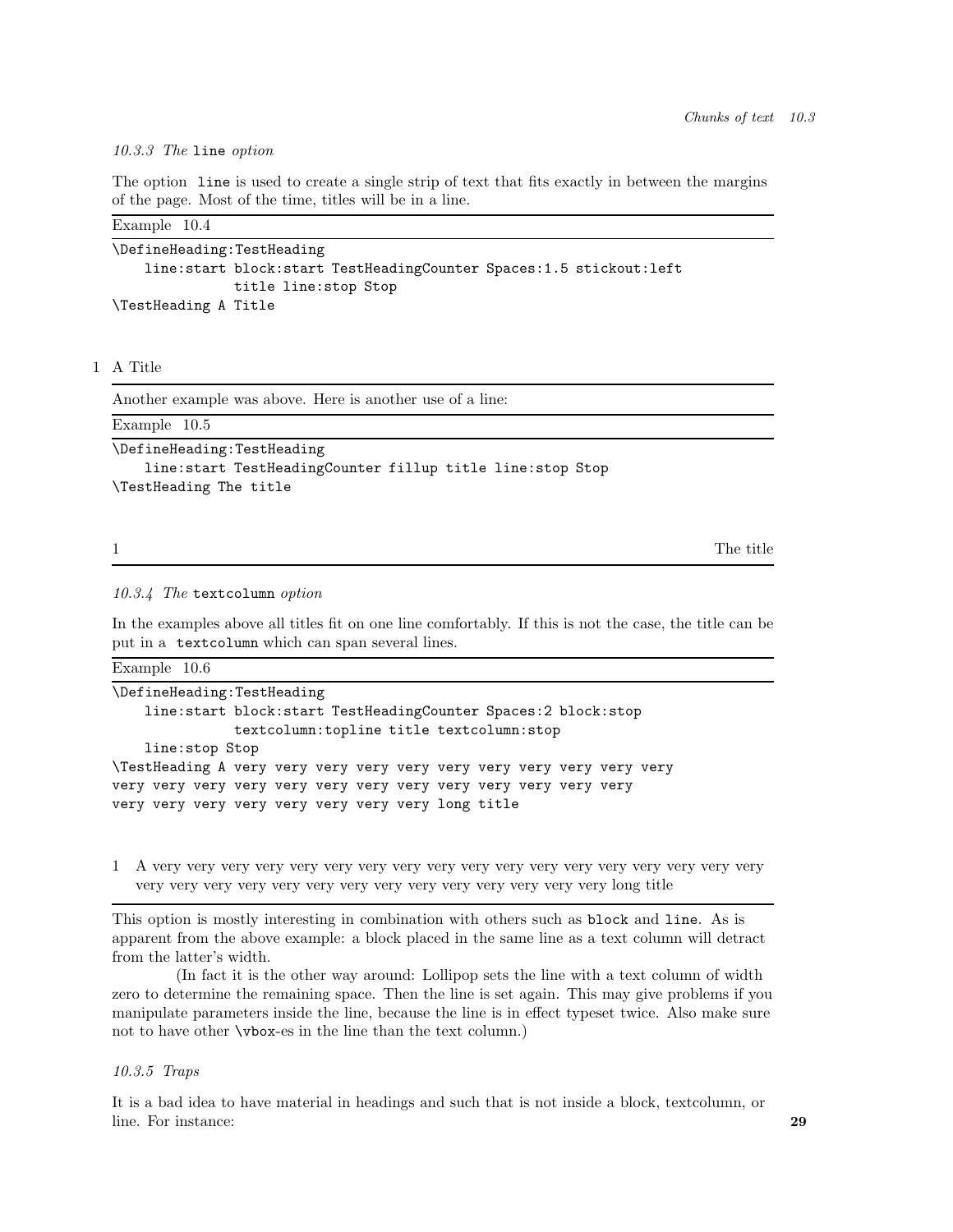10 Options

Example 10.7

```
\DefineHeading:TestHeading
   block:start TestHeadingCounter Spaces:2 block:stop
   title Stop
\TestHeading Where does the title go?
```
1 Where does the title go?

## *10.4 Labels*

References to any counter will always be correct, no matter if that counter has changed after retypesetting the document, if symbolic references are used. Referencing is explained in detail in chapter 8.

The way a symbolic reference is formatted can be altered from the default (just give the counter) by using the label option.

\DefineHeading:TestSection

```
line:start Style:italic TestSectionCounter Spaces:2 title line:stop
 label:start ( TestSectionCounter ) label:stop Stop
See further section 8.2.
```
## *10.5 Break before / after*

The options breakbefore and breakafter control how eager T<sub>E</sub>X will be to break the page before or after a construct. These options take one value, a so-called 'penalty' value, meaning that the higher the value you specify, the higher the penalty is, and therefore the less likely it is that the page will be broken there.

Numerical values are typically in the tens or hundreds; any value of 10 000 or more means that there will never be a break at that point; a value of -10 000 or less means a guaranteed break. If you don't want to remember these rules, values of yes and no mean a guaranteed break, and no break respectively.

A further exceptional value is breakbefore/after:0, this will cause no penalty to be placed. The reason for this is highly TEXnical.

### *10.6 Indentation*

The option indentafter controls the behaviour of the first paragraph after a generic construct., indentinside, indentfirst.

## *10.7 Rules*

There is an option hrule. You should not write \def\rulemacro{\hrule height [...] } \DefineHeading [...] rulemacro [...] Stop because then Lollipop cannot prevent page breaks around the rule. Instead write 30 \def\rulespecs{ height [...] }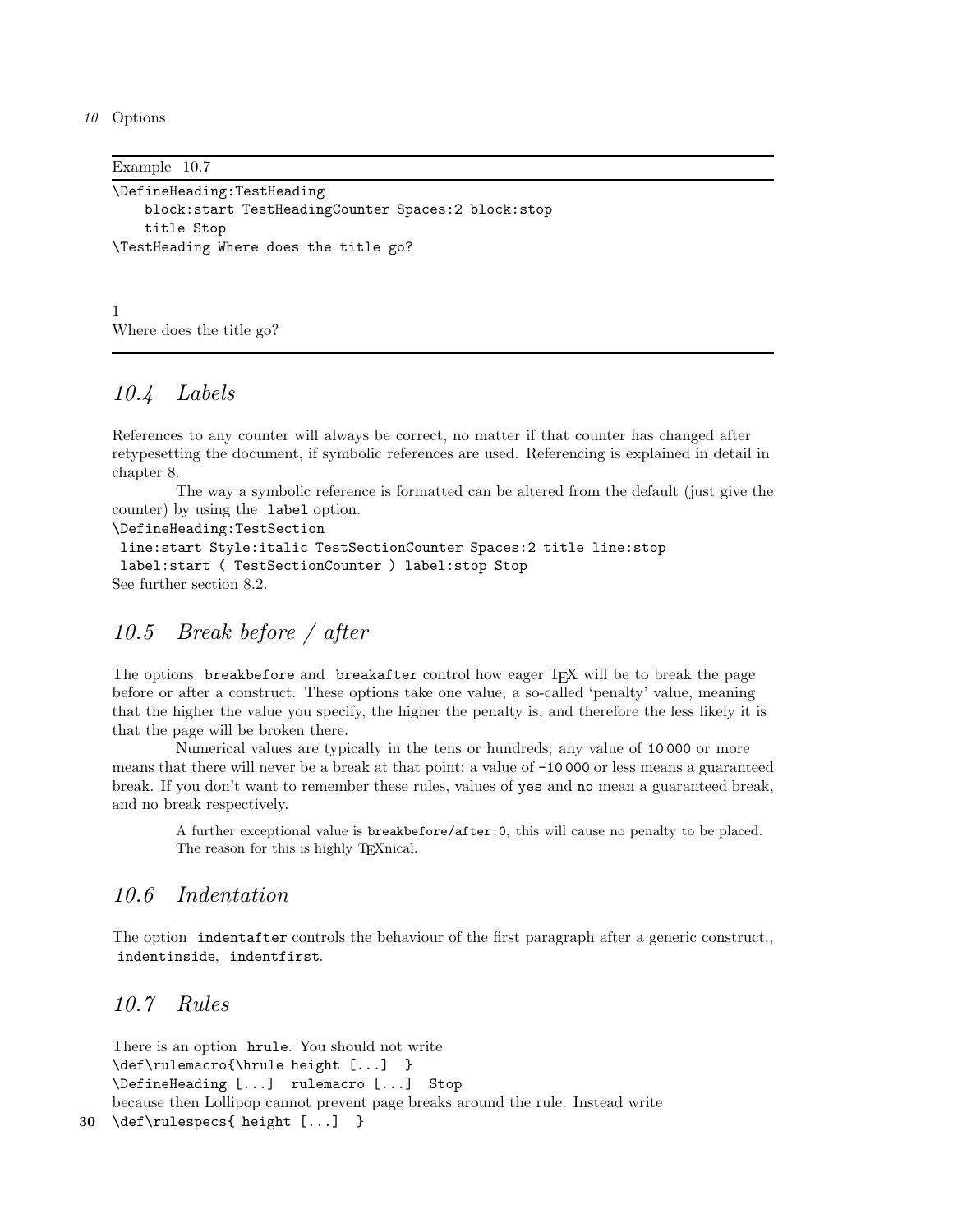\DefineHeading [...] hrule rulespecs [...] Stop so that the option hrule is used. See section 10.3.2 for an example.

### *10.8 Embedded constructs*

Most generic constructs will be vertically separated from the surrounding text. However, in rare cases (and for unusual applications) it be desired to have a construct that is part of a paragraph. For this the option embedded exists.

This option has the following values.

embedded:no

This is the default.

embedded:left

The construct continues an already started paragraph, but after the construct a vertical break follows.

embedded:right

After the construct a paragraph can continue, but the construct is separated vertically from preceding text.

embedded:yes

The construct is both left and right embedded.

Embedding a construct has an interesting application to generating indexes. (See chapter 9 for general information about external files.) This can be done by having embedded headings that write their title to the index file.

```
Example 10.8
```

```
\DefineExternalFile:tIndex=tix
\DefineHeading:NewWord embedded:yes
block:start Style:bold title block:stop
 external:tIndex title external:stop Stop
\def\introword#1{\NewWord #1\par}
In this sentence two \introword{flubrious} words are
\introword{stinselsed}.
```
#### In this sentence two flubrious words are stinselsed.

Cute, ain't it?

A word of warning though. Headings and such generate TEX 'marks' which take up main memory. You only need these if you are going to be referring to that object with \LastPlaced or such; see section 7.6. Embedded headings used as above usually don't need these marks, so you can prevent TEX overflow by putting the option nomarks in their definition.

### *10.9 Obscure options*

#### *10.9.1 Arguments*

In case you want to interface to other macro packages, you may want to let a construct generate a call to the other package. For this, the Lollipop macro should be able to produce sequences such as \begin{itemize}. The problem here is the braces. The option \arg produces a braced expression.

For instance \DefineTextBlock:LaTeXlist begin arg:{itemize} text end arg: {itemize} Stop 31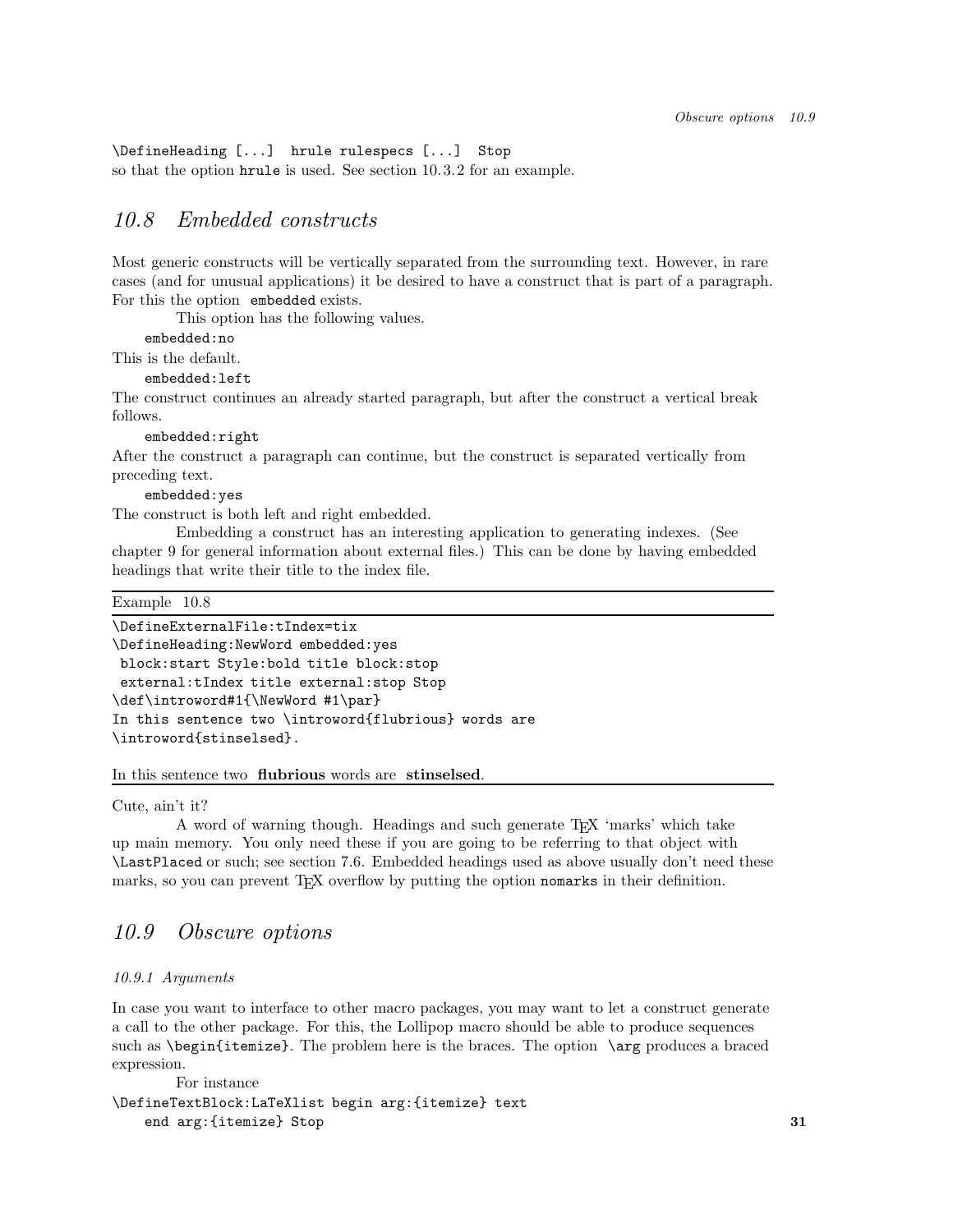#### 10 Options

makes it possible to use call L<sup>A</sup>TEX macros from Lollipop.

#### *10.9.2 Implicit closing*

The control sequence  $\>$  closes the current group, and  $\>$ ] closes all currently open groups. Every once in a while this is too drastic. Hence there is an option noimplicitclose that can be used to prevent a construct from being closed implicitly. Using  $\\$ ] inside such a construct will close all enclosed constructs.

See the definition of \EExample in this manual for an example.

## *10.10 Testing*

There is an option test.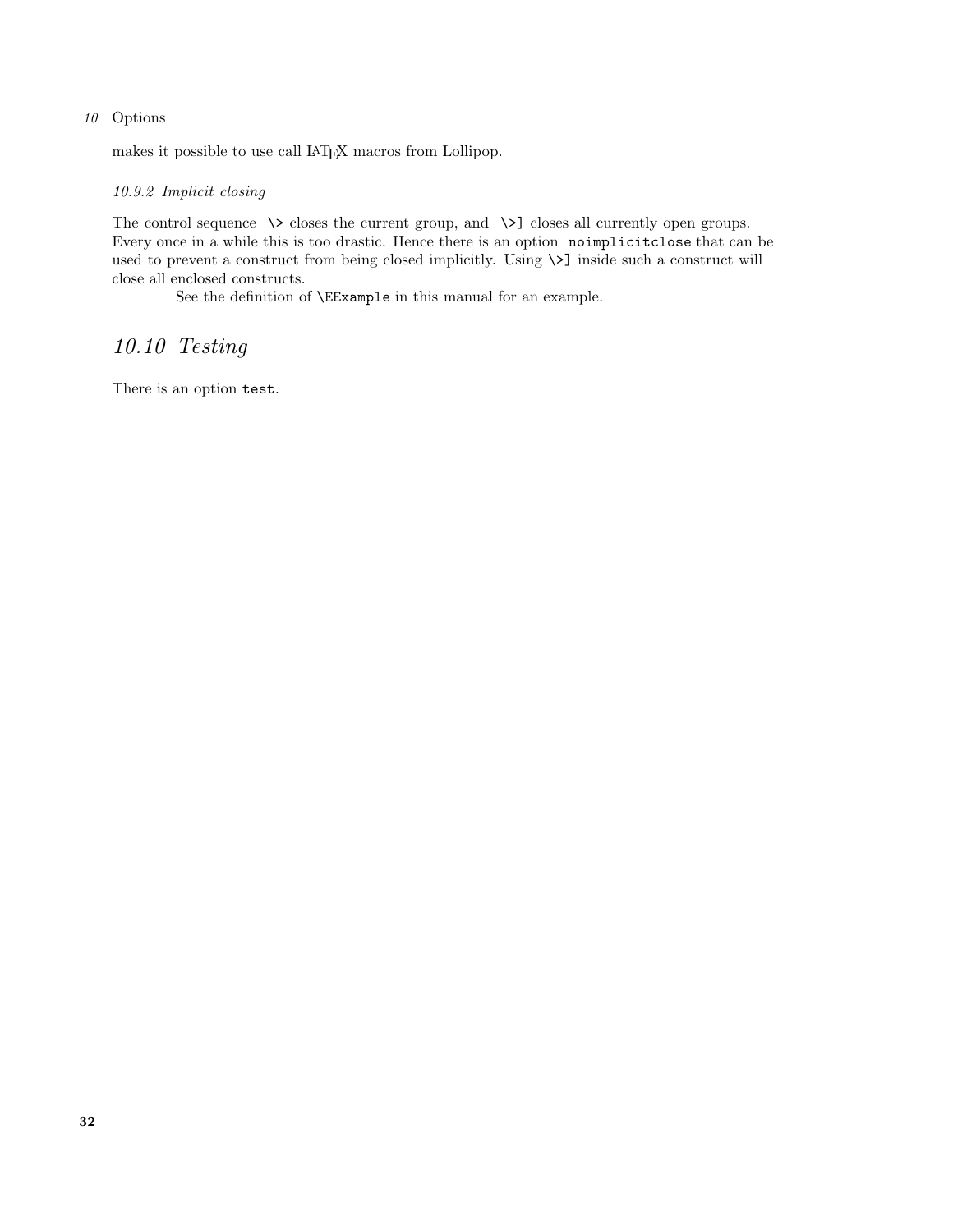## Chapter 11

## Commands

## *11.1 Counters*

Counters can be declared explicitly by the user, but more often they are defined automatically in some generic construct:

The \Foo defined by

\DefineBar:Foo ... counter:i ...

Stop

will have a counter that counts in roman lowercase, and which is accessible as \FooCounter. Everytime \Foo is used, this counter is increased by one.

The use of the counter option is described in 10.2. Here are the commands for explicit manipulation of counters.

#### *11.1.1 Allocation and representation*

A counter is created by for instance

\NewCounter:Things

This will create control sequence \ThingsCounter that will print the value of the counter. The counter will usually be printed as an Arabic numeral, but other counter representations can be specified by \CounterRepresentation. Here are their codes:

- 1 numeric
- a lowercase character
- A uppercase character
- i lowercase roman
- I lowercase roman

for instance

\CounterRepresentation:Things=i

will cause **\ThingsCounter** to print a lowercase Roman numeral.

However, a call such as

\CounterRepresentation:Theorem=Lemma will make the \TheoremCounter a synonym of an earlier created \LemmaCounter

#### *11.1.2 Counter manipulation*

The following commands can be used to manipulate counters, both when they are created by hand using \NewCounter and when they were generated automatically in some generic construct:

With **\StartCounter** reset the counter to one:

\StartCounter:things With **\StepCounter** increase the counter by one: \StepCounter:things With **\BackStepCounter** decrease the counter by one: \BackStepCounter:things With **\SetCounter** set the counter to some specified value: \SetCounter:things=5 33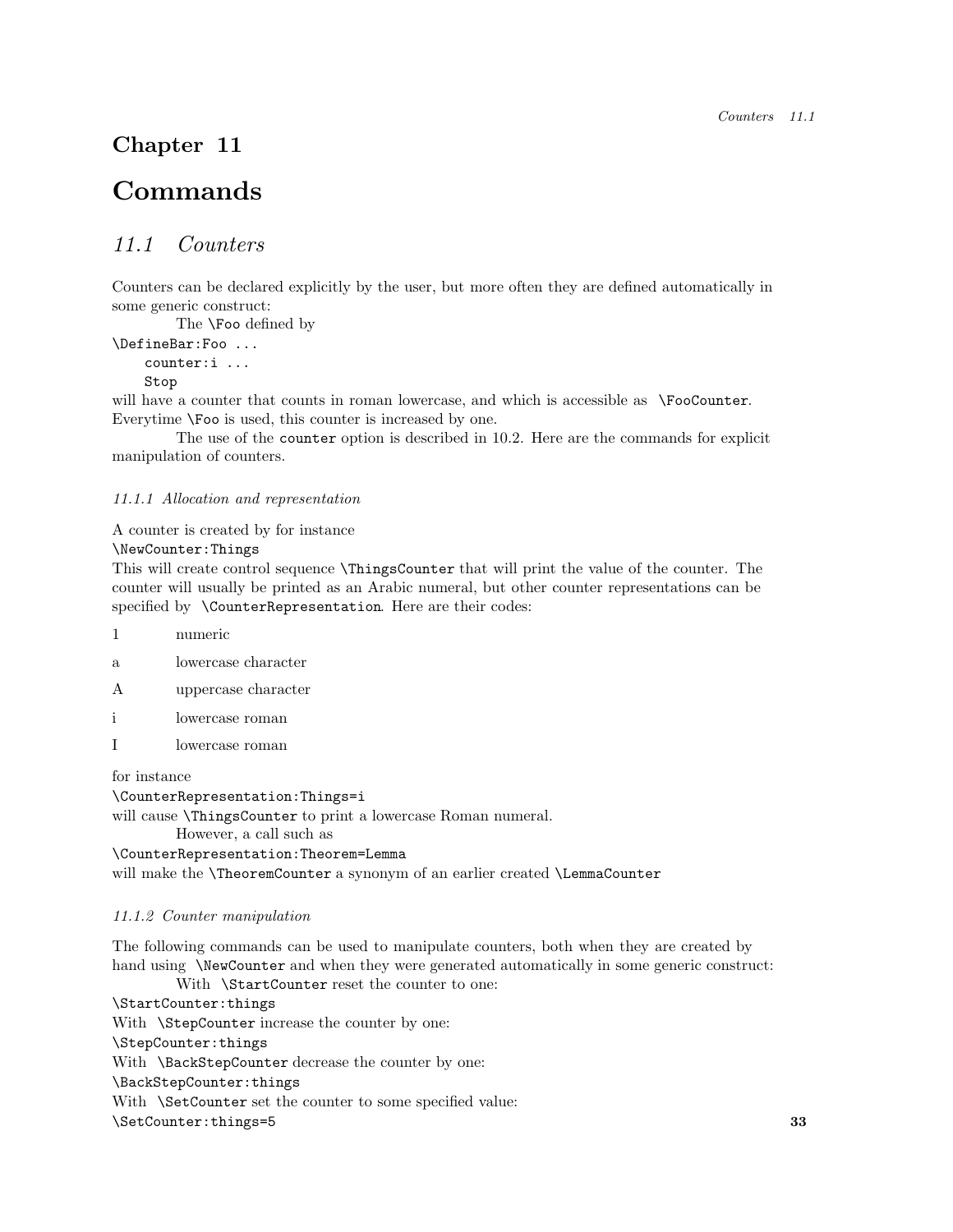#### 11 Commands

With \AddToCounter increase the counter by some specified value:

\AddToCounter:things=7

The last two commands accept names of numerical parameters, for instance the value of a counter:

\NewCounter:Favourite

\AddToCounter:things=FavouriteValue More about this 'value' thing in the next section.

#### *11.1.3 What do you get when you define a counter?*

After you define a counter as

\NewCounter:MyThings

there are two commands that it is important to distinguish between. First of all, \MyThingsCounter gives the *printed* value of the counter. This is the command that you will use mostly. It uses whatever representation you have specified for the counter, or plain Arabic numerals if haven't specified anything.

Secondly, \MyThingsValue gives the value of the counter. You can not use this command on its own: you will get a 'number expected' error.

#### *11.1.4 Counter hierarchies*

Often counters are related to each other. For instance, when a new section begins, the subsection counter has to be reset. The same may be true for equation counters. In Lollipop such a relation is indicated by a call to \GoverningCounter, for instance

#### \GoverningCounter:SubSection=Section

All of the counter manipulation commands applied to a governing counter will cause all governed counters to be reset. Such a reset also occurs if the counter was created in some generic construct. For examples, see section 4.1.

#### *11.1.5 Referencing counters*

All counters that are declared as part of a generic construct, or explicitly through

\NewCounter automatically become the current reference when they are altered. Thus \label[bar] will make \ref[bar] refer to the value of the counter most recently changed. The way the counter is referenced can be altered by the label option in generic constructs; see section 10.4.

For generic constructs with a counter no explicit **\label** commands need to be given; such commands take an optional argument with the label key:

\Section[sec:examples] Examples

#### *11.1.6 Adaptive counters*

It may happen that you want to compute a value during one run of TEX, and use it in the next. An example is the fact that this manual states the total number of pages on the title page. For this you can use \AdaptiveCounter

#### \AdaptiveCounter:LastPage

which is like \NewCounter, except that the value of this counter gets written to the .aux file.

There are two ways of setting an adaptive counter: you can simply use it in some construct (for instance through a counter synonym; section ref[sec:counter:repr]), or you can set it explicitly, for instance as

\SetCounter:LastPage=PageValue

34 See how this manual does it.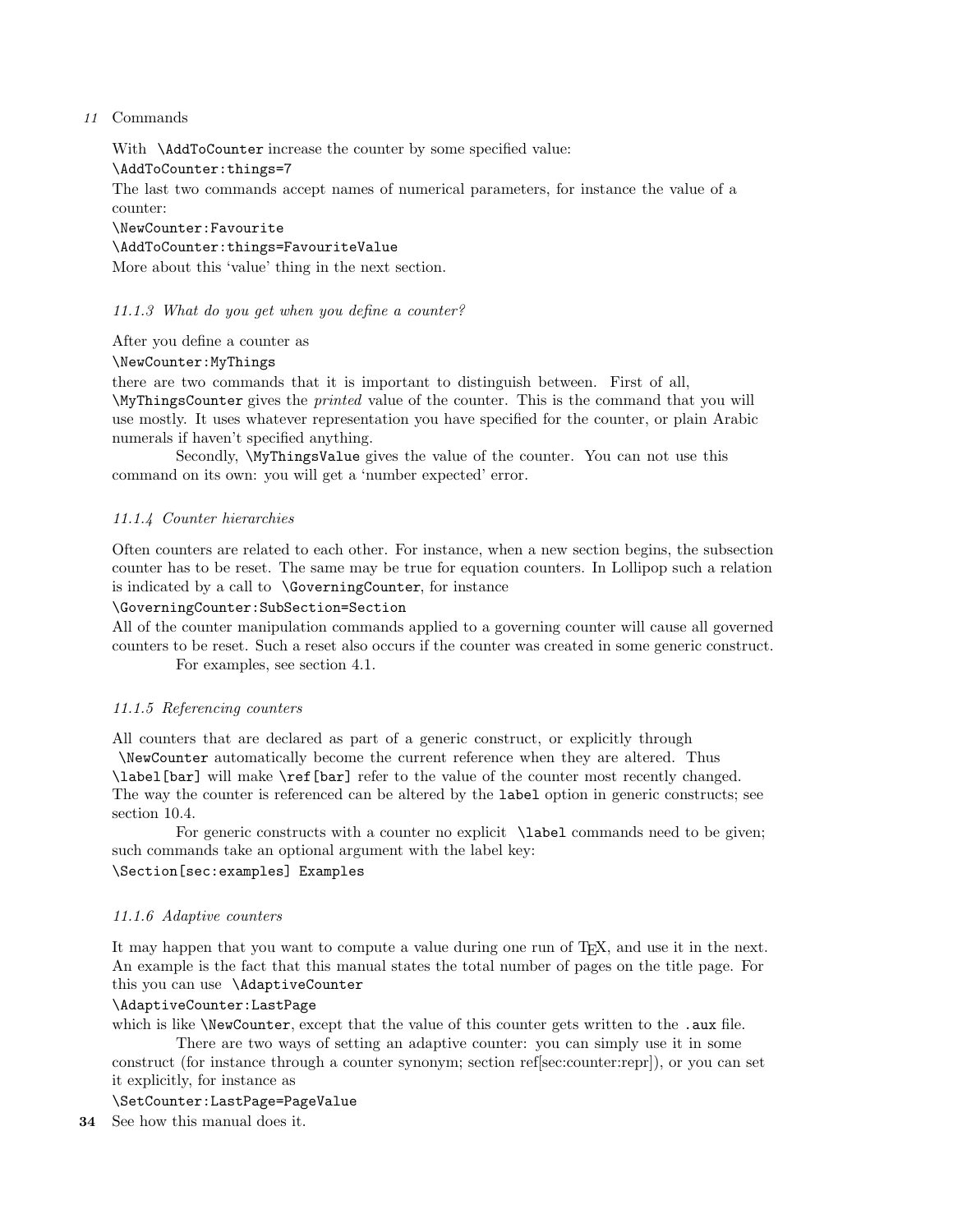#### *11.1.7 Examples of counter usage*

Items start at the value of one, so if a starting value of zero is necessary, the following will work \Enumerate \SetCounter:item=-1 \item ...

## *11.2 Font selection*

In Lollipop, choosing a font is done through three parameters:

Typeface A collection of related styles and sizes. The typeface is set by the command \Typeface.

Style Italic, bold, roman, typewriter. You know. The style is set by the command \Style.

PointSize The size of a font in typographical points (72.27 per inch). The pointsize is set by the command \PointSize.

The most common change of font is a change in style. Therefore, issuing a command such as \Style:bold

immediately changes the font to the bold of the current typeface in the current pointsize.

However, issuing a command such as

\Typeface:GoudyOldStyle

or

\PointSize:28

will not change the font, since such changes are usually accompanied by a change in style. In case that an immediate switch is necessary, the command \SetFont can be given. This evaluates the current value of the typeface, style, and pointsize commands, and sets the font accordingly.

A number of typeface names have been predefined in Lollipop, however, in order to print them your printer (software) must have them available.

Example 11.1

```
\SerifFace \PointSize:12
```

```
\Style:roman This \Style:italic sentence \PointSize:10 has
\SetFont way \SansFace \Style:roman too \SetFont many
\PointSize:12 \SetFont font \Style:bold changes.
```
This *sentence has way* too many font changes.

(The commands \SerifFace and \SansFace are defined in the master file of this manual, and serve to make this manual formattable on any system.)

#### *11.2.1 Relative size changes*

Apart from setting the pointsize explicitly, it is also possibly to make size changes relative to the current size. For instance, \PointSizeLarger and \PointSizeSmaller with an optional argument indicating the size of the change can be used. These commands are not cumulative.

```
Example 11.2
```

```
\SerifFace
\PointSize:9 \SetFont Every once in a while,\SaveFont
\PointSizeLarger[2] shouting \PointSizeLarger helps.
\PointSizeSmaller[2]But most of the times it doesn't.
\RestoreFont Unfortunately.
```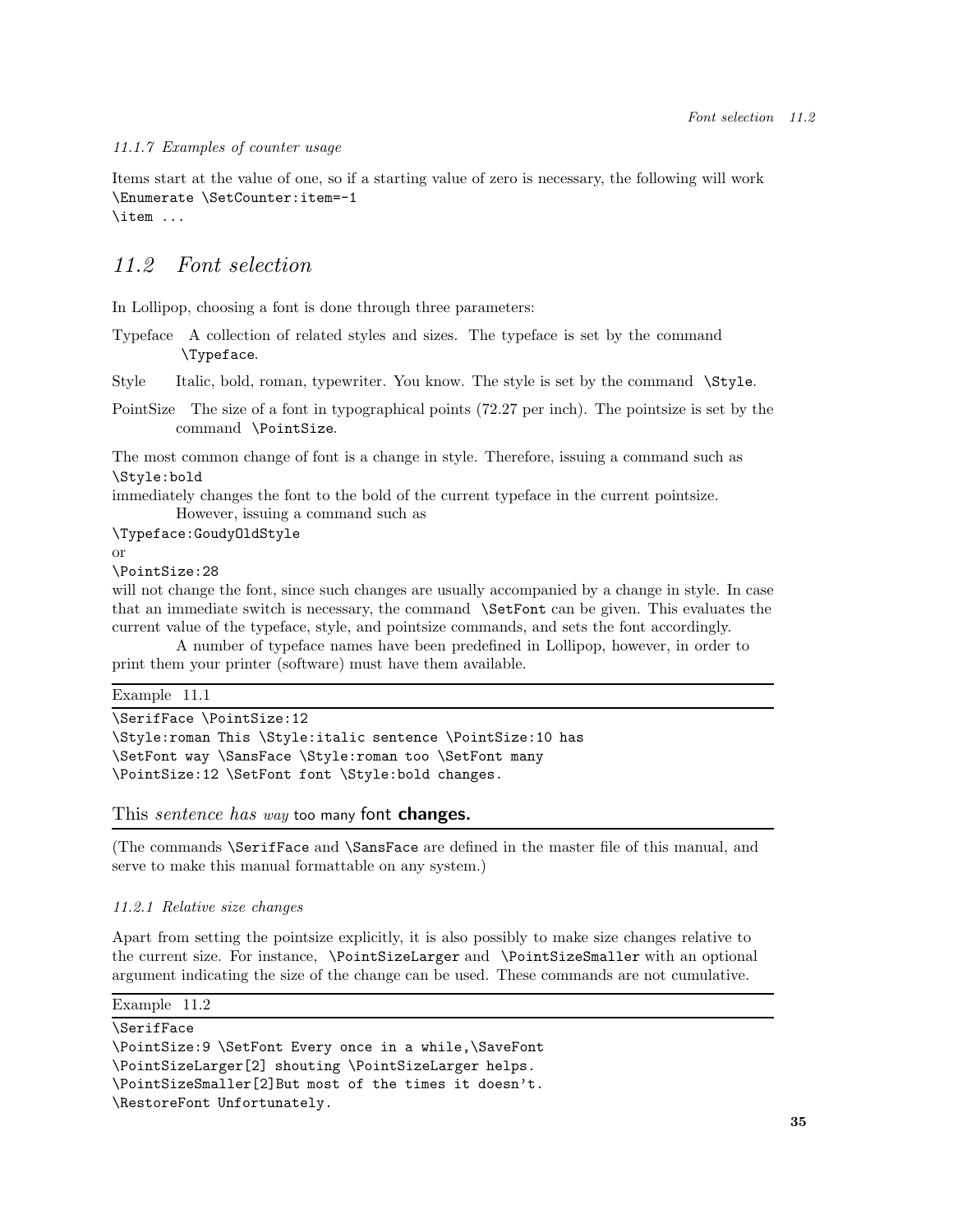#### 11 Commands

Every once in a while, shouting helps. But most of the times it doesn't. Unfortunately.

Similar to the changes in mathematics mode to script and scriptscript size, the same relative changes are available in text mode through the control sequences \script and \scriptscript. The control sequence \normal can be used to restore the default size.

Here is one application of such relative changes:

L\kern -.3em\raise .35ex\hbox {\script A}\kern -.1em\TeX

which gives definition of the L<sup>A</sup>TEX logo that is independent of typeface, size and style.

The relative sizes of script and scriptscript fonts are by default at 70% and 50%, but they can be set explicitly by

#### \PointSizeScriptSizes:10=10,7,5

This also gives the possibility to have the \normal size to be different from the surrounding pointsize.

#### *11.2.2 Typeface definition*

Defining a typeface means telling Lollipop how the external font name, that is, the name of the tfm file, is to be constructed from the internal parameters. The command \DefineTypeface takes four parameters and an optional fifth. The parameters are in sequence

- 1 The internal name of the typeface: the name that is given to the \Typeface command.
- 2 The root of the external file name. It is assumed that all font names of different styles and sizes are constructed by appending characters to this base.

3 Suffixes corresponding to the styles that are available.

4 Suffixes corresponding to the sizes that are available.

Here is the definition of the Computer Modern typeface:

\DefineTypeface{ComputerModern}{cm}

```
{roman:r; slant:sl; italic:ti; mitalic:mi; bold:bx; typewriter:tt;
 default:r;}
{<6:5; <7:6; <8:7; <9:8; <10:9; <11:10;
 <12:10 \scaled\magstephalf;
 <14:10 \scaled\magstep1; <16:10 \scaled\magstep2;
 <20:10 \scaled\magstep3; >19:10 \scaled\magstep4;
 default:10;}
```
Actually, not all combinations of styles and sizes are available. That's where the optional argument comes in. This argument can be used to specify with TEX conditionals exceptional style/size combinations. Here some trickery is needed: internally the size is stored in \Fsize, and in order to use this parameter we need to make the at-sign a letter temporarily.

#### \makeatletter

\DefineTypeface{Compu ...

```
...
default:10;}
[\ifStyle:italic \ifnum\Fsize<7 ti7\fi\fi
 \ifStyle:typewriter \ifnum\Fsize<8 tt8\fi\fi]
```
You may have noticed that this scheme is not all-powerful. Thus I found it easier to move all Computer Modern sans serif fonts into a new typeface: ComputerSans.

For other typefaces specifying the size suffix may be much easier than for Computer Modern. For instance, here is the definition of the PostScript Helvetica typeface.

```
\makeatletter
```

```
\DefineTypeface{psHelvetica}{helv}
    {roman:; italic:i; mitalic:i; bold:b; default:;}
    {default: at \Fsize pt;}
```

```
36 \makeatother
```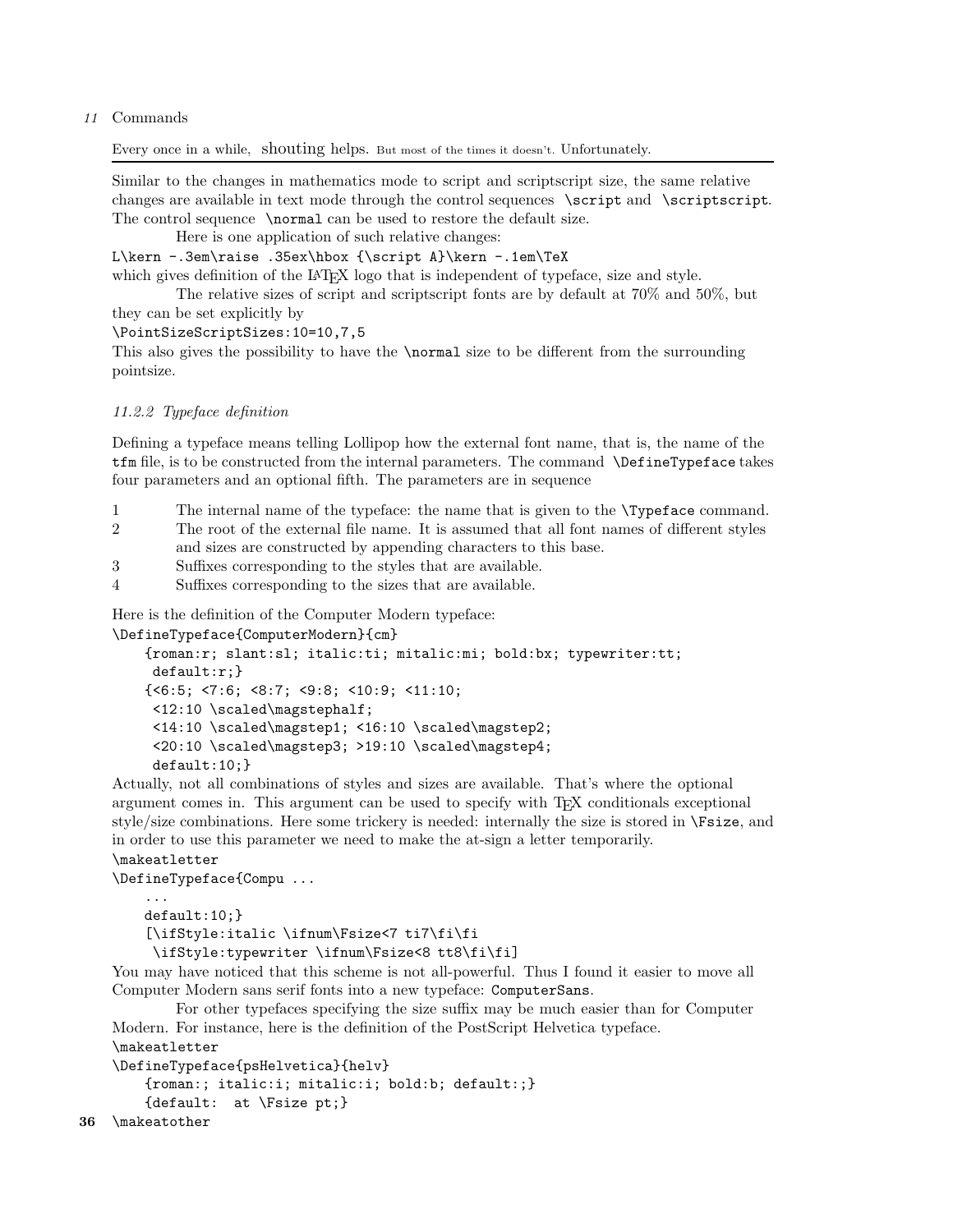#### *11.2.3 Math fonts*

Switching styles in math mode should be possible:

xyz

#### *11.2.4 Other font matters*

The combination \SaveFont with a subsequent \RestoreFont can be used to save and restore the current font.

An abbreviation for a font can be defined by

\DefineFont:name=face,size,style

This has the same effect as

```
\def\name{\TypeFace:face \PointSize:size \Style:style }
```
but it takes considerable less processing inside T<sub>E</sub>X.

Even if you don't use Computer Modern as your main typeface, the typewriter style is not bad, so a control sequence

\def\tt{\Typeface:ComputerModern \Style:typewriter }

has been given that makes \tt always refer to the cmtt fonts. You're at liberty to change this, of course.

## *11.3 Baselineskip*

Corresponding to a font size usually the baseline skip has to change. By default a fixed ratio of 1.2 for this is taken, for instance using a 12 point baseline skip for 10 point fonts. Changing the ratio can be done by

\BaselineSkipPointSizeRatio:1.3

If only for some specific size the baseline skip has to deviate from the default ratio, then this can be set by

\SetPointSizeBaselineSkip:9=12

## *11.4 Indentation Control*

#### *11.4.1 To indent or not to indent*

In most documents there is a general rule that all paragraphs indent unless a certain condition, or that they do not indent unless certain special conditions hold. For Lollipop documents this is determined by the command \AlwaysIndent, with values yes/no.

To override this default setting a command \Indent (with values yes/no) exists, but that is mostly useful as an option in generic constructs, and even there it will not be used much. See section 10.6 for options relating to indentation.

Important: never set \parindent to zero. Preventing indentation globally should be done through \AlwaysIndent:no.

#### *11.4.2 Basic indent*

There is a quantity \basicindent that is used on the first indentation level (see the next section for an explanation of these levels). At the start of a document it is set to the then current value of \parindent. You can override that by \BasicIndentIsSet: give \BasicIndentIsSet:no

before the **\Start** command. 37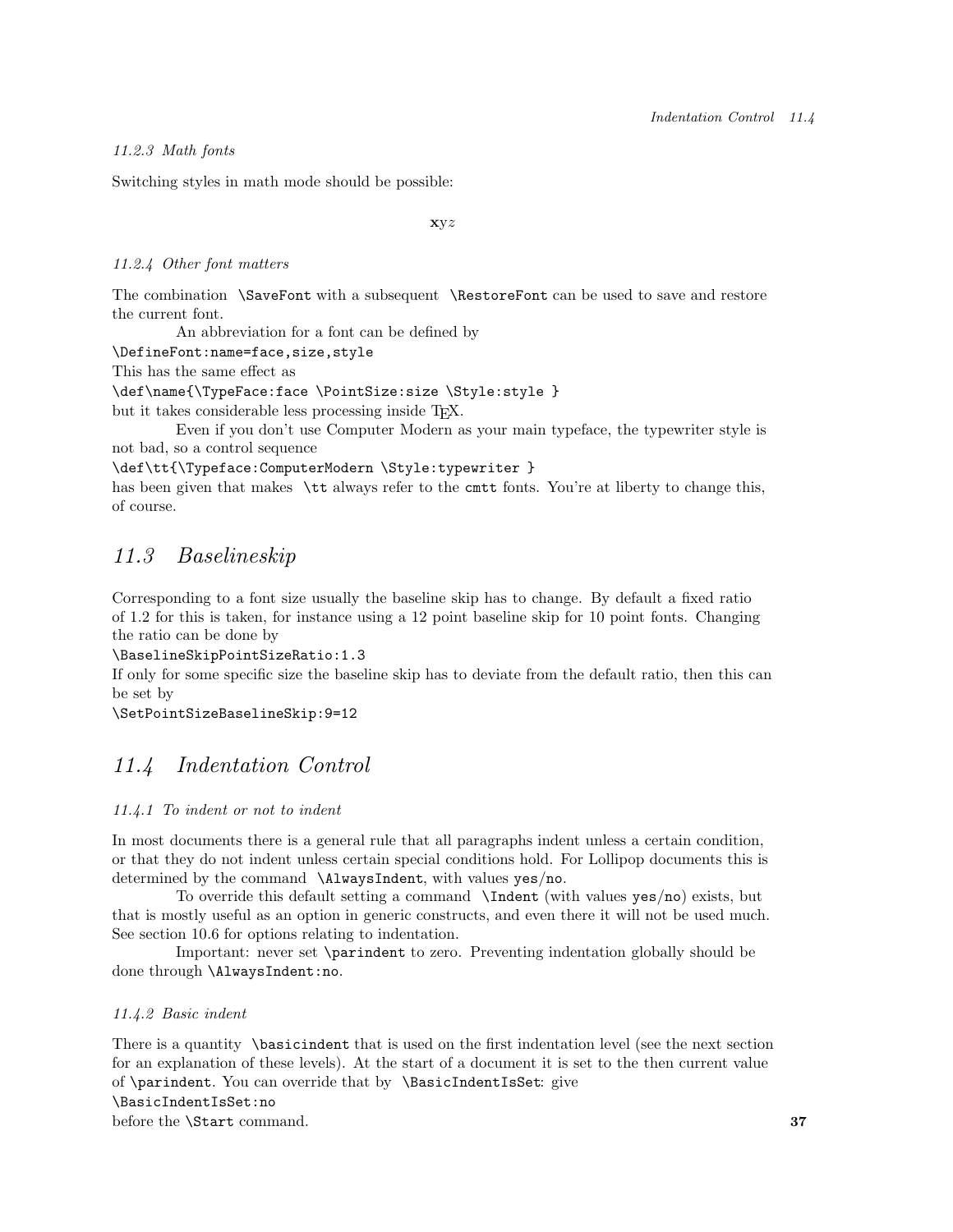#### 11 Commands

This way, setting \parindent in the style definition controls the indentation in the whole document.

#### *11.4.3 Indentation levels; indentation size*

When Lollipop decides that text should be indented, it refers to a list of indentations for the exact amount. This list contains indentation amounts for each 'level' of indentation: initially the level is one, and if you nest constructs that indent (for instance using a list inside a list) the level goes up one step per nested construct.

By default the indentation on different levels is a fraction of the \basicindent. Thus you can regulate the indentation on all levels simultaneously by resetting the \basicindent.

```
Example 11.3
```

```
\Distance:basicindent=15pt
\DefineList:TestList item:left itemCounter item:stop Stop
\TestList\item Level one \TestList\item Level two
\TestList\item Level three\>]
\Distance:basicindent=25pt
\TestList\item Level one \TestList\item Level two
\TestList\item Level three\>]
```
1 Level one

A Level two

I Level three

#### 1 Level one

- A Level two
	- I Level three

The amount of indentation on a certain level can be set explicitly with \LevelIndent.

Example 11.4

```
\Distance:basicindent=15pt
\LevelIndent:2=20pt
\DefineList:TestList item:left itemCounter item:stop Stop
\TestList\item Level one \TestList\item Level two
\TestList\item Level three\>]
```
1 Level one

A Level two

I Level three

In fact, sometimes you may want to know the name of the indentation on a certain level. This is 38 a control sequence such as \levelindentii for the second level. You get the idea.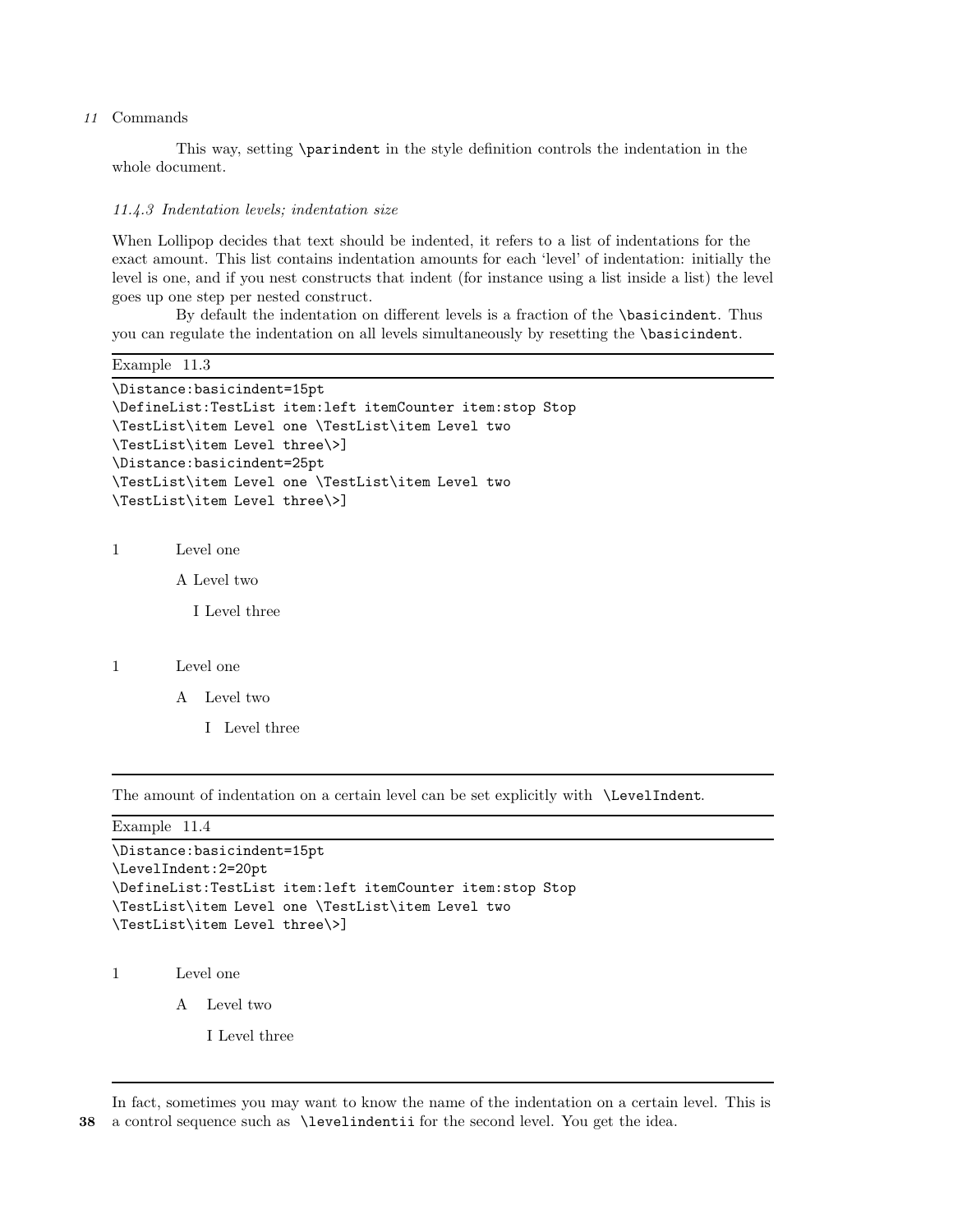#### *11.4.4 Manipulating the indentation level*

Every once in a while it can be useful to move to a next indentation level, or to return to a previous level. For this the two commands \PushIndentLevel and \PopIndentLevel are available. One application is for 'interrupted lists':

| Example 11.5                                                     |
|------------------------------------------------------------------|
| \Itemize\item One<br>{\par\PopIndentLevel Interrupted text!\par} |
| \item Two\>                                                      |
| O <sub>ne</sub><br>$\bullet$                                     |
| Interrupted text!<br>Two<br>$\bullet$                            |
| See chapter 9 for examples of the use of <b>\PushIndentLevel</b> |

### *11.5 Margins*

By default, Lollipop tries to keep straight margins. You can change its mind about that by \FlushRight and \FlushLeft which are tests:

\FlushRight:no \FlushLeft:no

If the margins are not flush, the stretchable white space used is \rightmarginstretch and \leftmarginstretch, which can be set by \Distance.

You have to set the amount of stretch *before* specifying that the margins will not be flush. The \FlushRight/Left commands take the current value whenever they are called.

### *11.6 White Space*

White space can be indicated by \hwhite and \vwhite. They are often useful in style definitions. Use:

\vwhite:15pt

or

\hwhite:{15pt minus 3pt}

for stretch and shrink. The command \white is independent of the mode, and it expands to \hwhite or \vwhite depending on the prevailing mode of TEX.

The command \fillup is mostly useful in style definitions: it tries to fill up as much white space as is possible. For instance

line:start litteral:foo fillup litteral:bar line:stop will push foo and bar as far apart as is possibly within the margins.

## *11.7 Distances*

The command \Distance can be used to declare a name for a certain distance, or in more correct T<sub>E</sub>Xnical lingo, for a certain piece of glue. For instance, declaring that

\Distance:oneline=15pt

means that you can specify in some constructs

\DefineFoo:Bar whitebefore:oneline whiteafter:oneline

If you change your mind later about the value of oneline you only need to change one line in the style definition. **39**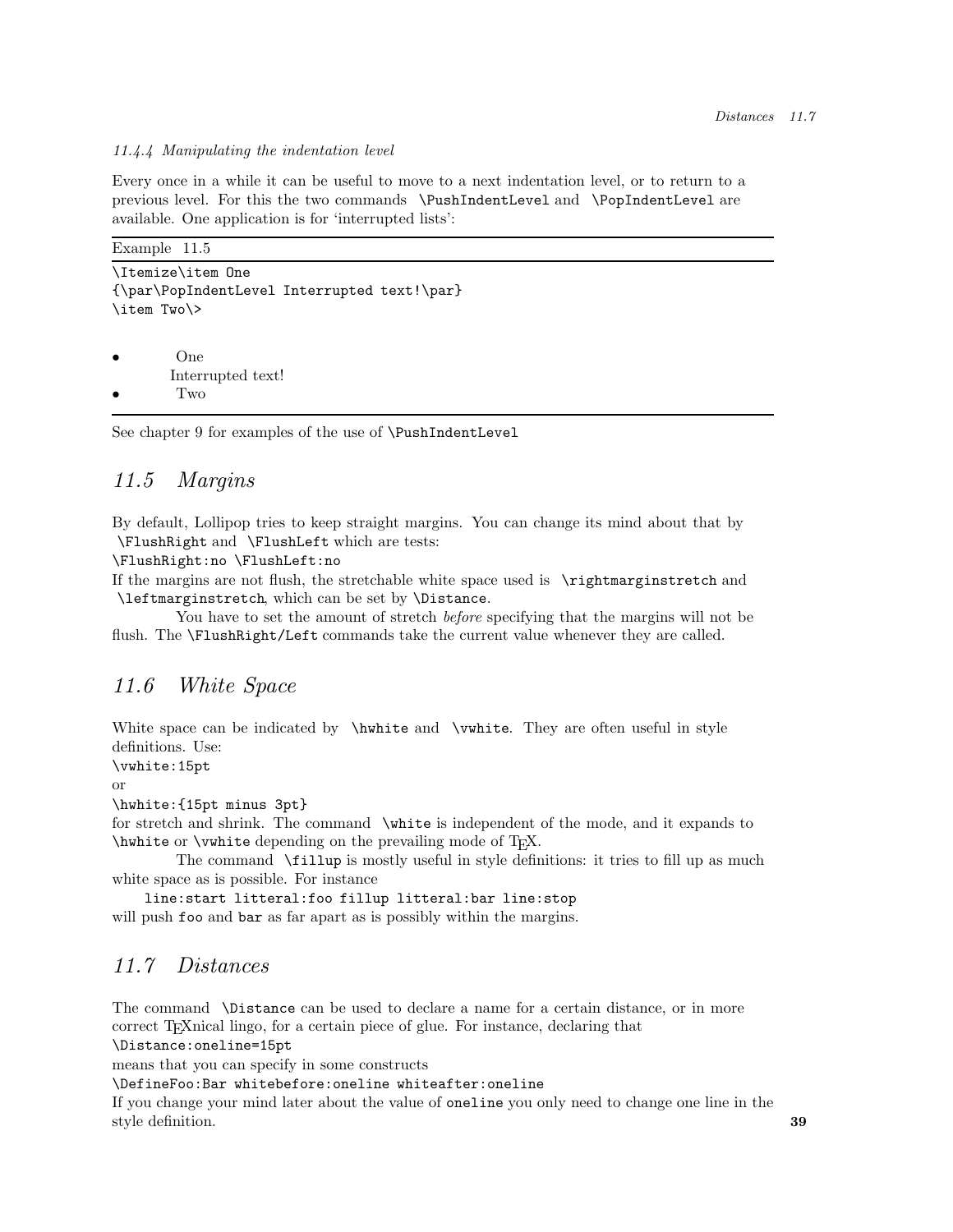#### 11 Commands

Since the second parameter of \Distance is bounded by a space (or the line end, whatever comes first), you can specify stretchable distances by enclosing plus and minus parts in braces:

#### \Distance:oneline={15pt plus 2pt minus 3pt}

The effect of \Distance is global. Let me know if you don't like it.

#### *11.7.1 Distance synonyms*

Another use of \Distance is to define one distance as a synonym of another. This may come in handy if you use some basic distance, such as oneline for several purposes. Example: if you specify

#### \Distance:whitebefore=oneline

than the whitespace before a construct will be taken to be oneline if you don't use the whitebefore option explicitly.

#### *11.7.2 Adaptive distances*

Suppose you want to declare a section heading as

```
\DefineHeading:Section ...
```

```
block:start [...] fillupto:widelabel title
```
where \widelabel is the width of the widest label that occurs in your document. This requires just a tad of TEX programming. Just copy the details from the example below, which is the definition of \Section in this manual.

By declaring something a \AdaptiveDistance instead of just \Distance its value gets written to the . aux file at the end of the run, and restored in the next run. The second argument is simply the default value, in case you don't have an auxiliary file yet.

```
\AdaptiveDistance:WidestLabel=15pt
```

```
\def\MeasureLabel{\ifdim\BlockWidth>\WidestLabel
    \global\WidestLabel\BlockWidth\fi}
\DefineHeading:Section
   whitebefore:{20pt plus 2pt} whiteafter:14pt
   line:start PointSize:14 Style:italic
       block:start block:start ChapterCounter . SectionCounter
              Spaces:1 block:stop MeasureLabel
             fillupto:WidestLabel
       title line:stop
   external:contents title external:stop
   label:start ChapterCounter . SectionCounter label:stop
   Stop
```
Note how two nested blocks are used: the first is to measure the label, and the width is written to the adaptive distance by means of a small macro; the second block is to fill out the white space.

If you want the paragraph indentation to depend on this adaptive width, you can give \StartCommand{\Distance:parindent=WidestLabel }

to set \parindent at the start of the document. See section 3.1 and 11.4.2.

## *11.8 Input Files*

Parts of a document can be loaded by \InputFile:parta \InputFile:partb

et cetera. A document part loaded by \InputFile always starts on a new page. In section 8.3 it 40 was already explained how local references for such files can be created.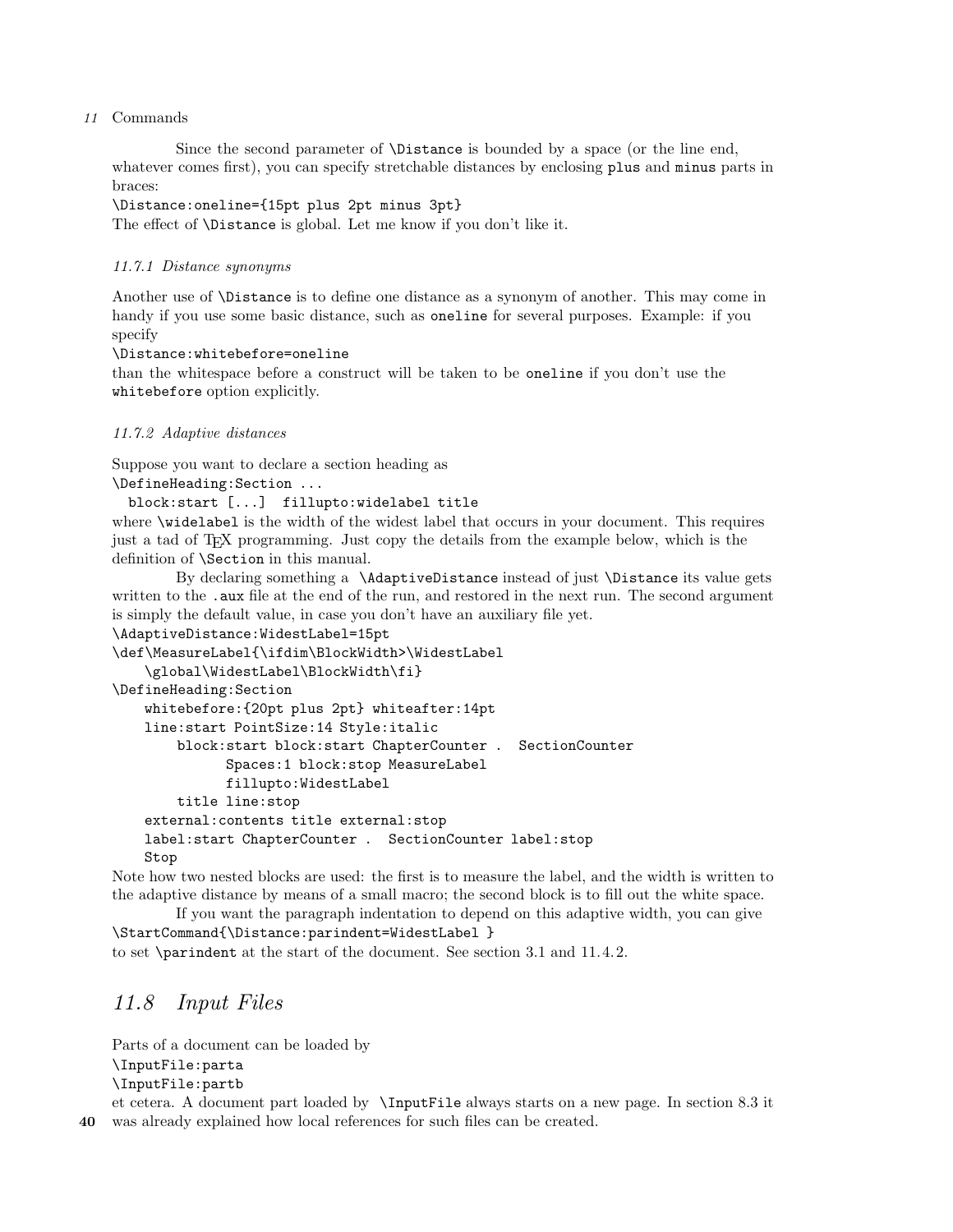Perhaps most importantly, loading files this way provides a form of error checking; Lollipop checks at the end of such a file whether all used constructs are balanced properly.

### *11.9 Tests*

```
Users can define tests:
\DefineTest:SomethingTheMatter
which are set like any other test:
\SomethingTheMatter:yes
or
\SomethingTheMatter:no
Tests can be used as
\ifSomethingTheMatter ... \else ... \fi
Like any other conditional, test can be used inside constructs.
\DefineFoo:Bar [...]
 ifSomethingTheMatter [...] fi
 [...] Stop
```
## *11.10 Goodies*

#### *11.10.1 List commands*

Lollipop does a lot of list processing internally, and a few of the commands have been made available to the user.

```
\NewList creates a list, and sets it to empty:
        \NewList:mylist
```
\EmptyList just empty a list.

\TheList inserts the list. This will typeset the contents of it. \TheList:mylist

\AppendToList adds data to a list. \AppendToList:mylist={my data} The data are terminated by a space or line end, hence the braces.

#### *11.10.2 Programming Tools*

A few commands are useful for the Lollipop style designer who wants to write more sophisticated macros (see for instance the address book macros in the last chapter).

\UndefinedCS is a test on control sequences. \if\UndefinedCS{testcs} ... \else ... \fi \EqualString tests equality of strings. \if\EqualString{one}{two} ... \else ... \fi \EqualStringX tests equality of strings, using only expansion. \if\EqualStringX{one}{two} ... \else ... \fi \StringBefore tests lexicographic ordering of strings. The string are not supposed to contain characters with char codes 0, 127, 255. \if\StringBefore{one}{two} ... \else ... \fi 41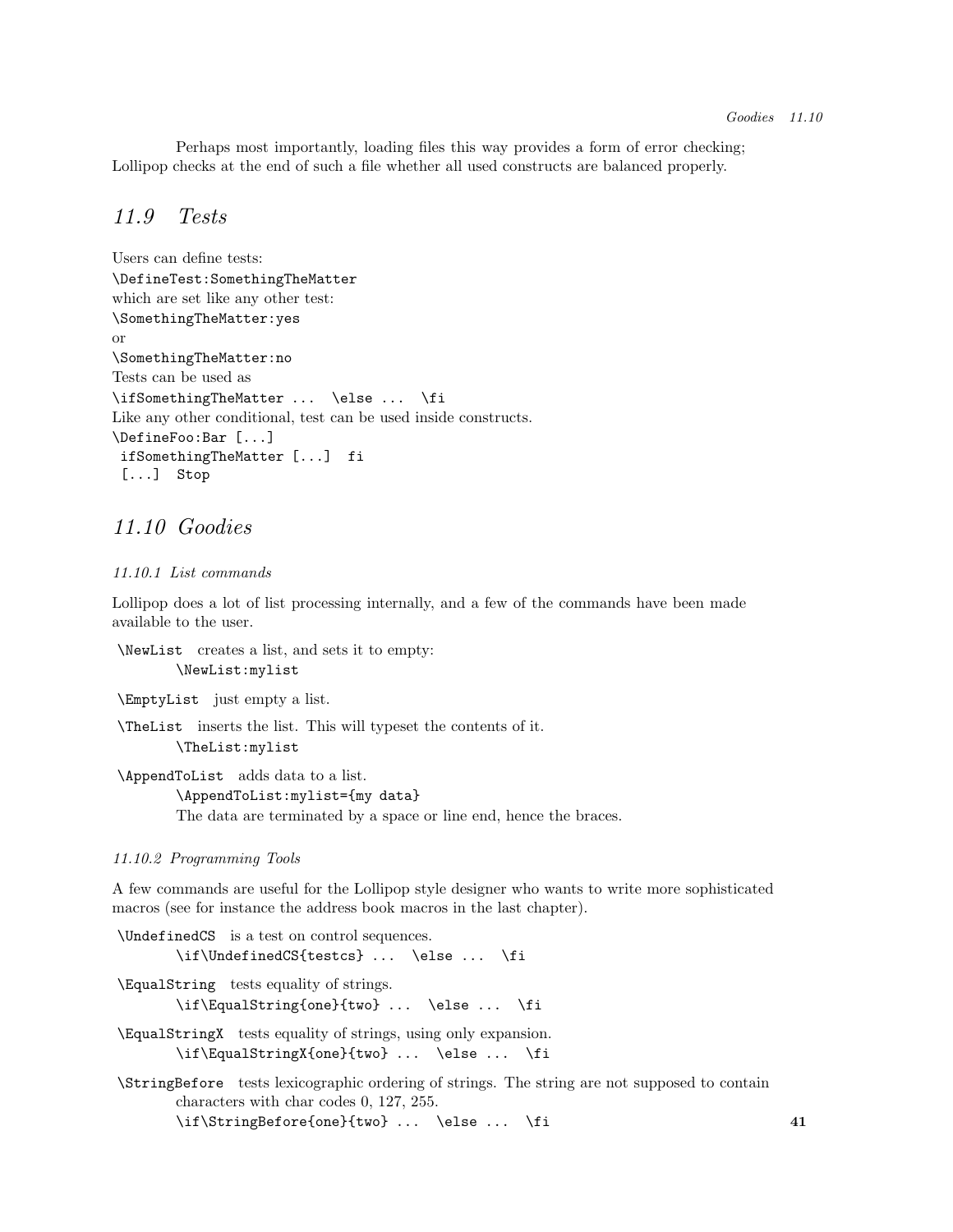#### 11 Commands

\NextChar chooses between two actions, based on the next character. \if\NextChar[{\macro}{\macro[default]} ...

\IsEmptyList can test whether an argument is empty.

\if\IsEmptyList{#1} ... is true for calls such as \macro{}.

\loop can be used for repeated execution of statements. (Users of plaing TEX may recognize this macro; it is slightly extended here to include the \else case.) It is used as: \loop ... \if ... \repeat of \loop ... \if ... \else ... \repeat

*11.10.3* \everypar

The T<sub>EX</sub> primitive \everypar should not be used any more. Instead use the command \EveryParagraph as if you are setting a token list: \EveryParagraph{ ... }

#### *11.10.4* \everymath

The T<sub>EX</sub> primitive \everymath should not be used any more. Instead use the command \EveryMath as if you are setting a token list: \EveryMath{ ... }

#### *11.10.5* \everydisplay

The T<sub>EX</sub> primitive \everydisplay should not be used any more. Instead use the command \EveryDisplay as if you are setting a token list: \EveryDisplay{ ... }

#### *11.10.6 Allocation*

The commands \SaveAlloc and subsequent \RestoreAlloc save and reset the internal TFX allocation counters.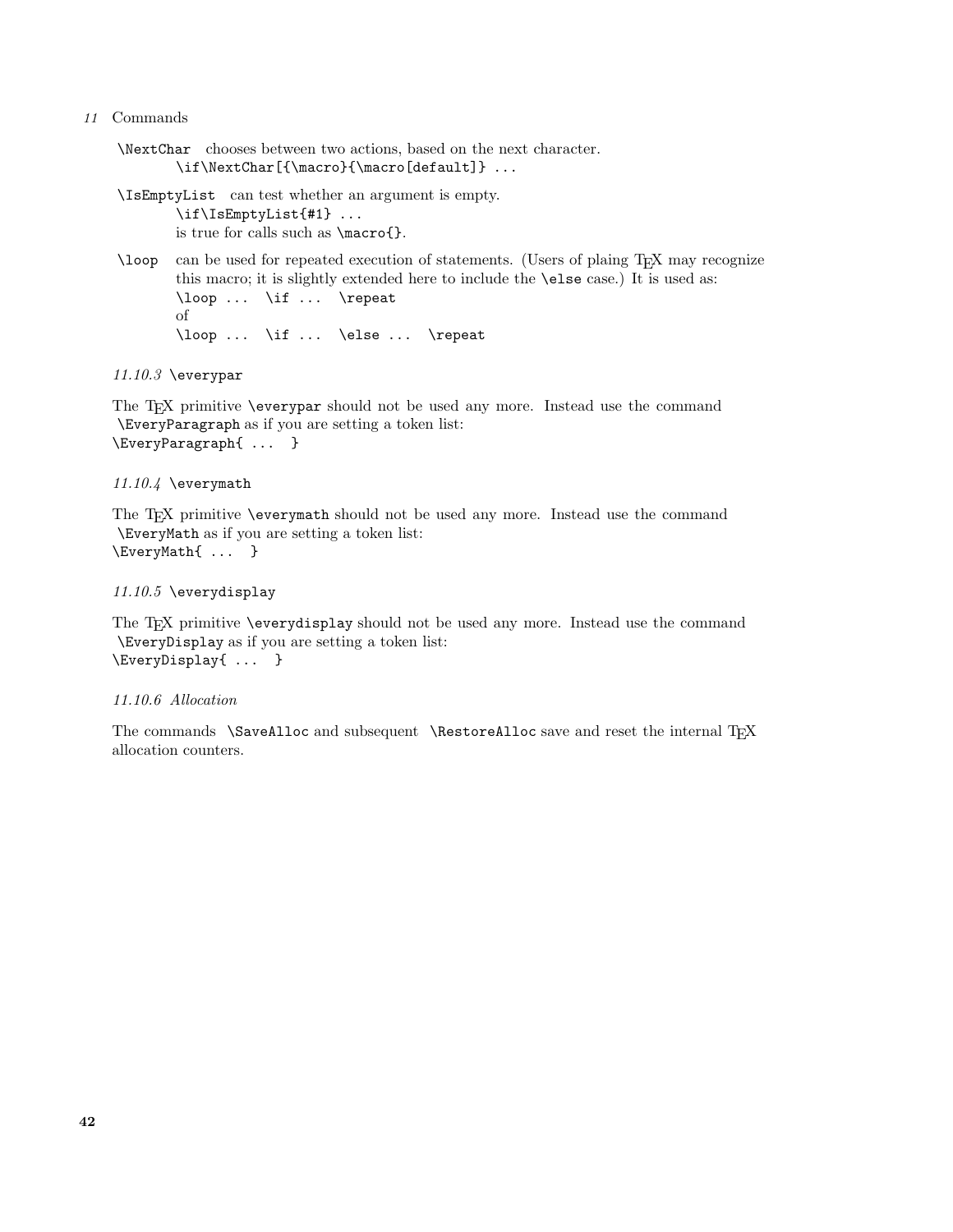## Chapter 12

## **Tracing**

## *12.1 Do you really want to see this?*

You can get glimpses of Lollipop's internal workings by enabling some of the internal traces. The extreme positions

\Trace:yes

and

\Trace:no

cause all trace information and no trace at all respectively to be generated. You may find this trace interesting, or it may dumbfound you. Of course, if your name is Victor you find it pretty useful.

The following traces are available:

```
\NewTrace:def % definition of user constructs
\NewTrace:ref % cross references
\NewTrace:ext % external files
\NewTrace:doc % document structure
\NewTrace:font % font loading
\NewTrace:out % output routine
\NewTrace:indent % indentation control
\NewTrace:gen % general tools
```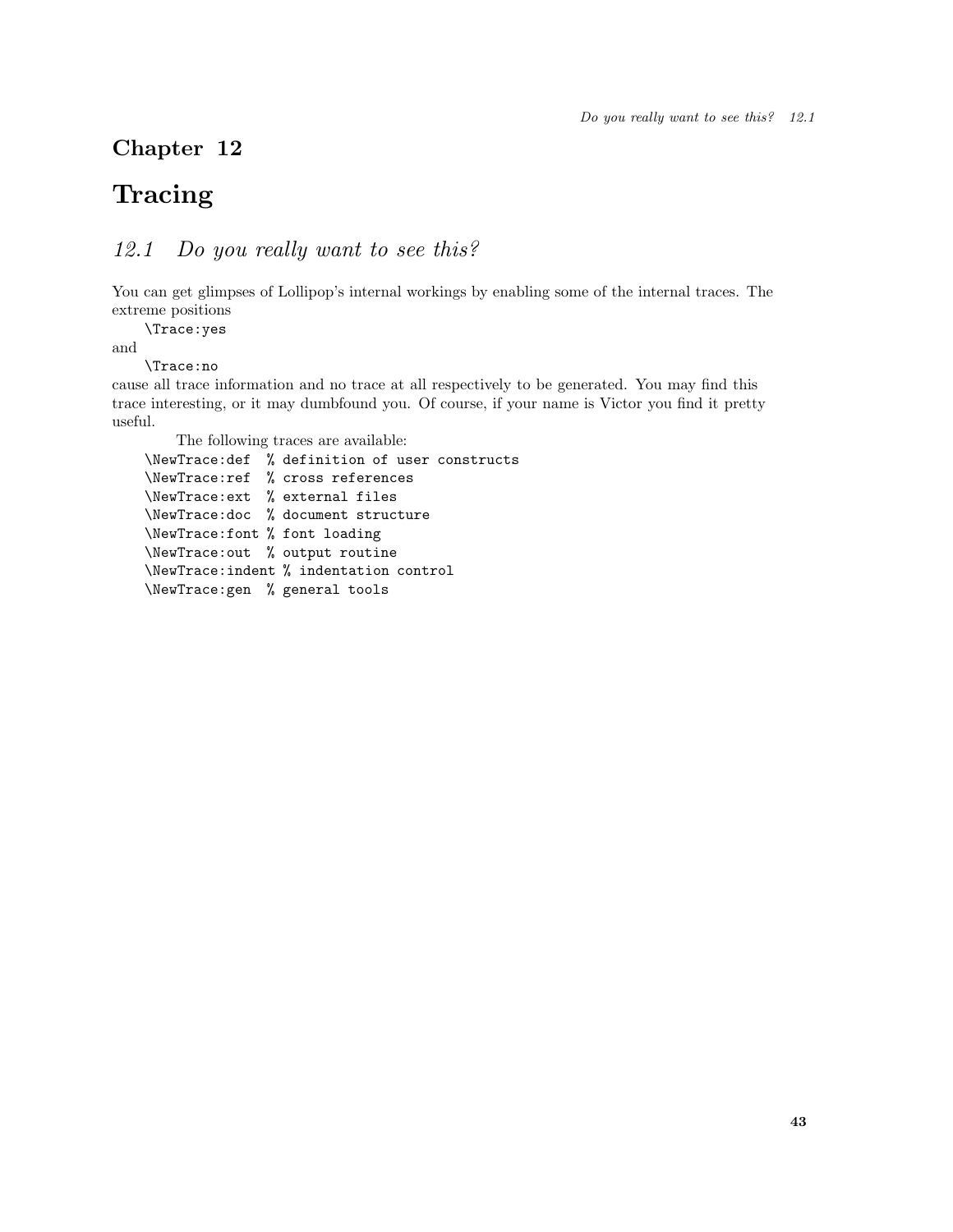13 Example styles

## Chapter 13

## Example styles

To show you the strength of Lollipop, this chapter collects a few example style definitions. The first one is that of this manual.

## *13.1 The style definition for this book*

In case you were wondering how this book was typeset, here is the full style definition. By the standards of what Lollipop can do it is pretty pedestrian.

One thing that may have provide intellectual titilation is the definition of \Example and \OutExample. It allowed me to keep the examples in sync with their output.

```
Of course that doesn't really rely on Lollipop. It does illustrate the fact that Lollipop is
interfaceable to arbitrary macros. (But don't try loading Lollipop on top of IATEX! On second
thought, do. It disables most of LATEX. Just kidding.)
% mandefs.tex style definition for the Lollipop manual
% copyright 1992/3 Victor Eijkhout
% copyright 2014--2016 Vafa Khalighi
%
%<br>%
    This program is free software: you can redistribute it and/or modify
% it under the terms of the GNU General Public License as published by
% the Free Software Foundation, either version 3 of the License, or
% (at your option) any later version.
%
% This program is distributed in the hope that it will be useful,
% but WITHOUT ANY WARRANTY; without even the implied warranty of
% MERCHANTABILITY or FITNESS FOR A PARTICULAR PURPOSE. See the
% GNU General Public License for more details.
%
% You should have received a copy of the GNU General Public License
% along with this program. If not, see <http://www.gnu.org/licenses/>.
%
%
\def\con#1{{\tt#1}}
\def\n#1{{\tt#1}}
\def\file#1{{\tt#1}}
\def\Lollipop{Lollipop}
\Distance:rightmarginstretch={0cm plus 2.54cm}
\Distance:whitebefore={6pt plus 3pt minus 2pt}
\Distance:whiteafter=whitebefore
\FlushRight:no
\DefineExternalFile:contents=toc
\DefineHeading:Chapter
    breakbefore:yes whiteafter:20pt
    line:start PointSize:14 Style:bold literal:Chapter
       Spaces:1 ChapterCounter line:stop
    vwhite:15pt
    line:start PointSize:16 Style:bold title line:stop
    external:contents title external:stop
    Stop
```
\AdaptiveDistance:WidestLabel=15pt 44 \def\MeasureLabel{\ifdim\BlockWidth>\WidestLabel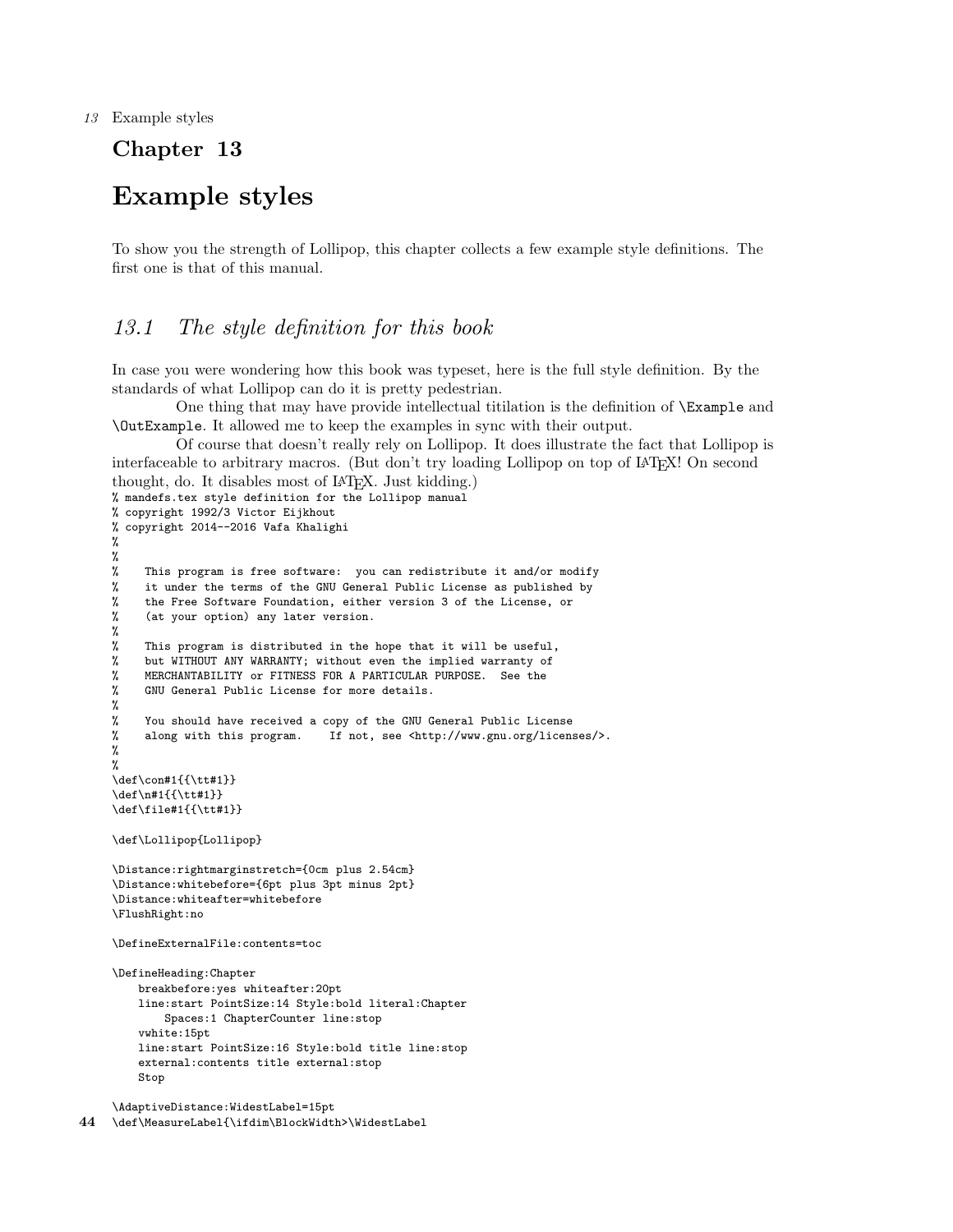```
\StartCommand{\Distance:parindent=WidestLabel }
\DefineHeading:Section
   whitebefore:{20pt plus 2pt} whiteafter:14pt
   line:start PointSize:14 Style:italic
       block:start block:start ChapterCounter . SectionCounter
             Spaces:1 block:stop MeasureLabel
             fillupto:WidestLabel
       title line:stop
   external:contents title external:stop
   label:start ChapterCounter . SectionCounter label:stop
   Stop
\GoverningCounter:Section=Chapter
\DefineHeading:SubSection
   whitebefore:{14pt plus 2pt} whiteafter:8pt
   line:start PointSize:10 Style:italic
       ChapterCounter . SectionCounter . SubSectionCounter
       Spaces:1 title line:stop
   label:start ChapterCounter . Spaces:.2 SectionCounter
       . Spaces:.2 SubSectionCounter label:stop
   Stop
\GoverningCounter:SubSection=Section
\DefineExternalFile:impnotes=imp
\DefineHeading:iSection
   whitebefore:{10pt plus 1pt} whiteafter:8pt
   line:start PointSize:12 Style:bold I -
       Style:italic iSectionCounter
       Spaces:1 title line:stop
   label:start I - iSectionCounter label:stop
   external:impnotes title external:stop
   Stop
%\GoverningCounter:iSection=Chapter
\DefineExternalItem:iSection file:impnotes PushIndentLevel
   item:left I - Style:italic iSectionLabel item:stop
   title begingroup Spaces:2 Style:italic Page endgroup
   Stop
\DefineExternalItem:Chapter file:contents
   item:left ChapterLabel item:stop
   title begingroup Spaces:2 Style:italic Page endgroup
   Stop
\DefineExternalItem:Section file:contents PushIndentLevel
   item:left ChapterLabel . SectionLabel item:stop
   title begingroup Spaces:2 Style:italic Page endgroup
   Stop
\def\impnotetxt{Implementor's Note}
\DefineTextBlock:ImpNote PushIndentLevel
   whitebefore:12pt whiteafter:11pt
   line:start PointSize:12 Style:italic impnotetxt line:stop
   SansFace PointSize:9 SetFont text
   Stop
\excludecomment{ImpNote}
\DefineTextBlock:WizNote
 PushIndentLevel PointSize:9 SetFont text
 Stop
\DefineList:Description
  item:left description Spaces:2 item:stop whitebetween:6pt
 Stop
\DefineList:cDescription
 item:left tt char busje description Spaces:2 item:stop 45
```
\global\WidestLabel\BlockWidth\fi}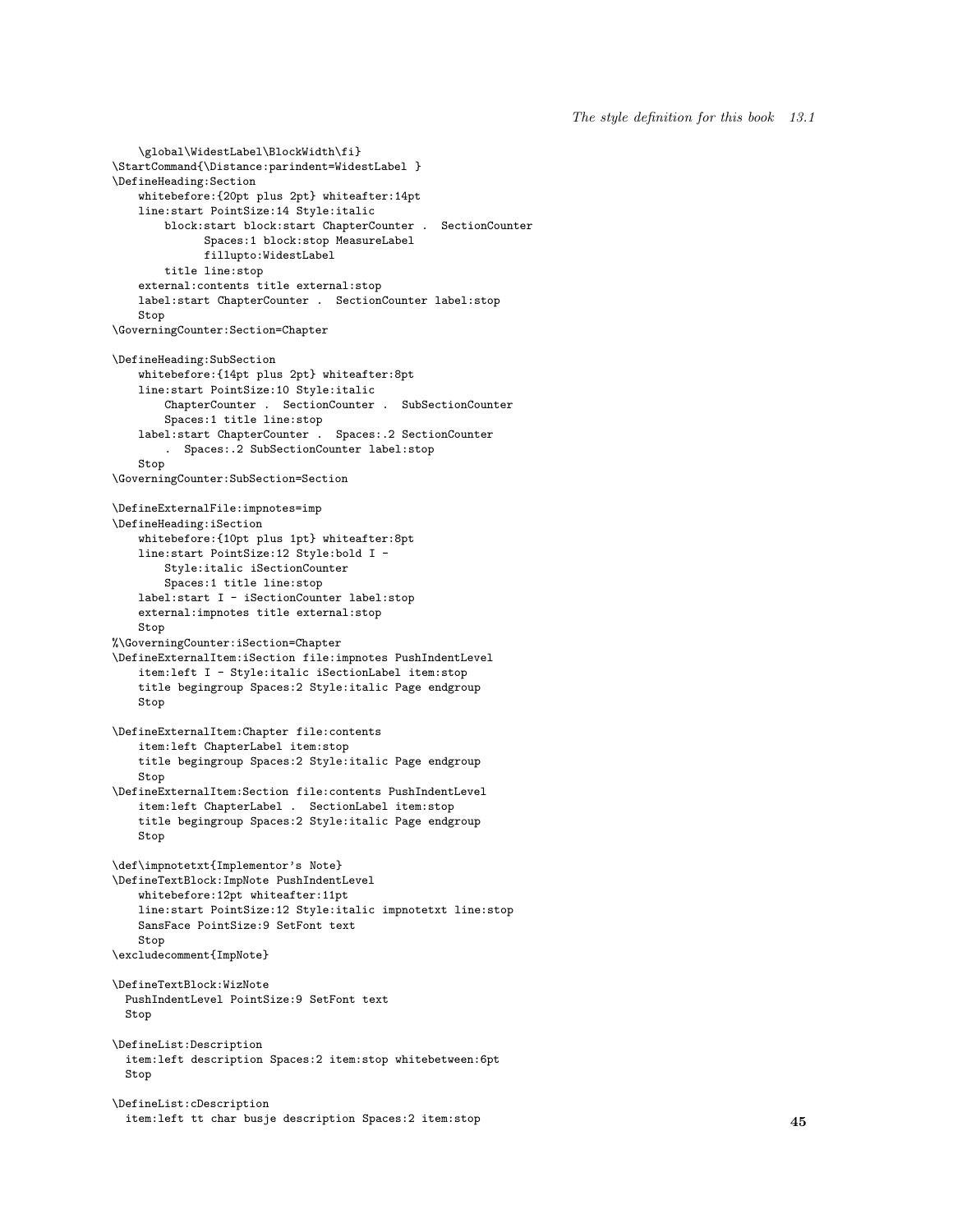```
13 Example styles
```

```
whitebetween:6pt
  Stop
\DefineList:Enumerate
  item:left itemCounter item:stop
  Stop
\DefineList:Itemize
  item:left itemsign item:stop
  Stop
\DefineBBL
  item:left [ - itemCounter - ] item:stop
  Stop
\SerifFace \SetFont
\newwrite\exfile
\def\HereAndOut#1{\immediate\write\exfile{#1}}
\specialcomment{Example}
   {\EExample
    \immediate\openout\exfile=example.tex\relax
    \let\ThisComment\HereAndOut}
   {\immediate\closeout\exfile
    \begingroup \tt \SetFont
                \verbatimfile{example.tex}\endgroup
    \SaveAlloc \input example.tex\relax \RestoreAlloc
    \EExampleStop}
\DefineTextBlock:EExample whiteafter:{6pt plus 5pt}
   noimplicitclose rule:h vwhite:3pt
    line:start literal:Example Spaces:1.5
                   ChapterCounter . EExampleCounter
               line:stop
    vwhite:3pt rule:h vwhite:3pt text vwhite:3pt rule:h
    Stop
\GoverningCounter:EExample=Chapter
\specialcomment{OutExample}
{\EExample
    \immediate\openout\exfile=example.tex\relax
    \let\ThisComment\HereAndOut}
   {\immediate\closeout\exfile
    \begingroup \tt \SetFont
                \verbatimfile{example.tex}\endgroup
    \par\penalty0\relax
    \SaveAlloc \SuspendOutput \begingroup \CountSheetsno
        \global\setbox\PageRow\hbox{}%
               \let\CurrentShipout\ToPageRow
        \xInputFile:example
        \endgroup
    \ResumeOutput \RestoreAlloc
    \noindent\unhbox\PageRow\hbox{}\par
    \EExampleStop}
\newbox\PageRow\newbox\RowPage
\def\ToPageRow{\setbox\RowPage\box\WholePage \xToPageRow}
\def\xToPageRow{\global\setbox\PageRow
    \hbox{\unhbox\PageRow\box\RowPage\hfill}}
\label{thm:main} $$\def\op{\#1}{\ttt#1}}\DefineExternalFile:optindex=oix
\def\refopt#1{\OptToIdx #1\par}
\DefineHeading:OptToIdx embedded:yes
    block:start tt title block:stop
    external:optindex title external:stop
   nomarks Stop
```

```
46 \DefineExternalItem:OptToIdx file:optindex
```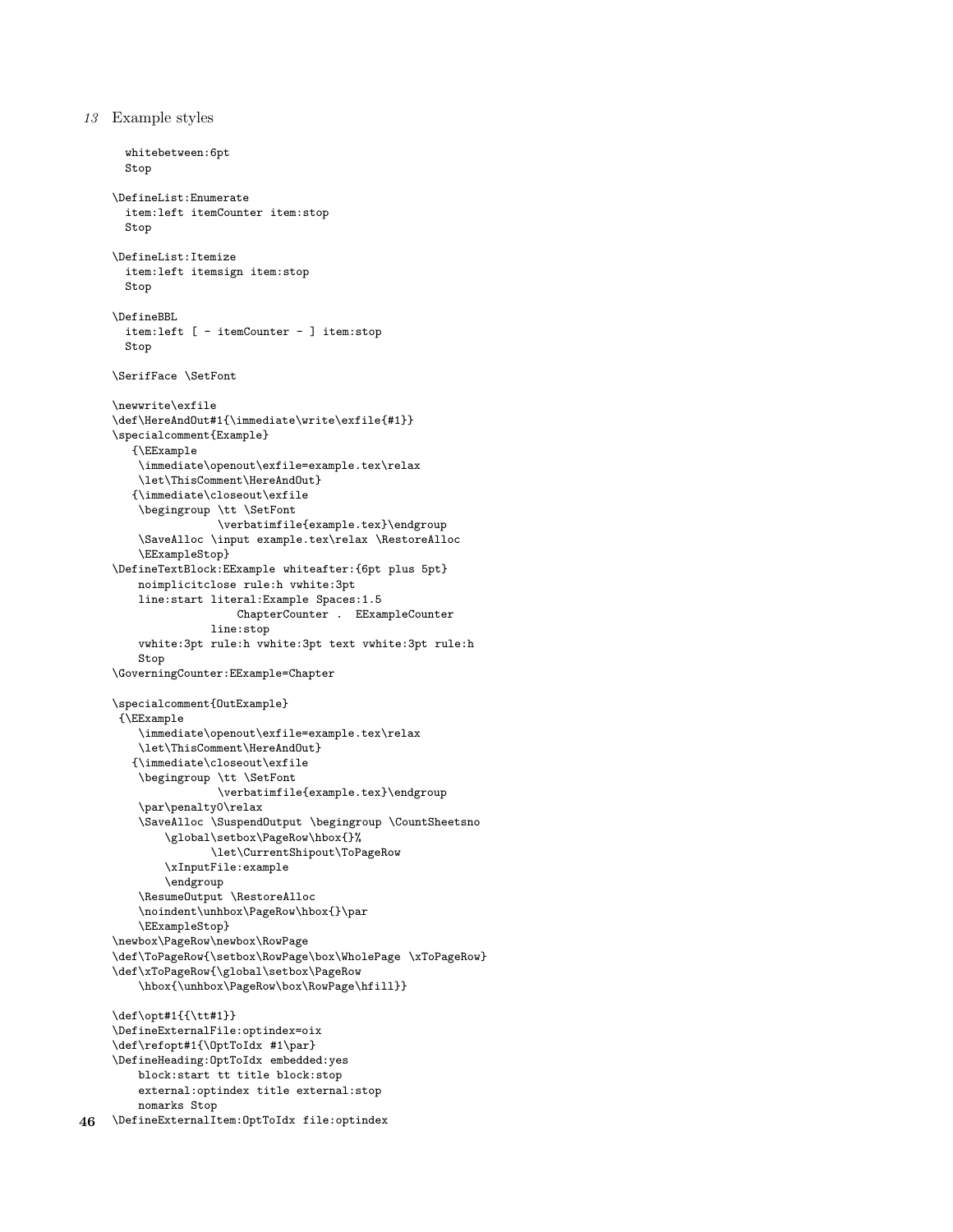```
embedded:yes
   begingroup tt title endgroup
   nobreak Spaces:1.5 Page Spaces:2.5 Stop
\DefineExternalFile:csindex=cix
\def\refcs#1{\CsToIdx #1\par}
\DefineHeading:CsToIdx embedded:yes
   block:start tt char busje title block:stop
   external:csindex title external:stop
   nomarks Stop
\DefineExternalItem:CsToIdx file:csindex
   embedded:yes
   begingroup tt char busje title endgroup
   nobreak Spaces:1.5 Page Spaces:2.5 Stop
\topskip20pt
\OptionsMacro:PageDims=width:page=15cm height:page=23cm Stop
\DefinePageGrid:LeftPage macro:PageDims
   band:start block:start PointSize:9 Style:italic
              FirstPlaced:ChapterCounter Spaces:2 stickout:left
        FirstPlaced:ChapterTitle band:stop
   textband:start text textband:stop
   band:invisible block:start PointSize:9 Style:bold
        PageCounter Spaces:2 stickout:left band:stop
   NextPageGrid:RightPage Stop
\DefinePageGrid:RightPage macro:PageDims
   band:start fillup PointSize:9 Style:italic
        LastPlaced:SectionTitle
        block:start Spaces:2 LastPlaced:ChapterCounter .
           LastPlaced:SectionCounter stickout:right
       band:stop
   textband:start text textband:stop
   band:invisible fillup
       block:start PointSize:9 Style:bold Spaces:2
           PageCounter stickout:right band:stop
   NextPageGrid:LeftPage Stop
\DefinePageGrid:EmptyPage macro:PageDims
   textband:start text textband:stop
   NextPageGrid:LeftPage Stop
```

```
\AdaptiveCounter:LastInPage \CounterRepresentation:LastInPage=i
\AdaptiveCounter:LastRegPage \CounterRepresentation:LastRegPage=1
%\SetCounter:LastInPage=PageValue -- at the end of prelim.tex
%\SetCounter:LastRegPage=PageValue -- at the end of manual.tex
```
\endinput

```
% 92/11/05 stretch added
% 92/11/18 adaptive label width
% 92/11/19 adaptive last page
```
## *13.2 Address book*

The following macros generate an address book. Several noteworthy features:

- Most titles are short, that is, delimited by the line end.
- Since a page will now have several dozens of headings, the number of marks placed will become a problem, therefore the option nomarks is included everywhere. Without this you would easily have memory overflows.
- The  $\lambda t$  heading writes its information to an external file. This is then parsed by the macro **\CompNam.** A slight amount of knowledge of Lollipop internals is used here 47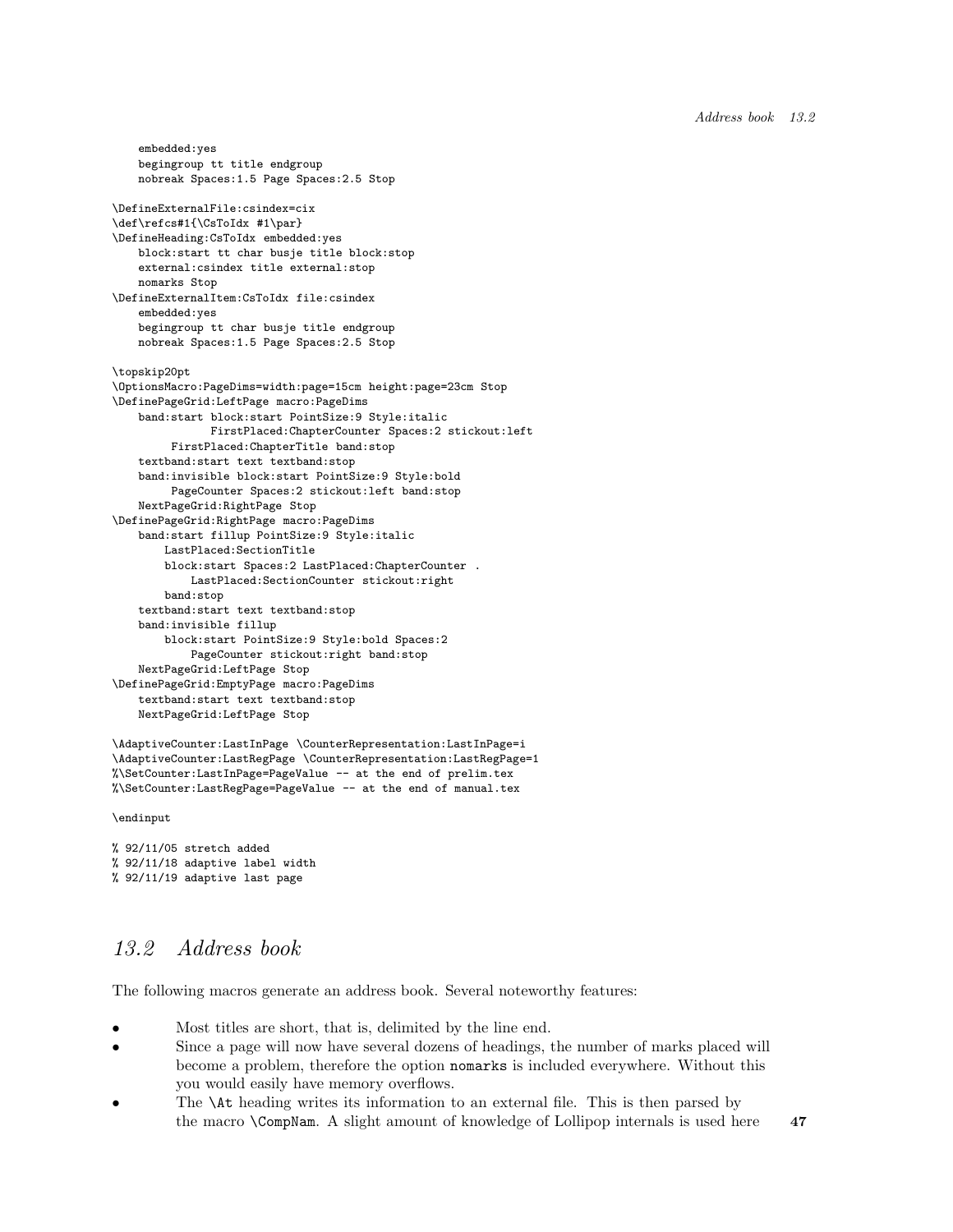#### 13 Example styles

for parameter parsing, but not more than can be gleaned from simply looking at the external file.

Then a token list is created for each company, and these lists are printed somewhere down the file. This is a bit of TEX programming that is not quite elementary, but still Lollipopsaves you a lot of work.

If you want to see the output, run T<sub>EX</sub> with Lollipop twice on the address.tex file.

```
% address book macros
    % copyright 1993 Victor Eijkhout
    % copyright 2014--2016 Vafa Khalighi
     %
    \frac{2}{3}This program is free software: you can redistribute it and/or modify
    % it under the terms of the GNU General Public License as published by
    % the Free Software Foundation, either version 3 of the License, or
    % (at your option) any later version.
    %
    % This program is distributed in the hope that it will be useful,
    % but WITHOUT ANY WARRANTY; without even the implied warranty of
    % MERCHANTABILITY or FITNESS FOR A PARTICULAR PURPOSE. See the
    % GNU General Public License for more details.
    %
    % You should have received a copy of the GNU General Public License
         along with this program. If not, see <http://www.gnu.org/licenses/>.
    %
    %
    % These macros are based on the Lollipop macro package,
    % copyright 1992/3 Victor Eijkhout
    % copyright 2014--2016 Vafa Khalighi
    %
    % Format this file twice to get external files right.
     %
    % Some general options.
    % Please use another typeface if you have it!
    %
    \Distance:whitebefore=0pt \Distance:whiteafter=0pt
    \AlwaysIndent:no \FlushRight:no
    \TypeFace:ComputerSans \PointSize:8 \Style:roman
    \def\\{,\Spaces:1 }
    % The page is four columns, no footers etc
     %
    \DefinePageGrid:ThePage width:page=6.5in height:page=5in
     textband:start text white:10pt text white:10pt
       text white:10pt text textband:stop Stop
    % The main macro is the text block \Entity, representing one item
    % in the address book.
    %
    \DefineTextBlock:Entity HasTitle:short
     whitebefore:{6pt plus 6pt minus 3pt} whiteafter:whitebefore
     line:start rule:v={height 7pt width7pt depth0pt} Spaces:2
          Style:italic title line:stop Stop
    % Data in an entity is formatted as a number of headings.
    % We declare all headings to be embedded, ie, they form a paragraph.
    % The 'nomarks' option is to prevent memory overflow.
    %
    \OptionsMacro:embed=embedded:yes nomarks
     whitebefore:0pt whiteafter:0pt Stop
    \DefineHeading:phone HasTitle:short macro:embed
     literal:phone : Spaces:1.5 title , Spaces:2 Stop
    \DefineHeading:fax HasTitle:short macro:embed
48 literal:fax : Spaces:1.5 title , Spaces:2 Stop
```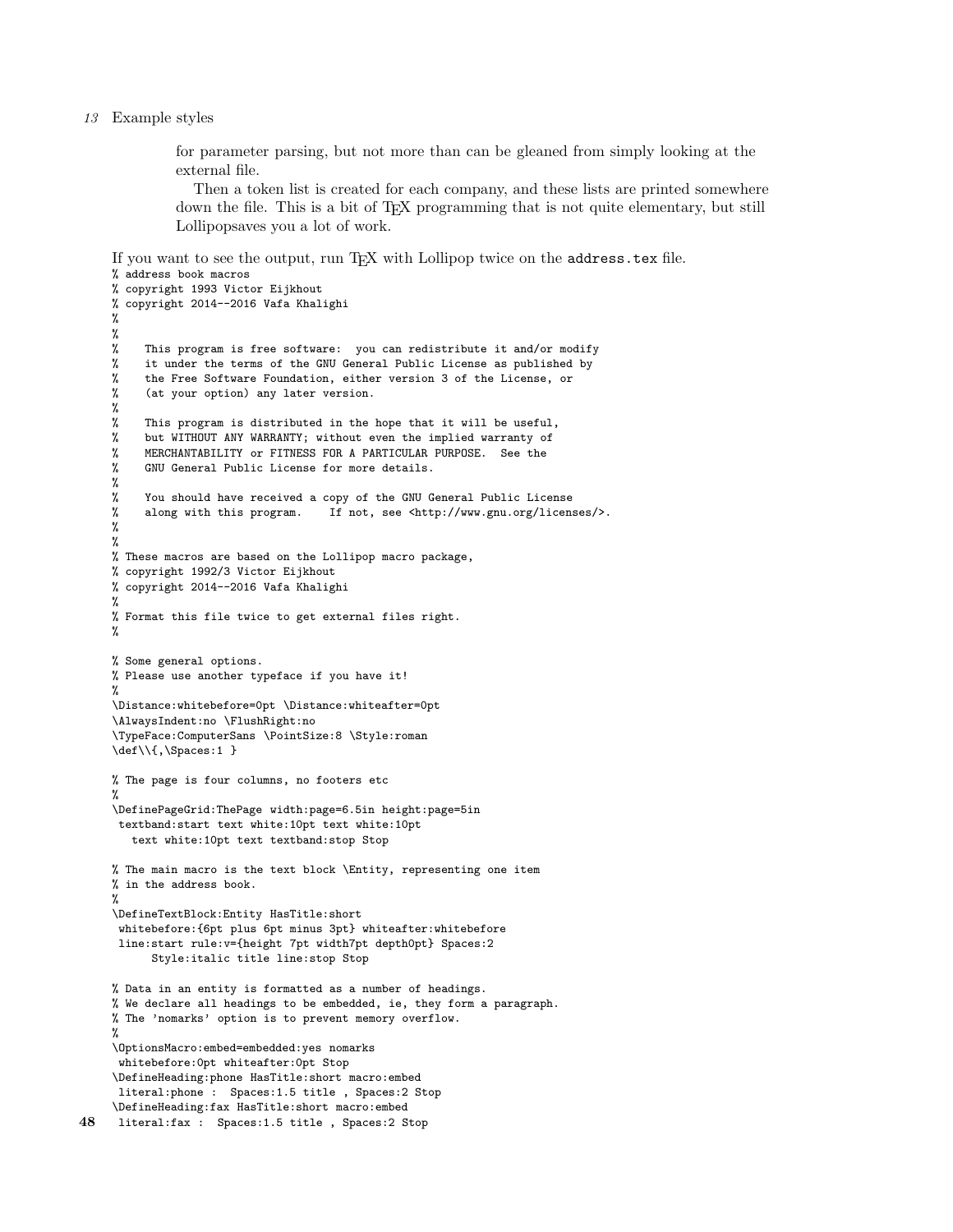```
\DefineHeading:Address HasTitle:short macro:embed
title , Spaces:2 Stop
\DefineHeading:Note HasTitle:short macro:embed
( title ) Spaces:2 Stop
% Here's an example of non-standard handling of the title:
% email addresses are set in \tt, and can be broken differently
%
\def\breakemail{\hyphenchar\font='. }
\DefineHeading:email HasTitle:short macro:embed
begingroup tt breakemail title endgroup , Spaces:2 Stop
% This is invisible information; maybe later we'll do something
% with it.
\DefineHeading:Route HasTitle:short Stop
% Here is the first really cute application.
% If a person is declared to be \At a certain company, then
% that fact is written out to an external file, which can be loaded
% later.
%
\DefineExternalFile:companies=ats
\def\WorksAt{Works at: }
\DefineHeading:At macro:embed
HasTitle:short WorksAt title Spaces:2
external:companies title unhskip title:Entity unhskip external:stop Stop
% When the 'companies' file gets loaded the title only gets
% parsed by the macro \CompNam, and nothing else happens.
% The title is split into company and person; #1 becomes the name
% of a list to which #2 is added.
%
\def\CompNam#1\unhskip#2\unhskip{
 \if\UndefinedCS{#1}\NewList:{#1} \fi
  \AppendToList:#1={#2\unhskip, } }
\DefineExternalItem:At file:companies
 expandafter CompNam title Stop
% The company lists are later simply loaded; see below.
% Even more complicated: birthdays.
% All birthdays are written to an external file.
%
\DefineExternalFile:births=brt
\DefineHeading:birthday HasTitle:short macro:embed
 literal:Born : title Spaces:2
external:births title unhskip title:Entity unhskip external:stop Stop
% Later every month becomes something like an entity;
% here is how we generate a token list for each month.
%
\def\month#1{\ifcase#1\or jan\or feb\or mar\or apr\or may\or jun\or
  jul\or aug\or sep\or oct\or nov\or dec\fi}
\tempcounta=1 \loop\ifnum\tempcounta<13
  \xp\NewList\xp:\xp{\month\tempcounta}
 \advance\tempcounta1 \repeat
% Formatting the caboodle means:
% -- loading the 'births' file
% -- formatting each month separately by \OneMonth
% which is essentially a call to the text block \Month
%
\def\AllBirths{\LoadExternalFile:births
  \tempcounta=1 \loop\ifnum\tempcounta<13
  \OneMonth \advance\tempcounta1 \repeat}
\def\OneMonth{\xp\Month\month\tempcounta\par
  \label{thm:main} $$ \The List: {\month\tempcounta} \>>\% Month is much like \Entity, just a bit different visually.
%
\DefineTextBlock:Month 49
```